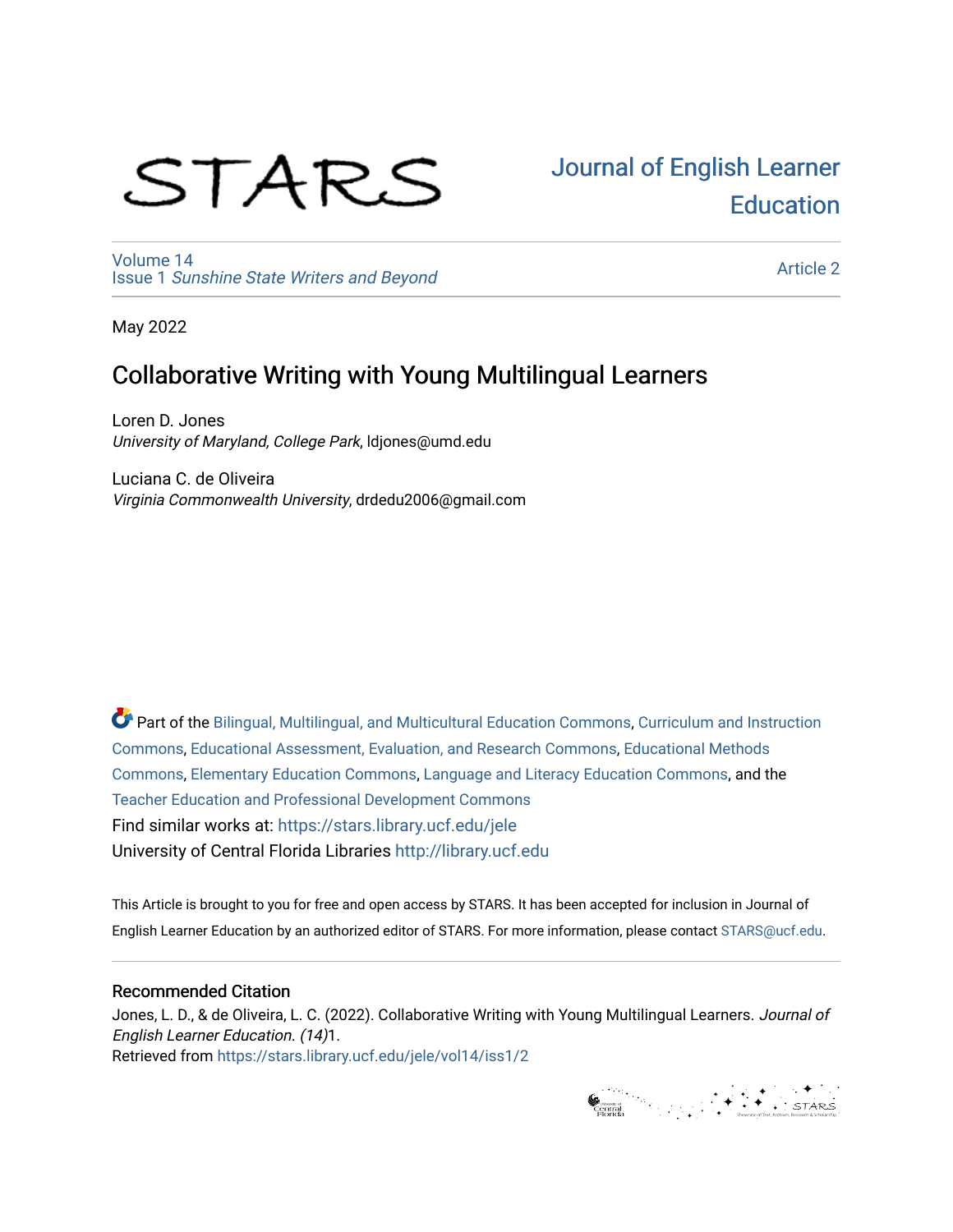#### **Introduction**

The population of the United States has grown increasingly diverse over the recent decades. The most current U.S. Census data revealed a 158% increase in the number of individuals that speak a language other than English at home (National Center for Education Statistics [NCES], 2020). This increase, which occurred over a period of thirty short years from 1980-2010, will likely continue in the years ahead as the nation experiences a high, sustained flow of immigration from countries across the world. This expanding cultural and linguistic diversity is bringing about a momentous shift in the United States' population with a myriad of implications for education.

One of the most prominent issues that educational stakeholders face is effectively teaching students who are in the process of acquiring English as an additional language. These students, often identified as multilingual learners (MLs), represent a substantial, ever-growing portion of the K-12 population in the United States. In some states, MLs make up over one-fifth of student enrollment in public schools (NCES, 2020). As this number of students will continue to rise in the years ahead, projections show that language minority students will comprise 25% of the country's school-aged population by 2025 (Gottlieb, 2016).

The success of these diverse students will largely depend on teachers' ability to address their cultural, linguistic, and overall academic needs (Lauwo et al., 2022). While these changing demographics are not new, they contribute to classroom environments that present unique demands for teachers. This is felt keenly by teachers across the nation as they are tasked with preparing learners for academic achievement in the context of a rigorous educational environment driven by the implementation of standards, such as the Common Core State Standards (CCSS; National Governors Association Center for Best Practices & Council of Chief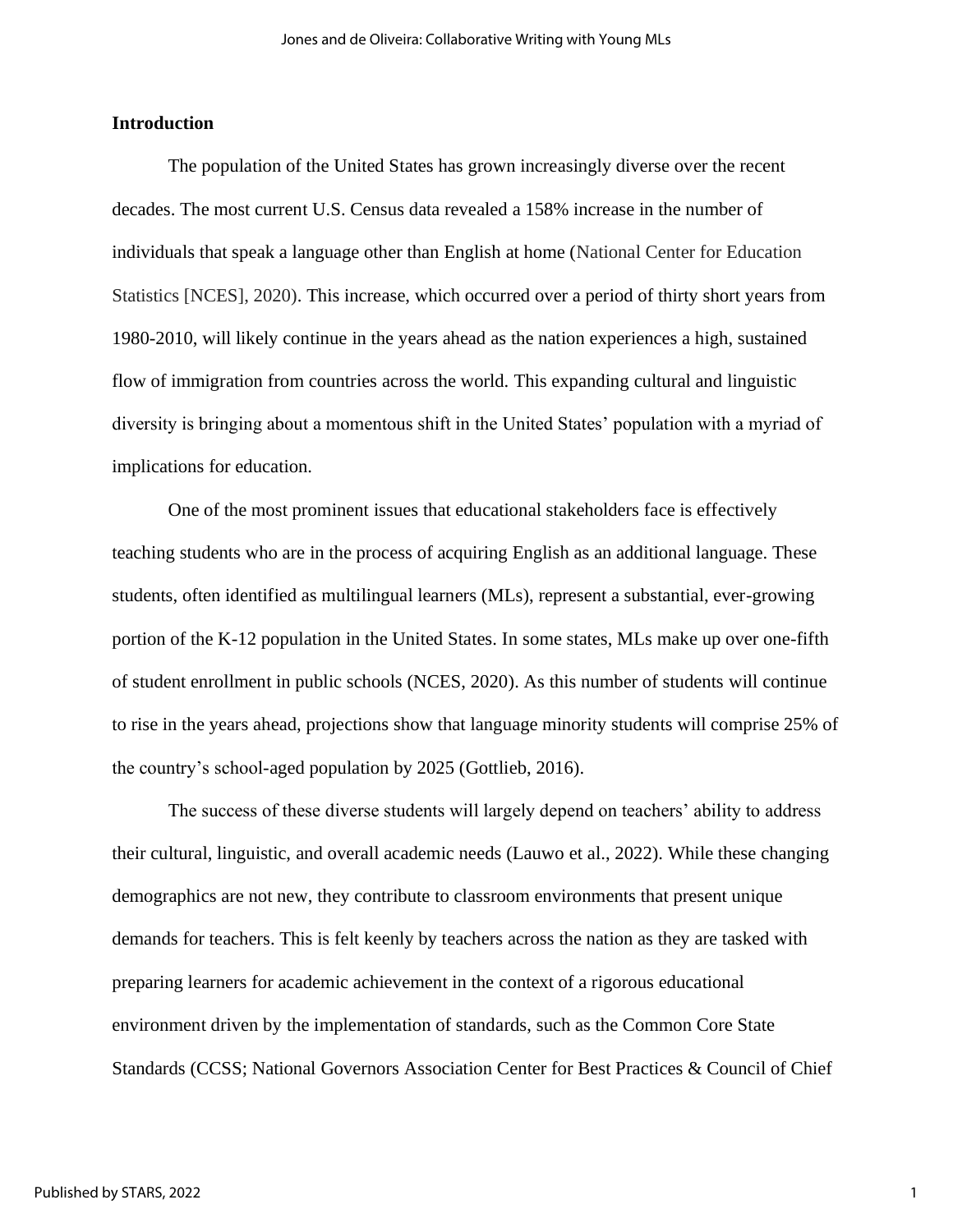State School Officers, 2010) and variations of the CCSS in states across the United States. These standards hold all students to the same achievement expectations, regardless of their English learner status. This presents a concern for teachers working with MLs, as the new standards place an extraordinary emphasis on language, requiring students to "apply a multifaceted knowledge of English" (Dutro et al., 2016, p. 43) when demonstrating their knowledge and skills via discussions, presentations, and written performance tasks.

In conjunction with the emphasis placed on language, the CCSS and states' adaptations of them contain stringent expectations for writing skills and applications that students need to master across grade levels and content areas. These expectations make writing a necessary central focus in the classroom, which represents a shift from past instructional practices, during which students spent little time writing or being taught how to write (e.g., Graham et al., 2015).

#### **Writing in Schools**

Writing in school is demanded not only in the content area of English language arts, but across all disciplines. Students are required to work with a variety of genre families, including narrative (e.g., genre: recounts), informational/explanatory (e.g., genres: procedures, reports), and argument (e.g., genre: exposition). In science, for example, students may be tasked with writing a procedural recount in which they describe an experiment they completed. In math, students may be required to write explanations for the steps they use to solve a word problem, and in history, they may be asked to write a biography. These different genres place unique demands on students as they must learn to produce texts with the appropriate structure and language features (Derewianka & Jones, 2016). At the first-grade level, students are challenged to produce texts from multiple genre families, including narrative, informative/explanatory, and argument (CCSS, 2010). When writing these texts, they are also challenged to draw on

2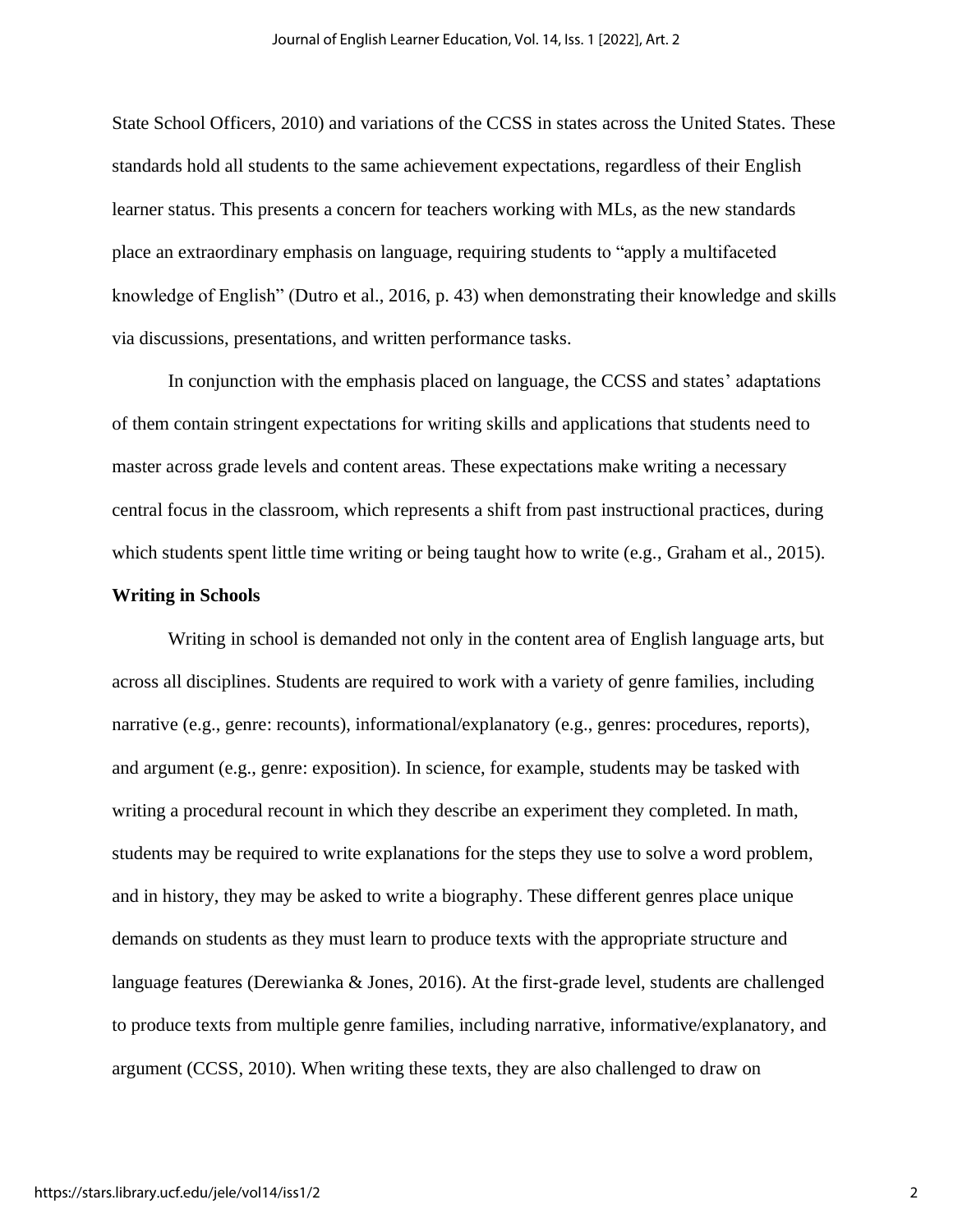foundational literacy skills that they are often still working to master, including spelling, handwriting, and sentence construction (Graham, McKeown, et al., 2012). Facing these challenges is no simple matter. Writing is a complex process that places numerous demands on young students, many of whom are in the process of transitioning from spoken to written communication (Walqui, 2019).

Teachers' instructional support is crucial for young students working to develop the writing skills they will need to be successful in navigating the many demands of genre-based school writing. This support is especially important for MLs, who are learning English while simultaneously engaging in academic tasks at their grade level. Research has shown that MLs tend to follow a similar trajectory for writing development as their non-ML peers (e.g., Buckwalter & Lo, 2002). Despite this similarity, scholars have repeatedly called for teachers to modify and adjust their writing instruction in order to meet the unique needs of MLs (e.g., Humphrey  $\&$  Hao, 2019), as they often encounter cognitive and emotional challenges that their non-ML peers do not. In addition to the cognitive demands of learning unfamiliar concepts through a new language, MLs must also navigate various issues of transfer, or the influences that their native language has on their English language acquisition (Bear  $&$  Smith, 2016). Ultimately, MLs must find ways to balance their home language and culture with the oftencompeting English-dominant classroom culture (Moll et al., 2001).

This need for inclusive writing instruction that is responsive to MLs' needs has been brought to scholars' attention, resulting in an increase in studies focusing on writing instruction and MLs. However, there continues to be a dearth of literature in this area (de Oliveira & Silva, 2016). The available literature in this field focuses on effective practices that teachers can utilize to facilitate MLs' writing development. These practices include (a) providing more opportunities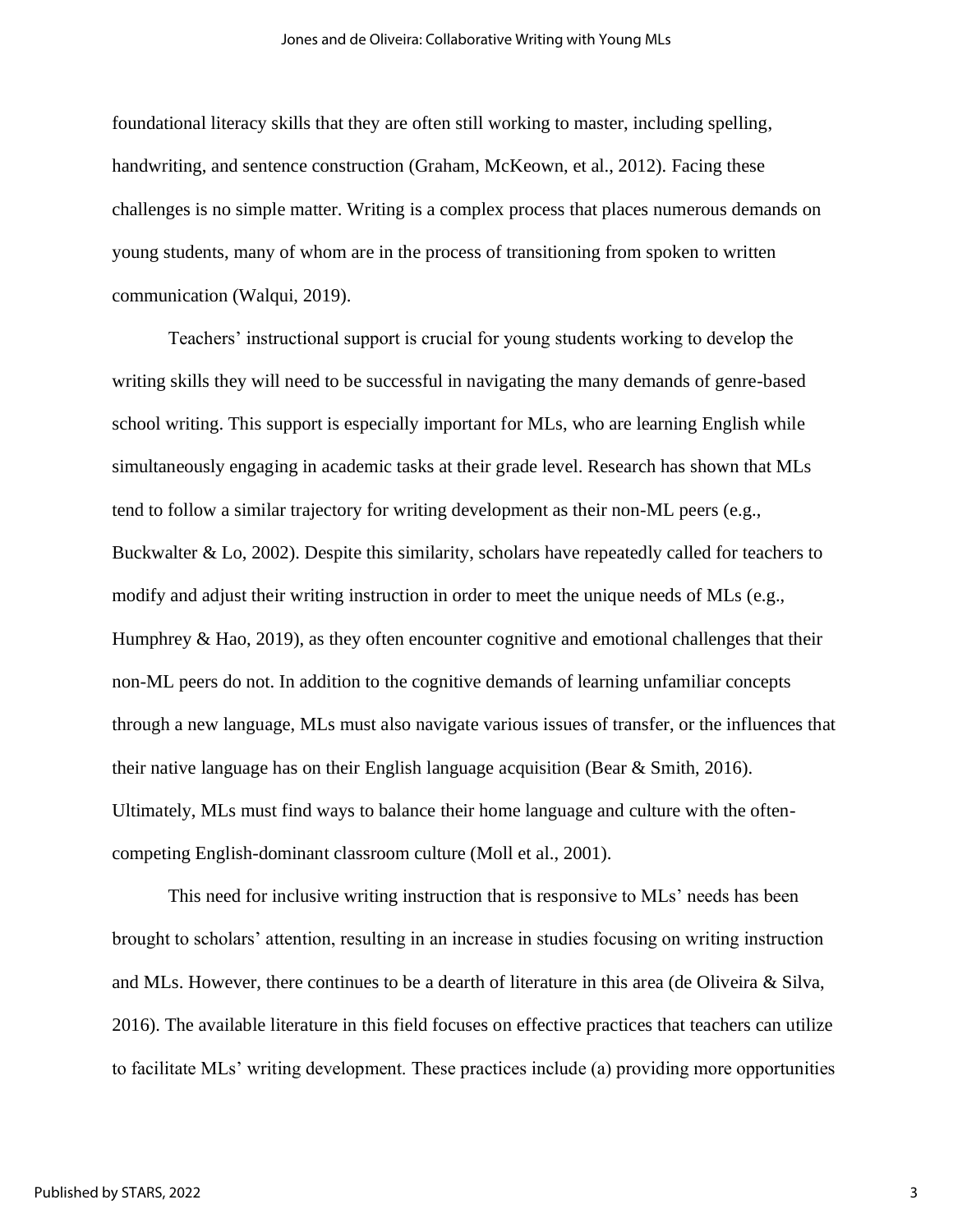for MLs to write; (b) using direct instruction to guide students through writing processes (e.g., planning, drafting, revising); (c) focusing on foundational skills (i.e., handwriting, spelling); (d) incorporating modeling, visual aids, realia, and gestures; and (e) providing accurate feedback (August et al., 2010; Graham & Perin, 2007). Additionally, this research advocates for opportunities for students to write collaboratively (Graham et al., 2015; Graham, Bollinger, et al., 2012).

#### **Collaborative Writing**

Collaborative writing has been promoted in the literature as an effective practice due to the multiple benefits it offers teachers and their multilingual students. As part of the teachinglearning cycle (TLC; de Oliveira et al., 2020, 2021; Martin, 2009; Rothery, 1996), collaborative writing was designed especially for kindergarten through second-grade novice writers as they often require additional support when writing a difficult genre for the first time (Brisk, 2015). This particular phase of the TLC (see Figure 1) is promising for MLs, as working in pairs and small groups has shown to be effective in supporting academic language development for these students (Brisk & Tian, 2019), especially when they have the opportunity to interact with their fluent English-speaking peers (Walqui, 2019).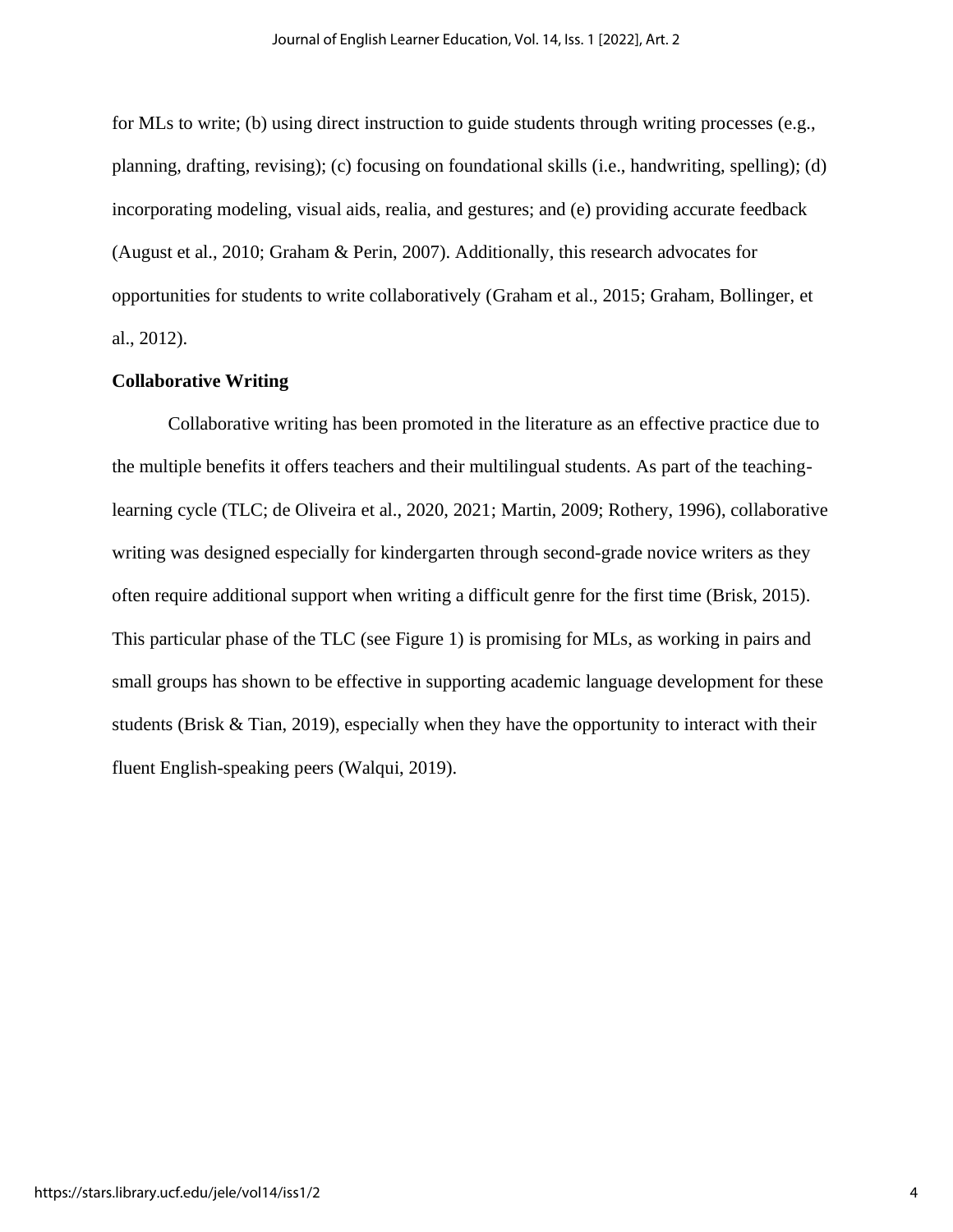## **Figure 1**

*The Teaching and Learning Cycle*



The TLC is one way to enact what has been recently termed a *functional approach to language development* (de Oliveira & Westerlund, 2020), part of the Big Ideas in the new WIDA 2020 English Language Development Standards Framework (WIDA, 2020). While the inclusion of collaborative writing to the TLC has been more recent (see Brisk, 2015; de Oliveira, 2017; de Oliveira et al., 2020b), this concept is not new across the research literature. Within this specific study, it refers to the process by which students join efforts to develop a single text (Graham, Bolinger, et al., 2012). Studies that conceptualize collaborative writing in this way have been carried out across grade levels, but the great majority of this research is concentrated at the university level (e.g., Li & Kim, 2016; Storch, 2011). The limited number of studies conducted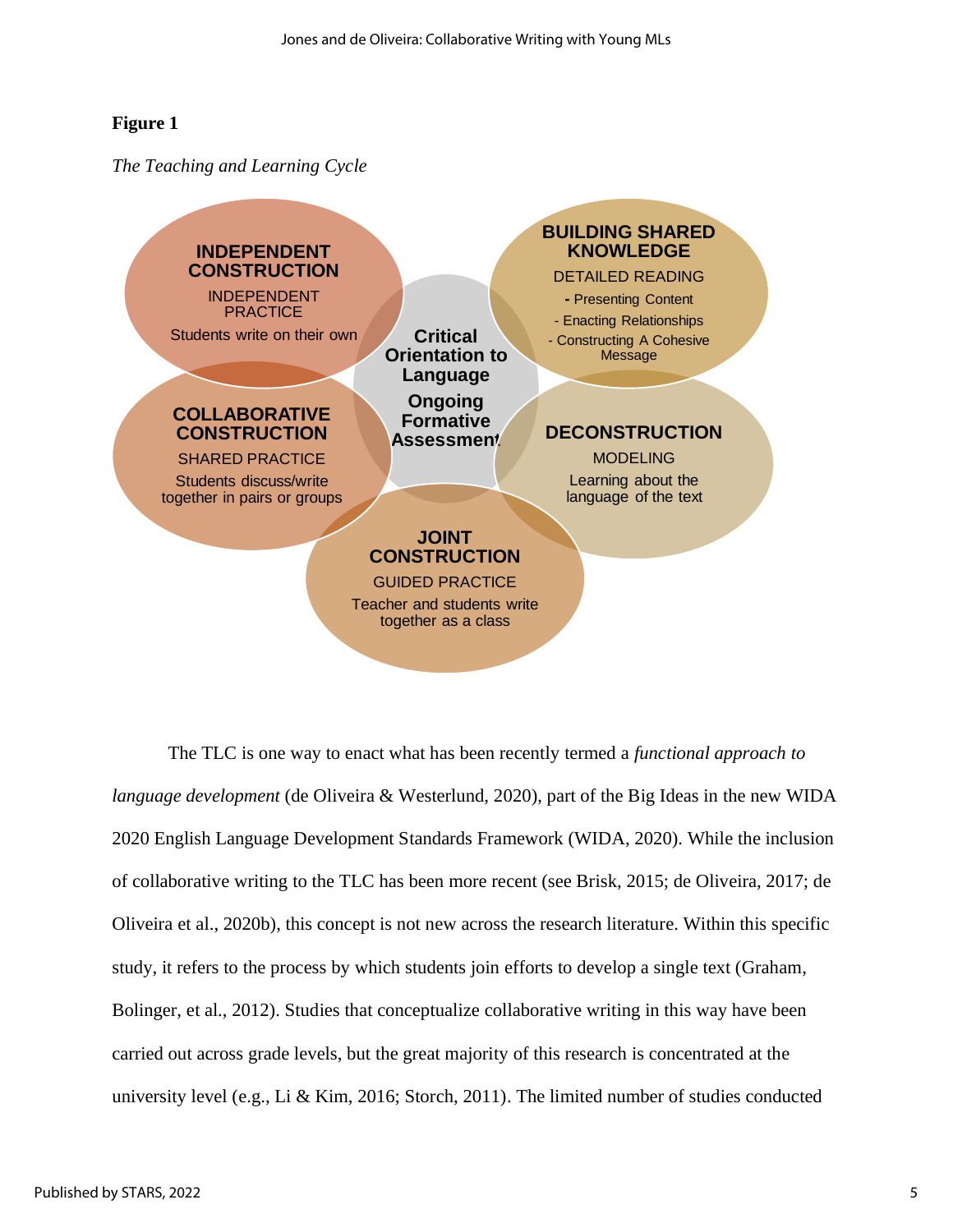at the elementary level have shown that young writers benefit from collaborative writing, both academically and socially. Academically, students learn new writing skills, show improvement in writing performance, and develop a more positive perception of writing (e.g., Li et al., 2012, 2014; Woo et al., 2013). Socially, students experience an increase in motivation and self-efficacy (e.g., Chung & Walsh, 2006; Wong et al., 2011).

Although the available research on collaborative writing is informative and wellintended, the great majority of it does not focus on multilingual students at the elementary level, which leaves a significant gap in this field. As research continues to show that teachers do not feel adequately prepared to teach writing (de Oliveira & Silva, 2016; Gilbert & Graham, 2010; Kibler et al., 2016) or MLs (Herrera et al., 2020; Lucas et al., 2008), there is a need to further explore collaborative writing as a practical approach to writing instruction that teachers can use to support MLs in developing their writing skills and in meeting the ambitious expectations set forth by the CCSS. The present study seeks to contribute to the gap in this field by examining multilingual students' written texts produced during various collaborative writing activities. Accordingly, the research question that guided this study was, *What language features are used by multilingual writers in the context of collaborative writing activities?*

#### **Methods**

A design-based research (DBR) approach was selected for this study, largely because of the emphasis it places on closing the gap between research and practice (Cobb et al., 2003; Collins, 1992). While educational research has long been criticized for its implementation of inadequate conventional methodologies that tend to ignore the complexity and variability of classrooms (e.g., Pressley et al., 2006), DBR captures the distinctiveness of classroom life in an attempt to identify effective interventions that can be used to improve instructional practice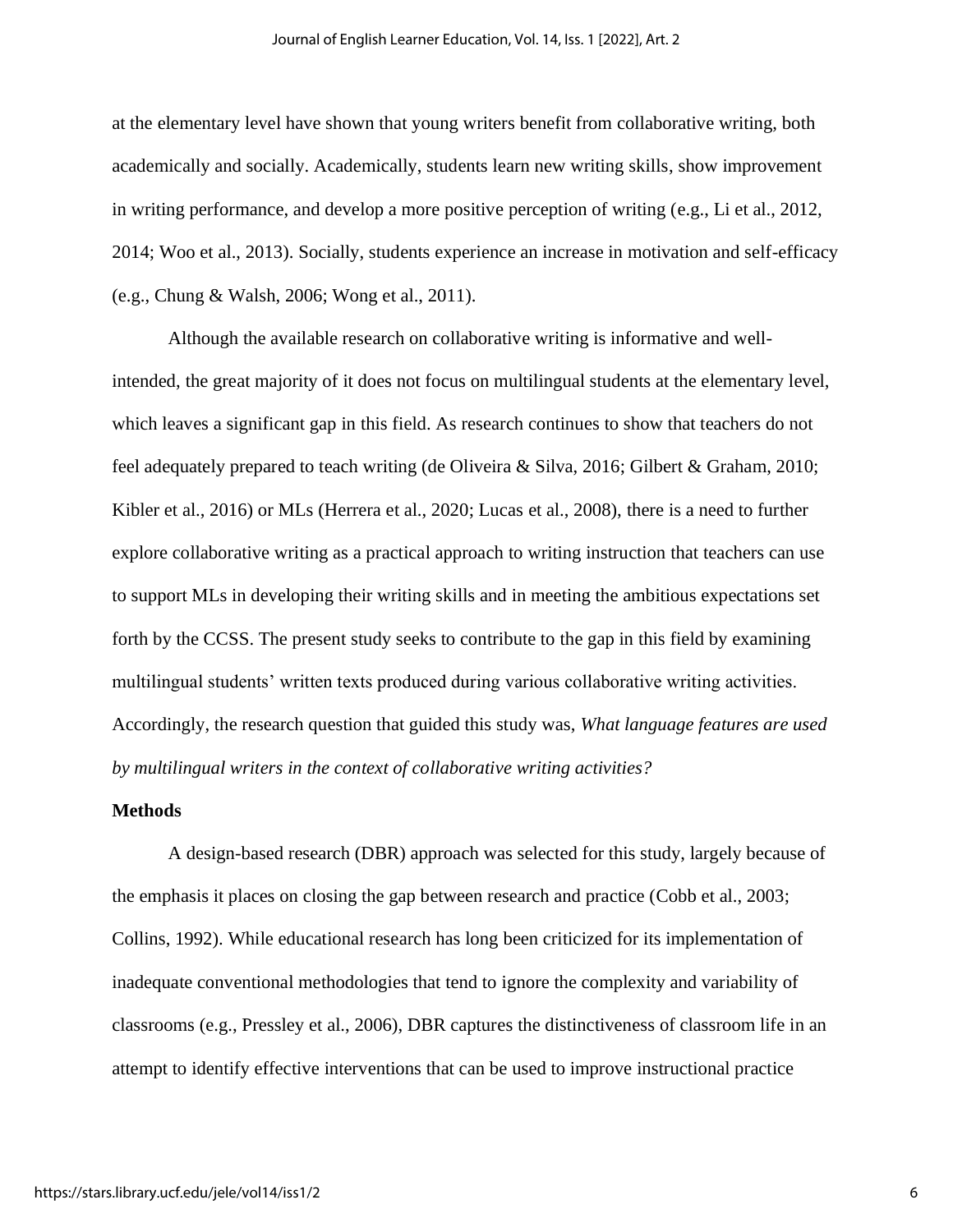(Bradley & Reinking, 2011). In accordance with the principles of DBR, the first author served as a researcher, designer, and collaborating partner to the classroom teacher. Together, the classroom teacher and first author designed collaborative writing units, observed their implementation, and then made necessary revisions through four successive iterations. During these iterations, various pedagogical methods were tested and modified in order to discover which was most effective for both the teacher and students. The overall focus of the study, throughout every phase of the research, was to understand and improve collaborative writing, while constantly ensuring the practicality for both the teacher and young students. In total, they designed, observed, refined, and evaluated four iterations of collaborative writing, two of which will be examined here.

#### **Context and Participants**

This study was carried out in Ms. Cabana's (all names are pseudonyms) first-grade classroom in a culturally and linguistically diverse elementary school located in the southeastern United States. Ms. Cabana, a young, bilingual, Cuban-American teacher had 12 years of classroom experience at the time of the study, having worked across grade levels and in various leadership roles. There was a total of 23 students in her first-grade class, which included 13 boys and 10 girls. The large majority of these students were bilingual and there were two ESOL students, both classified as level four according to district criteria. Because this study aimed to explore collaborative writing with MLs, these two ESOL students, Sara and A.J., were designated as focal students. Information about their background, social experiences, and academic performance can be found below in Table 1.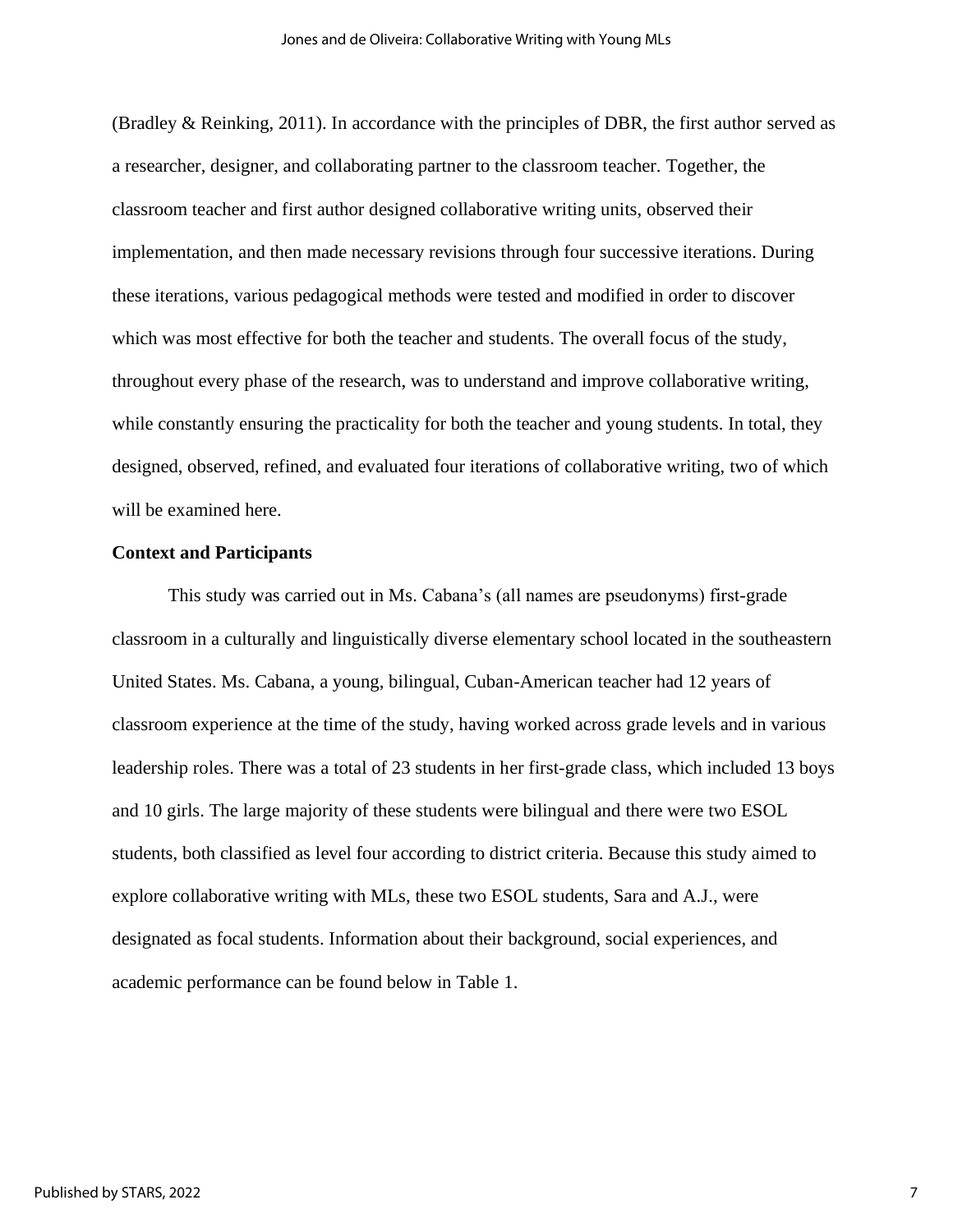### **Table 1**

*Description of Focal MLs*

| Focal<br><b>Students</b> | Gender | Home<br>Language          | English<br>Proficiency | <b>Literacy Abilities</b>                                                                                                                              | <b>Personality Traits</b>                                                                      |
|--------------------------|--------|---------------------------|------------------------|--------------------------------------------------------------------------------------------------------------------------------------------------------|------------------------------------------------------------------------------------------------|
| A.J.                     | Male   | Spanish                   | Level 4                | Emergent/Proficient reading<br>skills - difficulty with<br>vocabulary.                                                                                 | Socially outgoing,<br>sometimes<br>distracted by peers                                         |
|                          |        |                           |                        | Emergent/Proficient writing<br>skills, showed improvement<br>throughout the school year - "His<br>writing had more voice by the<br>end of the year."   | Strong<br>communicator,<br>"comfortable saying"<br>'I don't know'"                             |
| Sara                     | Female | Spanish<br>and<br>English | Level 4                | Emergent/Proficient reading<br>skills - By midway through the<br>year, she was scoring on grade-<br>level for assessments of reading<br>comprehension. | Shy, but friendly<br>Hesitant to speak<br>out in whole-class<br>discussions, but<br>seems more |
|                          |        |                           |                        | Emergent writing skills, "seems"<br>to miss out on the big idea"                                                                                       | engaged in small<br>group settings                                                             |

*Note*. All quotes are from the teacher, Mrs. Cabana, collected during debriefing sessions and interviews.

#### **Collaborative Writing Tasks**

In an effort to provide readers with a comprehensive understanding of the variability of collaborative writing as an approach to writing instruction, we have elected to closely examine two of the iterations (Iterations 2 and 4) of collaborative writing. The second iteration of collaborative writing focused on the "how-to" or procedure genre. Ms. Cabana led the students through various activities in conjunction with the focal text, "Making Paper Shapes" (August et al., 2014), specifically highlighting the stages of the genre, the numbers as a means of guiding readers through the directions and the images as a way of supporting readers' understanding of the directions. Ultimately, students worked in pairs to collaboratively plan, write, and illustrate a text that described how to do something. The first focal student, Sara, was paired with Ben for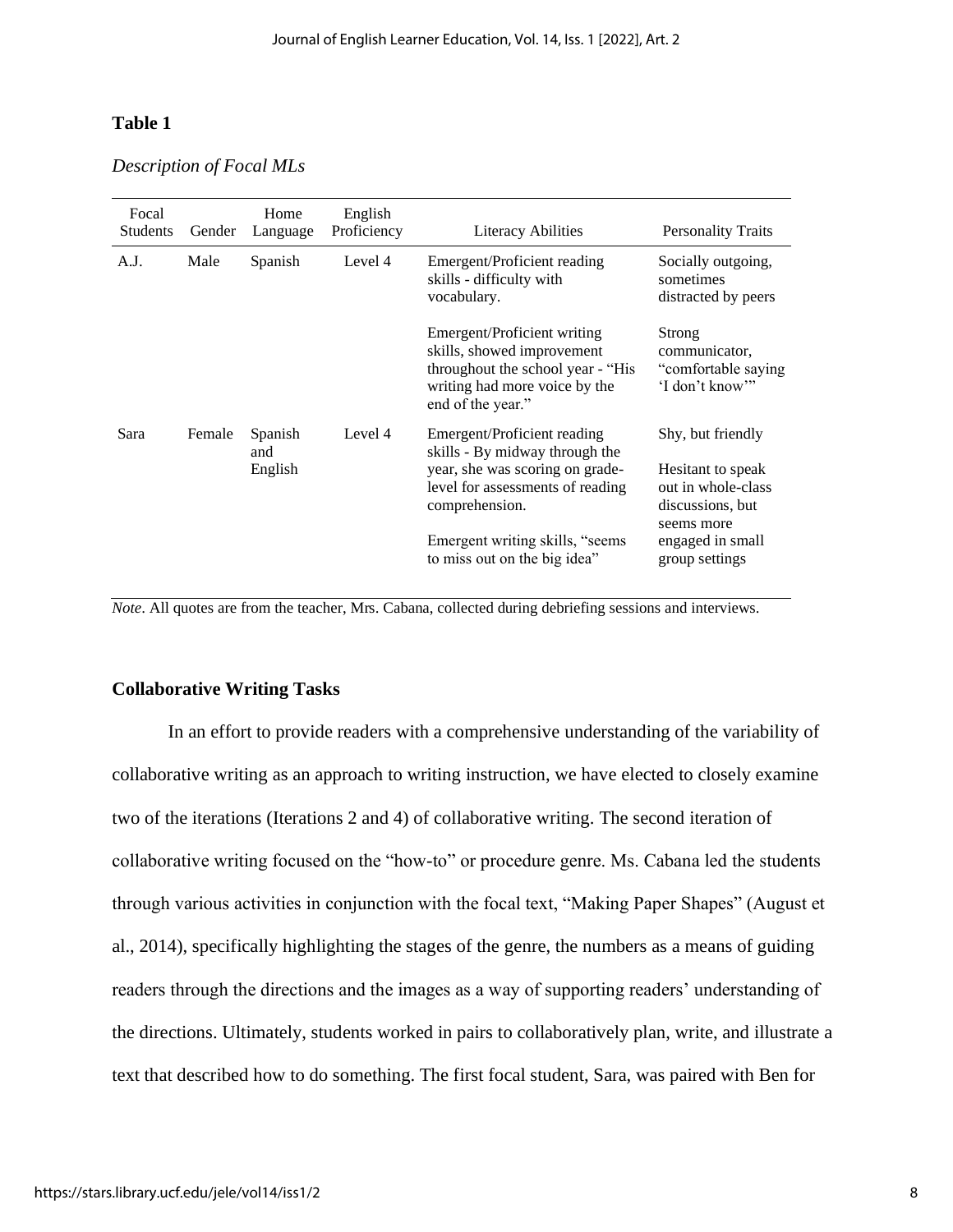this iteration while A.J. was paired with Carol. These particular students were paired together based on their individual performance in class and their interactions during the first iteration of collaborative writing. To help students get started with their "how-to" text, Mrs. Cabana first asked each of the students to identify something they are "really good at doing" (Field Notes, 1/11/2017). Ben selected making a paper airplane while Sara chose drawing a giraffe. Mrs. Cabana explained that on the first day of this activity, Ben would make his paper airplane and he and Sara would work together to write their procedure text about making a paper airplane. On the second day, Sara would draw her giraffe and she and Ben would collaborate to write about that process. Following the same routine, A.J. selected drawing a dragon while Carol chose drawing a butterfly. The two pairs of students were given a graphic organizer to complete their writing on both days. The organizer had three sections: (a) topic sentence, (b) steps, and (c) conclusion. Mrs. Cabana reiterated to the students that they needed to work together to write each section, including enough detail so that someone could follow their instructions and complete the designated task (e.g., make a paper airplane). At the end of each day, Mrs. Cabana went through a revision process with each pair of students prior to having them share their edited work with the small group.

The fourth iteration of collaborative writing focused on the opinion or argument genre. Mrs. Cabana led students through various activities in conjunction with the focal text, *High Tide in Hawaii* (Osborne, 2003), drawing students' attention to the different stages of the genre and the need to include details. She then divided students into groups of three and challenged them to respond to the designated prompt: In your opinion, should our class visit Hawaii during summer vacation? These small groups were selected largely based on personality and observations of students' interactions in previous group work activities. Sara worked with Julie and Gabe for this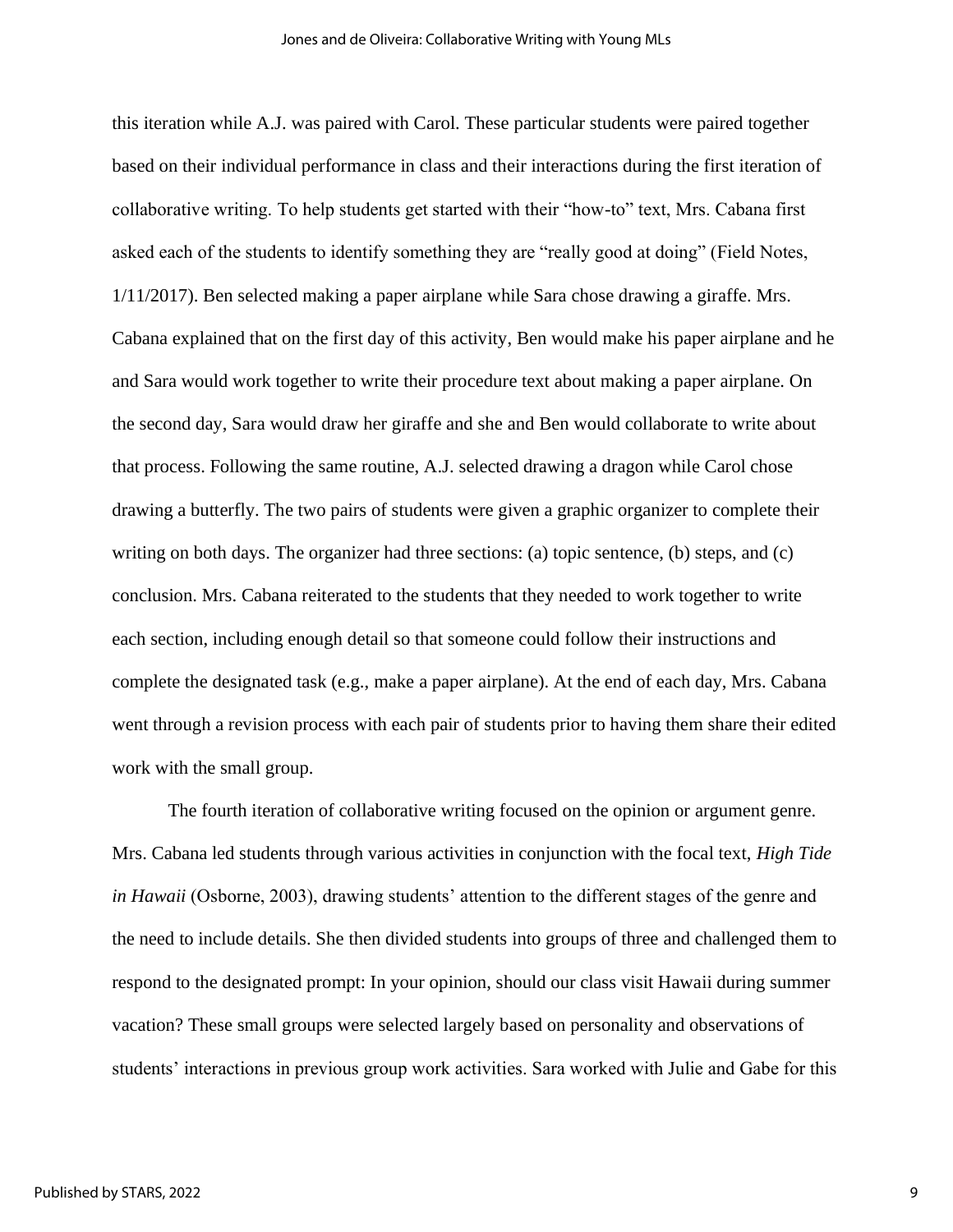task while A.J. worked with Serena and Juan. On the first day of collaborative writing, Mrs. Cabana divided students into their designated groups and then distributed five index cards to each group. She directed them to divide the cards amongst themselves (two students have two cards, one student has one card) to determine what pieces of the paragraph they would be responsible for writing (topic sentence, details, conclusion). Students were told to talk about the different pieces of the paragraph to help each other generate ideas before writing the sentence(s) on their index cards. On the second day, after students had written sentences on their index cards, Mrs. Cabana worked with each group individually to review and edit their writing for content, grammar, spelling, punctuation, and capitalization. After editing, students were given a writing sheet to publish the final version of the text with their group members.

#### **Data Collection**

Throughout this study, multiple sources of data were collected in order to build a comprehensive understanding of how students interacted, how their collaboratively written texts were produced, and ultimately how the collaborative writing activities were scaffolded to support MLs' writing development. These data included audio-recorded classroom observations, interviews and debriefing sessions with Ms. Cabana, classroom artifacts, such as completed graphic organizers, jointly-constructed writing models, assigned worksheets, and samples of student writing.

#### **Data Analysis**

In order to answer our research question about the language features ML writers used in their texts, we first evaluated students' written texts from each of the collaborative writing activities. We elected to type all of their published pieces in a word processing program. This allowed us to easily read and review the writing samples. As students wrote in collaborative pairs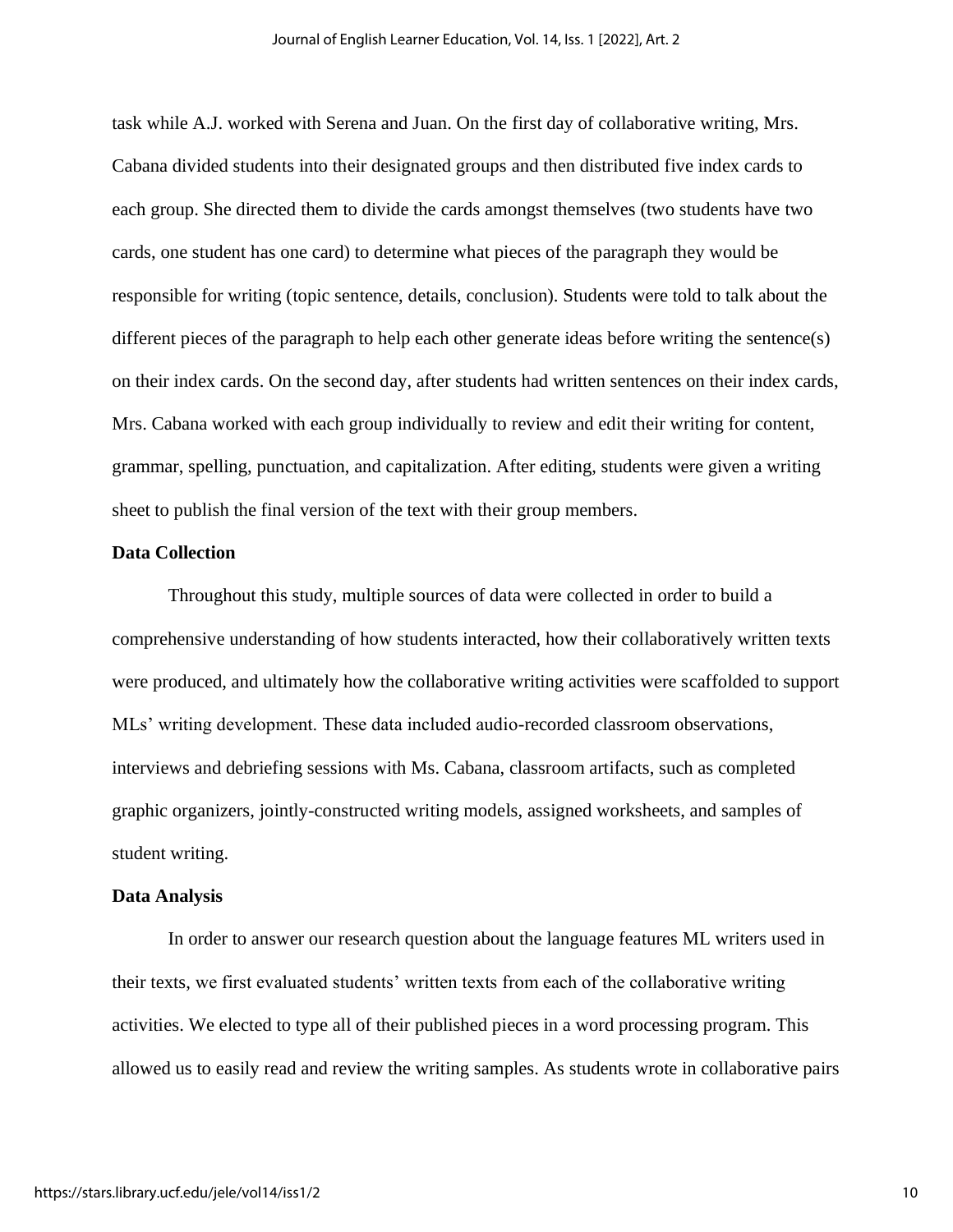or groups, there were a total of eight writing samples. We will examine six of those samples here, two from each pair during the second iteration, and one from each small group during the fourth iteration.

We analyzed the written texts using a systemic-functional linguistics (SFL) framework (Brisk, 2015; Halliday & Matthiessen, 2014). We selected SFL as a discourse analytic framework as it has shown to be particularly useful in understanding the language choices and textual features used by children (Brisk, 2015; de Oliveira & Lan, 2014). In addition, because of its focus on language use in sociocultural settings, this framework allows us to identify the expectations for writing in classrooms. By conducting a genre-based analysis of students' writing using this framework, we were able to recognize the appropriateness of students' language choices in these different contexts. We first examined the designated purpose and stages of each genre and compared them to students' completed texts. This comparison led us to determine whether their writing aligned with the purpose of the genre and if it followed the appropriate stages. We then reviewed the language features of each genre, as outlined in the SFL framework (Brisk, 2015), and compared them to students' texts. This comparison once again led us to determine if students' writing contained the appropriate language features for each specific genre. Using the information gathered in the genre-based analysis, we were able to consult the rubric put forth by Brisk (2015) to determine a score for each of the students' texts. The scores, ranging from one to four, indicated the following: (a) needs substantial support, (b) needs instruction, (c) needs revision, or (d) meets [SFL genre-based] standards.

Overall, this genre-based analysis facilitated our understanding of how students' collaborative writing compared across the four iterations of activities. Specifically, we were able to identify areas in which students excelled and areas where they needed additional instruction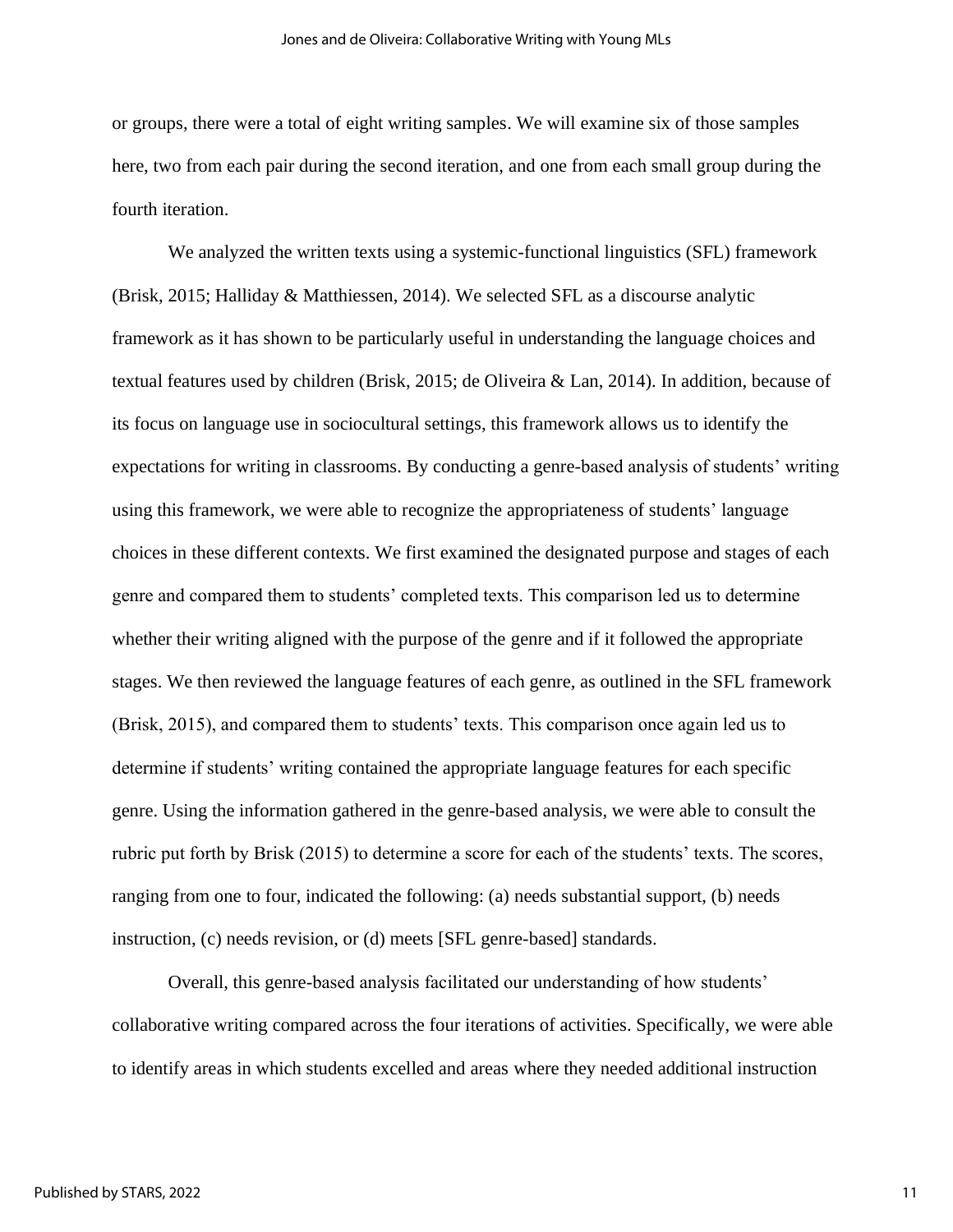and practice. After completing this analysis, we conducted an additional level of analysis by carrying out a comparative case analysis to identify commonalities and differences in the two focal students' collaboratively written texts across the four writing tasks.

#### **Findings**

Sara and A.J.'s written texts varied across the collaborative writing activities, as they were tasked with producing texts from four different genres. In some instances, Sara and A.J.'s texts revealed their clear understanding of the genre, including its purpose and stages, as well as their ability to control and implement different language features. However, in other cases, their texts showed that they needed further instruction or revision in specific areas (e.g., text connectives). Both Sara and A.J. produced texts that ranged from a scale score of 2 (needs instruction) to 4 (meets standards; Brisk, 2015).

#### *Iteration 2*

The second collaborative writing activity was a "how-to" text, also known as a procedure. Brisk (2015) identifies the stages as follows: a title, goal or aim, materials or requirements, method presented in sequential steps, and an optional evaluation. The essential language features of the genre include precise action verbs, a variety of adjectives and adverbs to make instructions specific, text connectives, and varied clause complexes for students in upper elementary grades (3-5). Table 2 displays the purpose, stages, and language features of the procedure genre as presented by Brisk (2015).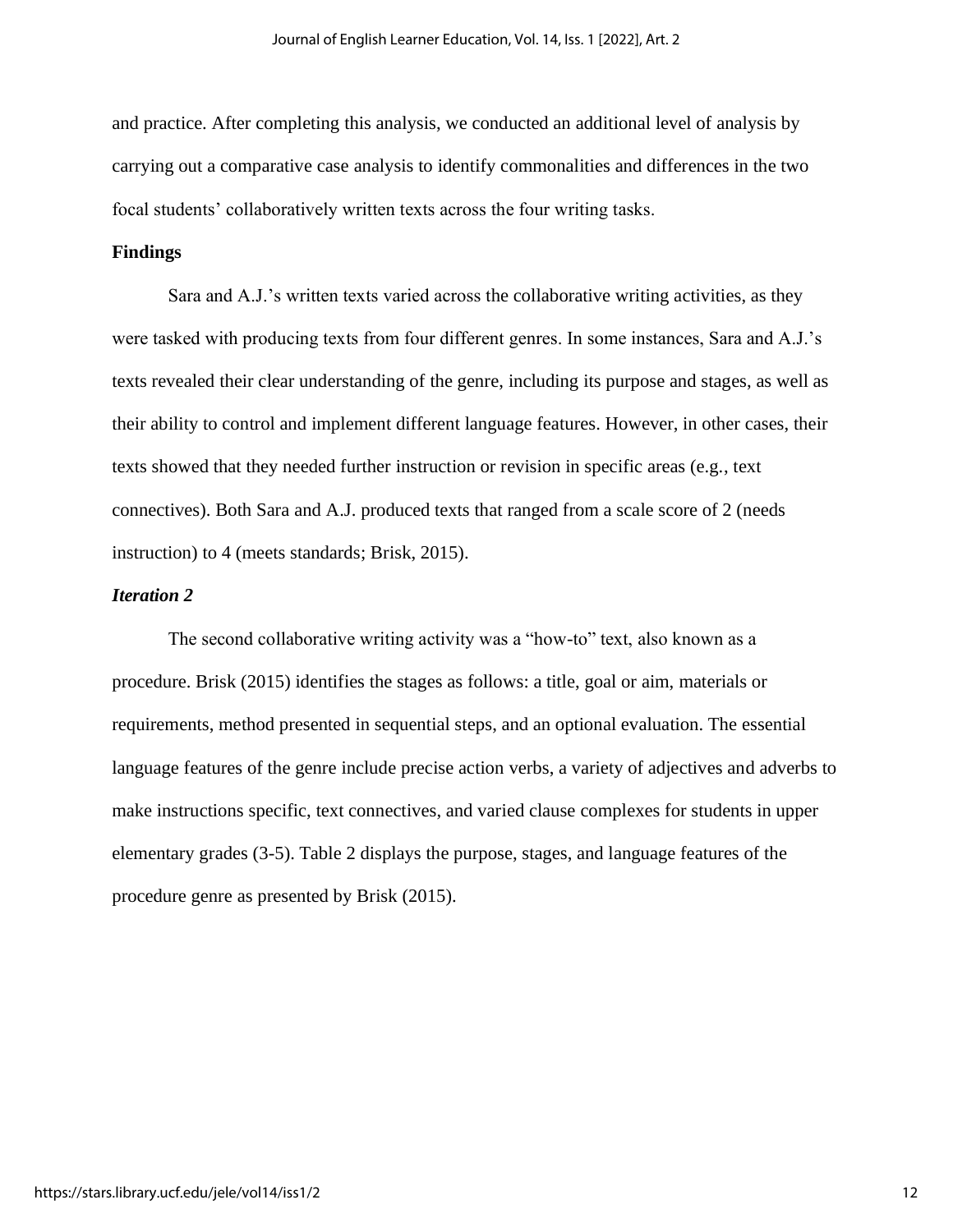# **Table 2**

#### *Procedure Genre Features*

| Term                                      | Description                                                                                                                                                                                            |  |  |  |
|-------------------------------------------|--------------------------------------------------------------------------------------------------------------------------------------------------------------------------------------------------------|--|--|--|
| Purpose and Stages                        |                                                                                                                                                                                                        |  |  |  |
| Purpose                                   | To give directions to accomplish a goal.                                                                                                                                                               |  |  |  |
| <b>Stages</b>                             | Title (if required by medium), Goal or aim (sometimes<br>included in title), Materials or requirements, Method presented<br>in a series of sequential steps, Evaluation or final comment<br>(optional) |  |  |  |
| Language Features                         |                                                                                                                                                                                                        |  |  |  |
| Process Types                             | Use precise action verbs to indicate what needs to be done.                                                                                                                                            |  |  |  |
| Participants                              | Participants are those elements, typically seen as noun groups,<br>which indicate who or what is directly involved in the process.                                                                     |  |  |  |
| Describers                                | Various types of adjectives are used to give specificity.                                                                                                                                              |  |  |  |
| Adverbials                                | Adverbs, especially of place and manner, are used to make the<br>instructions specific.                                                                                                                |  |  |  |
| <b>Clause Complexes</b><br>(upper grades) | Finite and non-finite verbs to help specify instructions and pack<br>information.                                                                                                                      |  |  |  |
| <b>Text Connectives</b>                   | Use of numbers or no text connectives.                                                                                                                                                                 |  |  |  |
| (Adapted from Brisk, 2015, pp. 97-98)     |                                                                                                                                                                                                        |  |  |  |

# *Sara and Ben – How to Make a Paper Airplane*

During this iteration of collaborative writing, Sara and Ben produced two texts. The first text is shown in Figure 2 (first page only) and in plain text. The purpose of a procedure, as shown in Table 2, is to give directions to accomplish a goal. These directions are typically given in sequential steps following a title, goal or aim, and list of materials or requirements. After the steps are presented, there is often an evaluation or final comment from the author(s).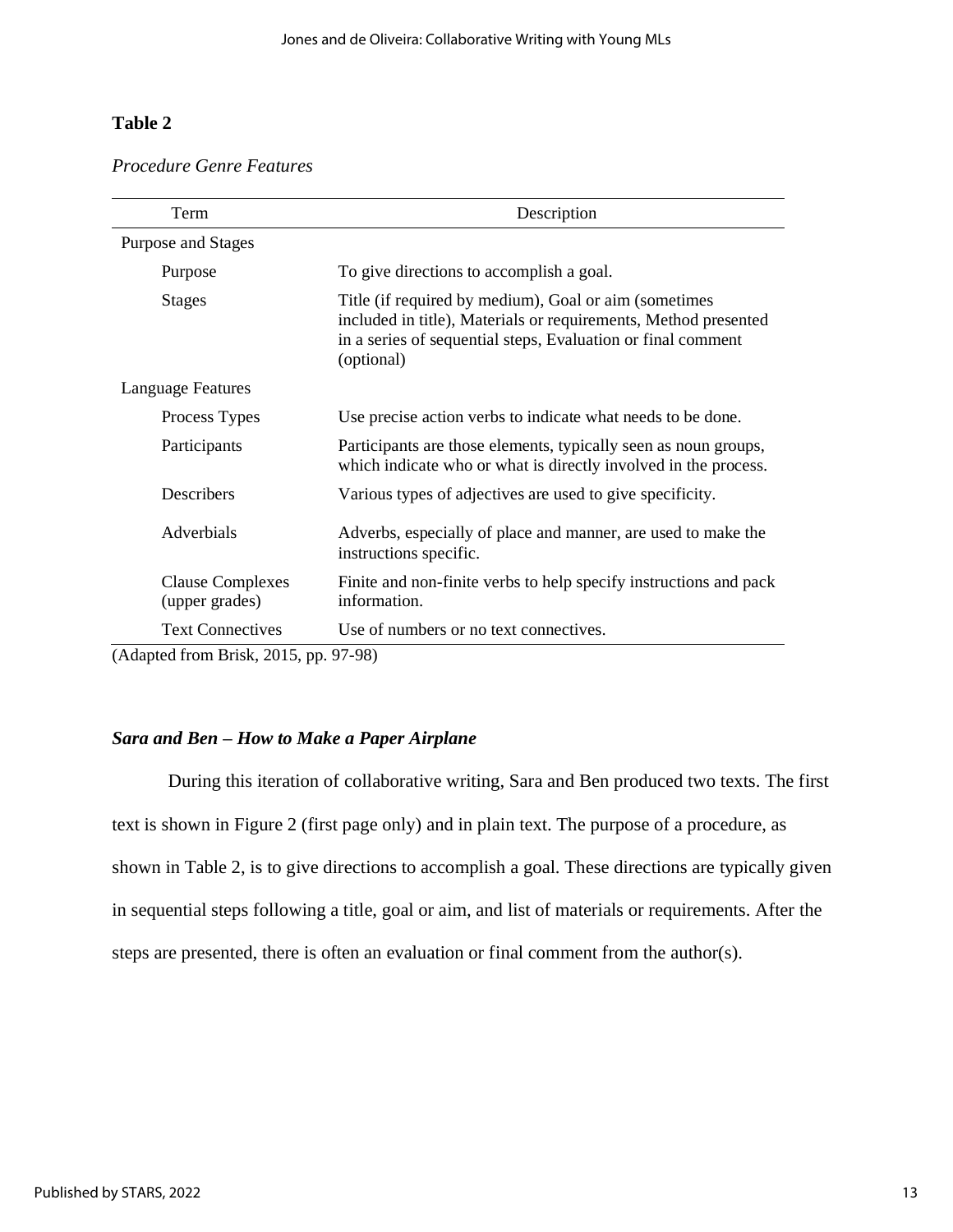# **Figure 2**

*Sara and Ben's First "How-to" Text*



Sara and Ben's first text began with a question, "Did you ever make a paper arplane?" This question addresses the reader as *you* which is typically only found in oral language, but it is not uncommon to see this in children's writing (Brisk, 2015). Apart from directly addressing the reader, this question orients the reader to the goal of the procedure which is to make a paper airplane. Following this opening question, the writers present the method for making a paper airplane in a series of seven sequential steps. Sara and Ben then bring their procedure text to a close with a final comment directed to the reader, "Your paper arplain is Done and its ready to fly." Though the writers did not include a title or list of materials in their text, those items were not listed on their graphic organizer, nor were they mentioned by Mrs. Cabana.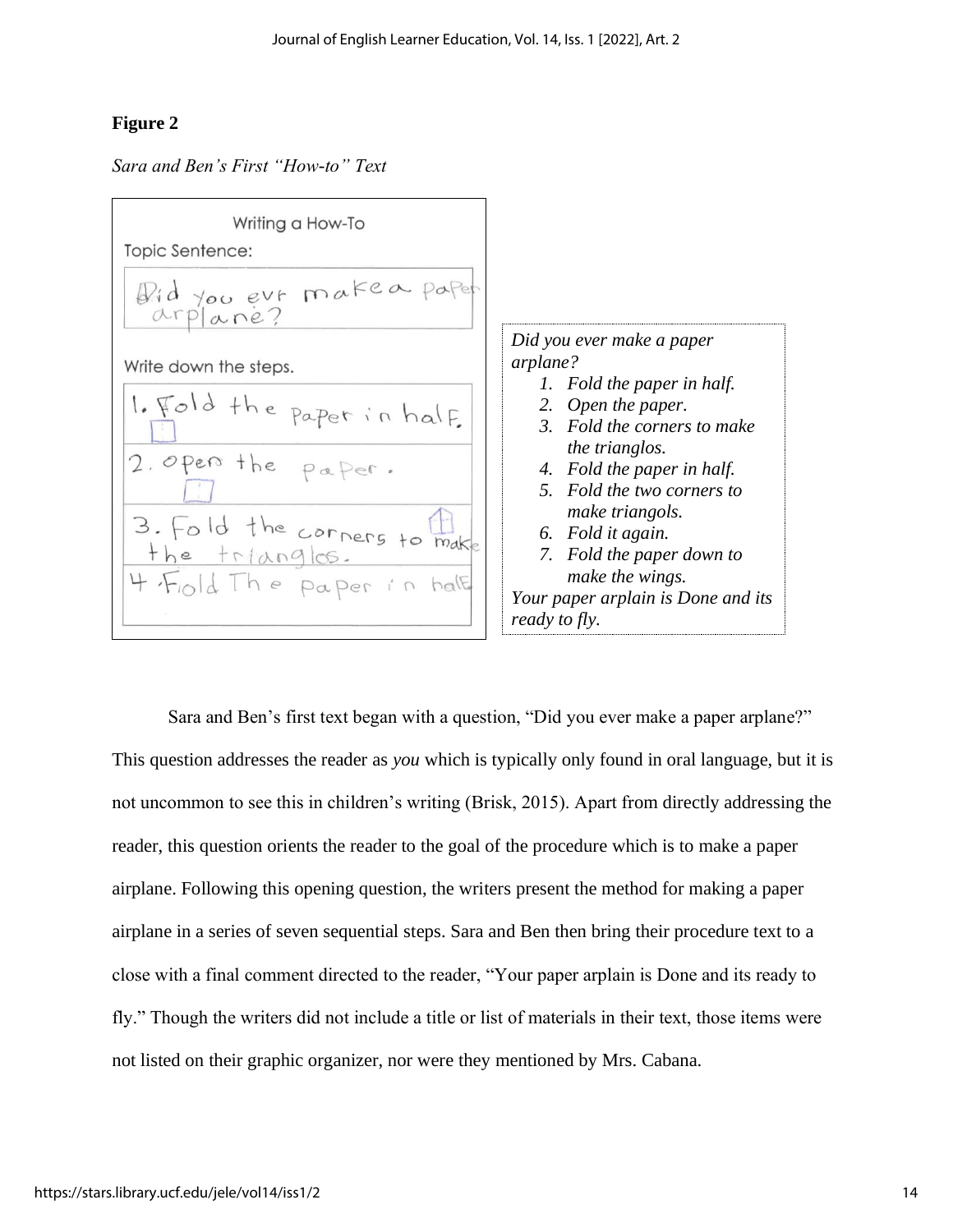Sara and Ben were able to include many of the key language features from this genre in their first text. To start, the students used numbers to indicate the sequence of steps for making a paper airplane. Each of these steps begins with a precise action verb to specify what the reader needs to do. In addition to the precise action verbs, this genre requires that steps include specific details to give precision to instructions so that the reader may accurately follow the outlined steps (Brisk, 2015). The details are usually incorporated in the form of adjectivals and adverbials. Sara and Ben include the adverbial *in half* in steps one and four to specify how the paper should be folded and *two* in step five to identify the number of corners. The students also included three casual clause complexes in steps three, five, and seven to express the purpose for completing specific actions (e.g., to make the wings). In addition to the clause complexes, Sara and Ben closed out their procedure text with a compound sentence. This final sentence allowed the writers to add a comment in reference to the end product (paper airplane), which is a common practice in this genre (Brisk, 2015).

#### *Sara and Ben – How to Draw a Giraffe*

The second text produced by Sara and Ben is displayed in Figure 3 (first page of written text and drawing of a giraffe) and in plain text below. Similar to their first text, Sara and Ben elected to begin their second text with a question directed to the reader, "Did you ever draw a GiraFe Bifor?" This question orients the reader to the aim of the procedure which is to draw a giraffe. Following this opening question, the writers present seven sequential steps for drawing a giraffe. The text ends with a simple sentence directed to the reader, "Your GiraFe is done*.*" Sara and Ben did not include a title or list of materials in this text either, but as stated before, these items were not listed on their graphic organizer or mentioned by Mrs. Cabana.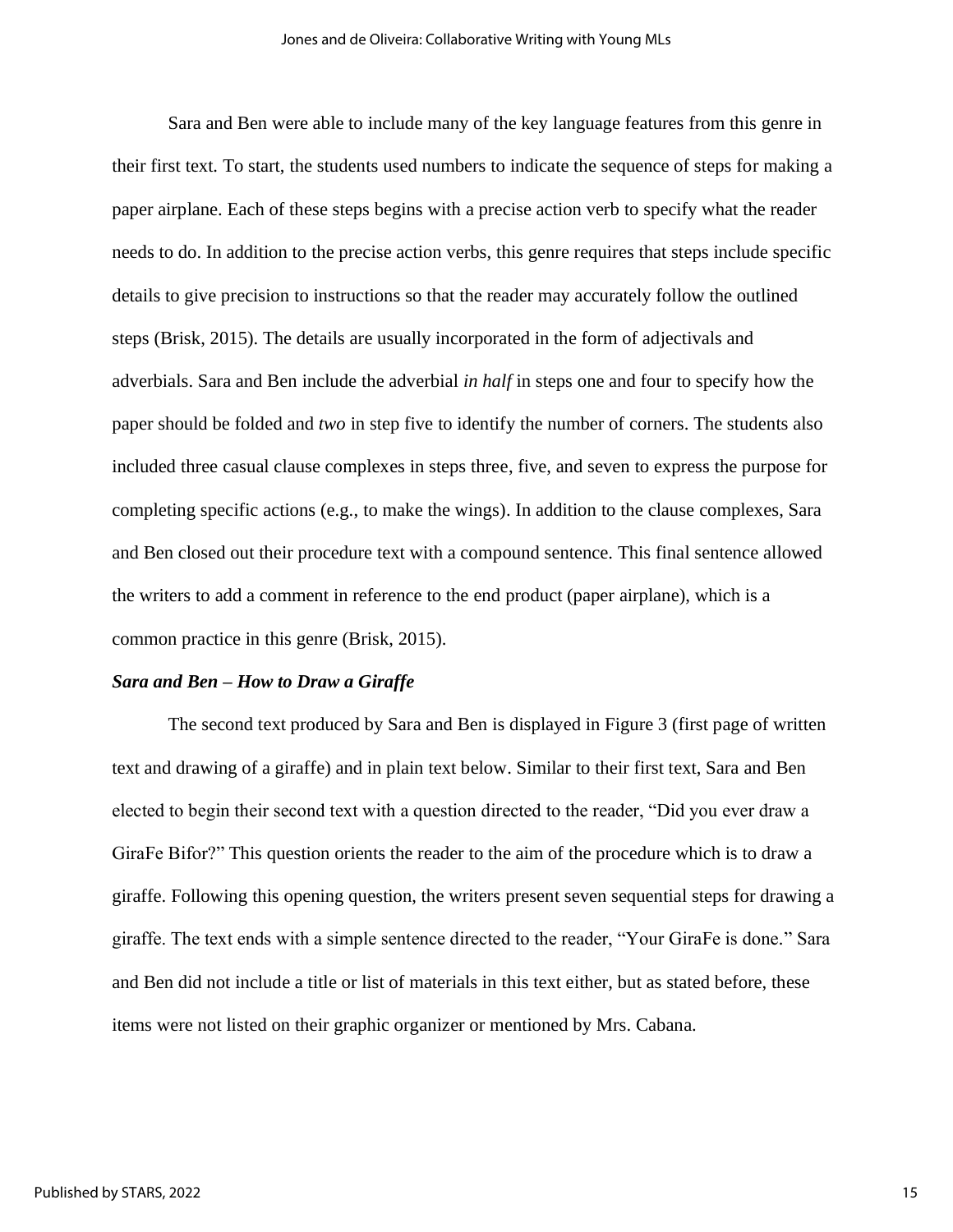# **Figure 3**

*Sara And Ben's Second "How-To" Text and Giraffe Drawing*



Conclusion:

Youmain a Fe is Done.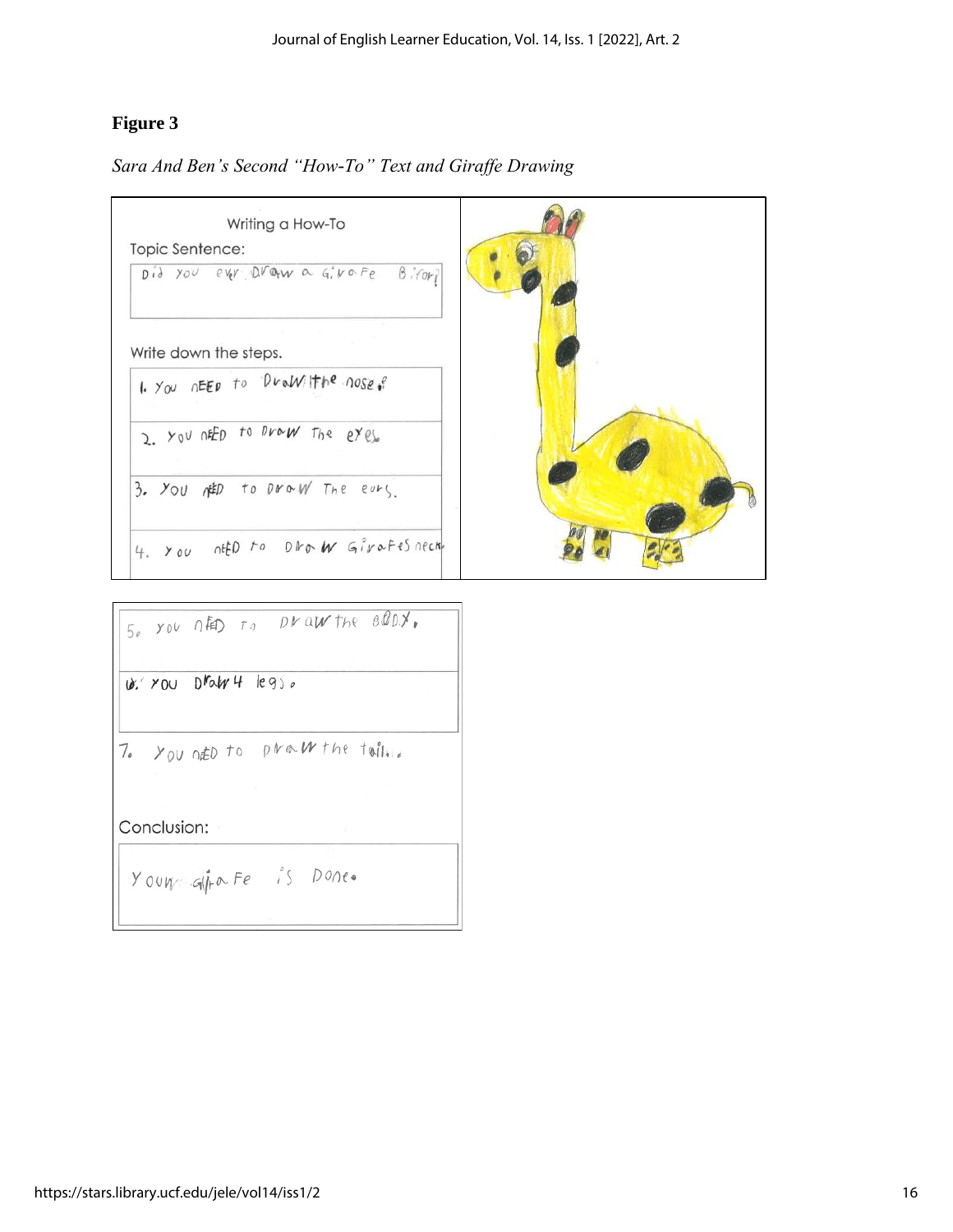*Did you ever draw a GiraFe Bifor?*

- *1. You nEEd to Draw the nose.*
- *2. You nEEd to Draw The eyes.*
- *3. You nEEd to Draw The ears.*
- *4. You nEEd to Draw GiraFes neck.*
- *5. You nEED to Draw the Body.*
- *6. You Draw 4 legs.*
- *7. You nEED to Draw the tail.*

*Your GiraFe is done.*

Sara and Ben were able to include some of the key language features from this genre in their second text; however, there are distinct differences from their first text. To begin, Sara and Ben used numbers to indicate the sequence of steps for drawing a giraffe. Though this genre requires that writers use precise action verbs to indicate what needs to be done, each of the steps, with the exception of step six, starts with "You need to..." rather than the verb in the imperative tense. Unlike the first text, this second text does not include any adverbials to guide the reader in completing the steps; however, Sara and Ben do include one adjective of quantity in step six: "You Draw 4 legs." While the students were able to include clause complexes in their first text, that is not a feature they incorporated in this second text.

Overall, Sara and Ben collectively produced two distinctly different texts. In terms of the genre-based analysis, Sara and Ben's first text was evaluated at a Level 3 while their second text was evaluated at a Level 2. Though the first text exceeded the grade-level genre expectations in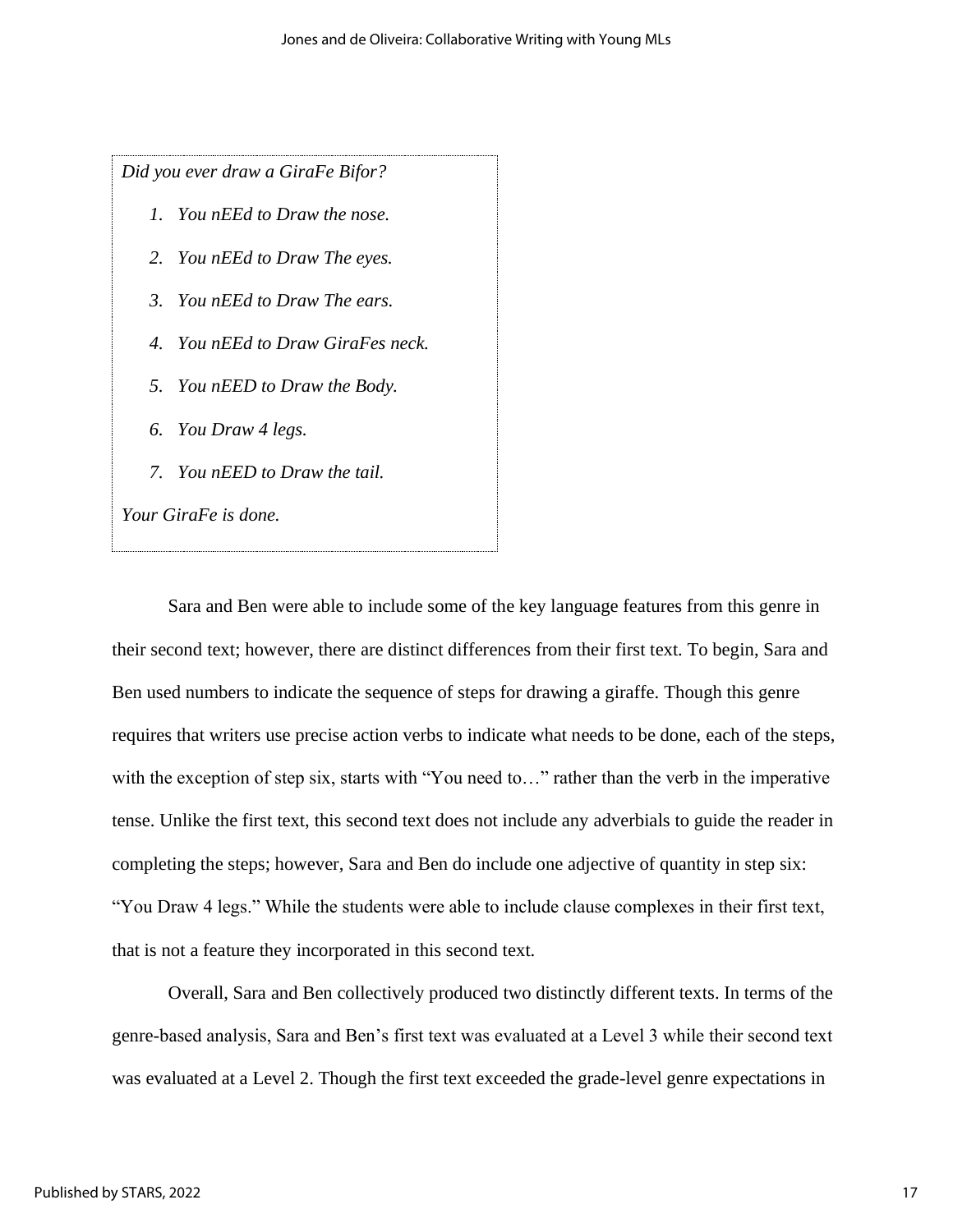many ways, there are still areas that require revisions in both texts. The first of the necessary revisions is vis-à-vis the authors' voice. This genre requires a detached voice of instructions, which Brisk (2015) highlights as a particular challenge for students. In light of this requirement, Sara and Ben would need to revise both of their texts which include numerous references to *you* and *your* throughout the writing. The second area that requires revision is the level of detail included in the steps. Though Sara and Ben included two adverbials in their first text and one adjective in their second text, there is still a lack of specificity in both texts. For example, in step four of the second text, Sara and Ben direct the reader to draw the giraffe's neck by stating, "You nEEd to Draw GiraFes neck." This step does not include any details about the characteristics of the neck (e.g., long) or where it should be drawn in relation to the other body parts already mentioned. Sara and Ben could improve their texts significantly by adjusting the voice of the texts and by adding details to the various steps.

#### *A.J. and Carol – How to Draw a Butterfly*

Like Sara and Ben, A.J. and Carol also produced two texts during this iteration of collaborative writing. Their first text is shown in Figure 4 (written text and drawing of butterfly) and in plain text below. As seen in their text, the students elected to begin their procedure with a simple, detached statement, "This is how to draw a Butrfly." This statement explicitly defines the goal or aim of the procedure: to provide the steps for how to draw a butterfly. After this opening statement, A.J. and Carol identify four sequential steps for drawing a butterfly. They bring their text to a close with another statement, "Now you have a Buterfly." These students also did not include a title or list of materials in their procedure text, but as mentioned previously, these items were not listed in the graphic organizer or required by Mrs. Cabana.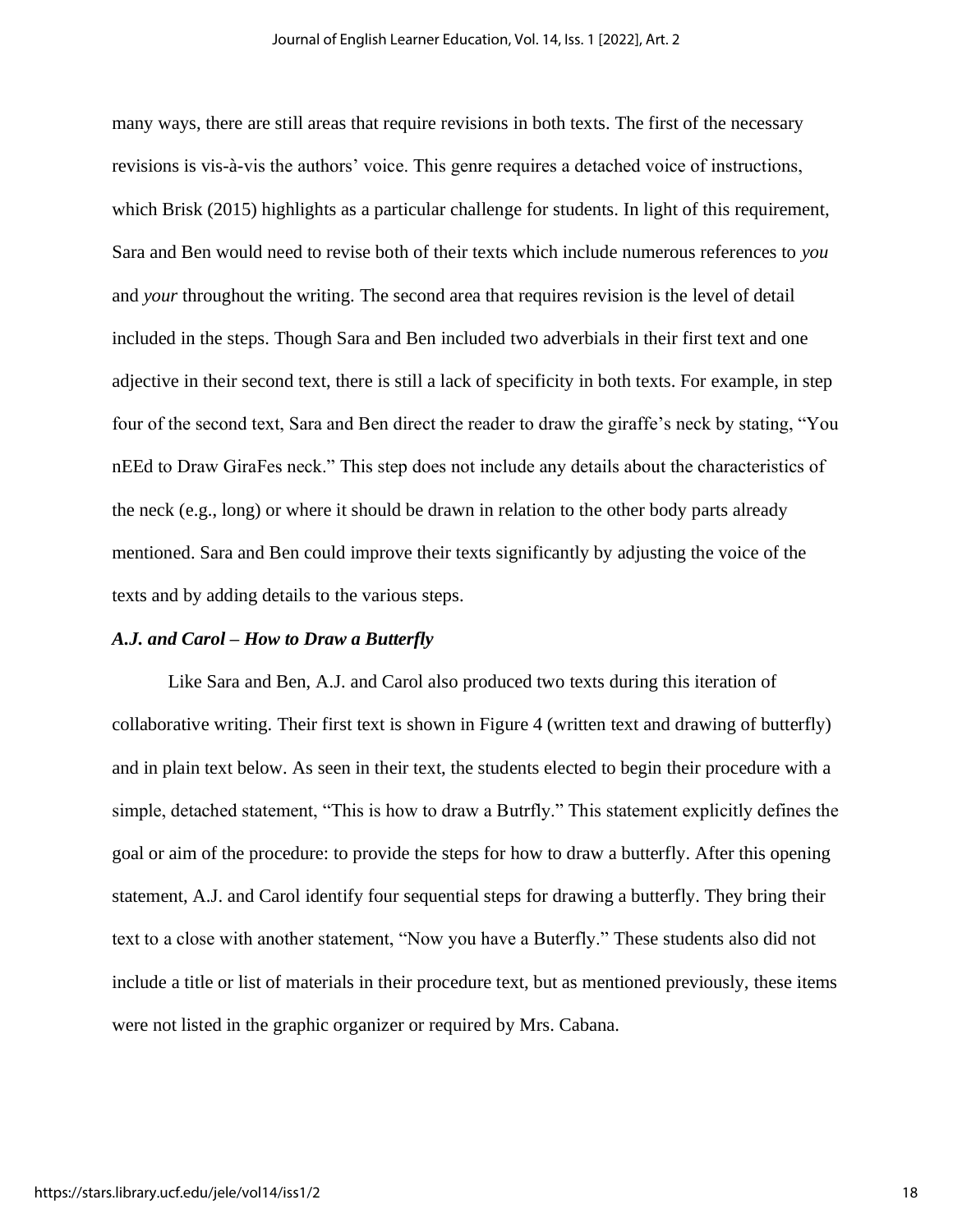# **Figure 4**

#### *A.J. and Carol's First "How-To" Text and Butterfly Drawing*



In their first text, A.J. and Carol were able to include some of the key language features from this genre. To begin, A.J. and Carol used numbers to indicate the sequence of steps for drawing a giraffe, however, they also used text connectives in the form of *next* and *and* for steps three and four. The procedure genre for children usually has numbers as text connectives (Brisk, 2015), and thus the use of both is repetitive. Each of the steps contains the same precise action verb *draw,* though steps three and four do not start with the verb due to the inclusion of the text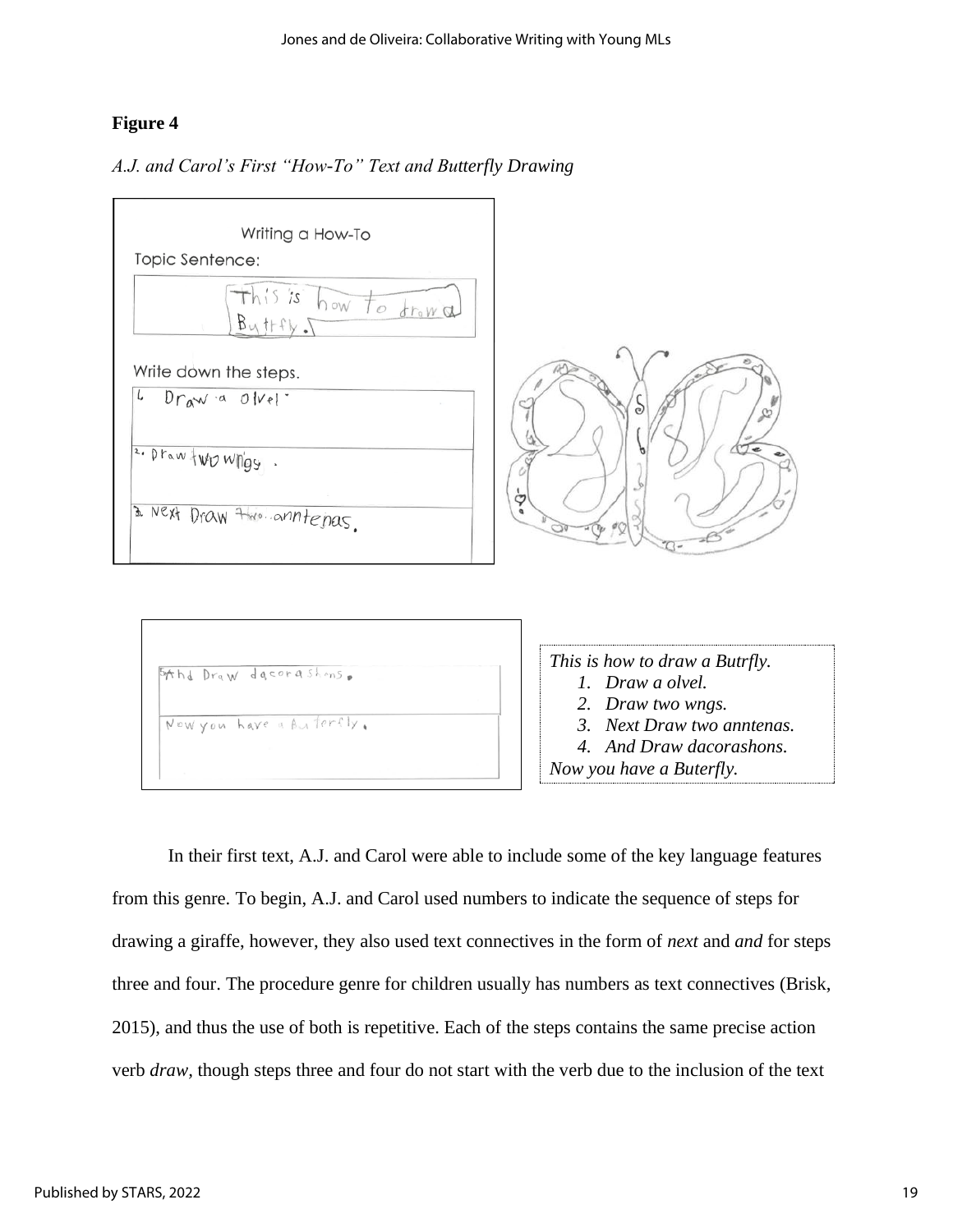connectives. As stated before, this genre requires specific details, most often in the form of adjectivals and adverbials, to give precision to instructions (Brisk, 2015). A.J. and Carol incorporate adjectives in the form of quantity in steps two and three (two wngs, two anntenas); however, adverbials are not seen in this first text.

#### *A.J. and Carol – How to Draw a Dragon*

The second text produced by A.J. and Carol is displayed in Figure 5 (first page of written text and drawing of dragon) and in plain text below. Similar to their first text, A.J. and Carol chose to begin their second text with a simple statement, however this time the statement was directed to the reader, "This is how you drae a dragen." Following this opening statement, the writers present 14 steps for drawing a dragon. The writing concludes with the statement, "This is how a dragon." This closing statement is confusing in that it is missing a verb; however the audio recordings indicate that A.J. and Carol intended to connect back to the opening statement by saying, "This is how you draw a dragon." As with the first text, A.J. and Carol did not include a title or list of materials, as they were not required by Mrs. Cabana or listed in the graphic organizer.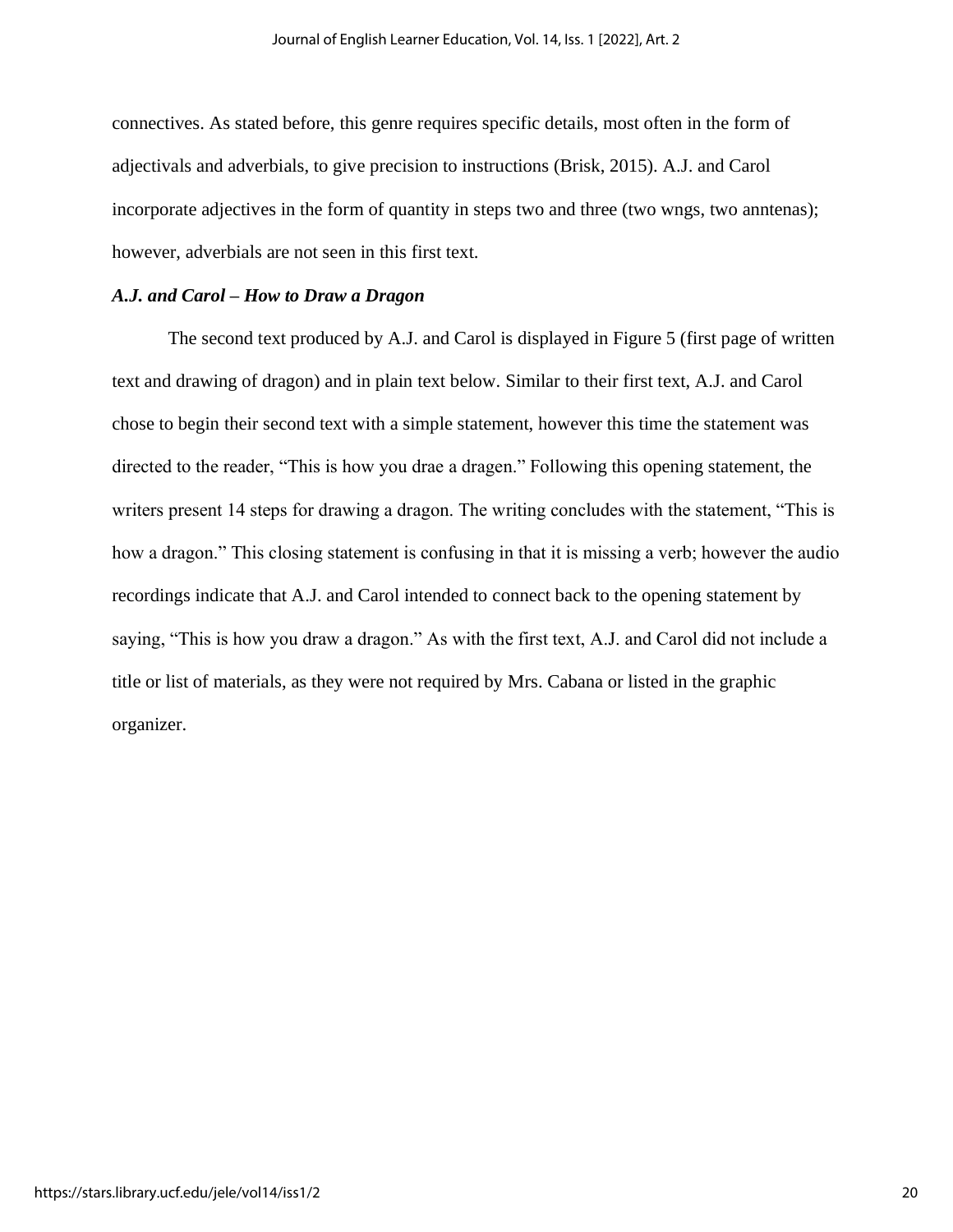# **Figure 5**



# *A.J. and Carol's Second "How-To" Text and Dragon Drawing*

| This is how you drae a dragen.                 |
|------------------------------------------------|
| 1. Draw tow ponte thing is to make the hed.    |
| 2. Draw teath in thos ponte thingis.           |
| 3. Draw a eye.                                 |
| 4. Draw a neka.                                |
| 5. Draw anater neka becase it is a tow headed. |
| 6. Draw anater head.                           |
| 7. Draw a body.                                |
| 8. Draw teth.                                  |
| 9. Draw a foot with clas.                      |
| 10. Draw a wig.                                |
| 11. Draw clas on the wing.                     |
| 12. Draw anotr wing.                           |
| 13. Draw spiks on the bak.                     |
| 14. Draw fir.                                  |
| This is how a diagram                          |

*This is how a dragon.*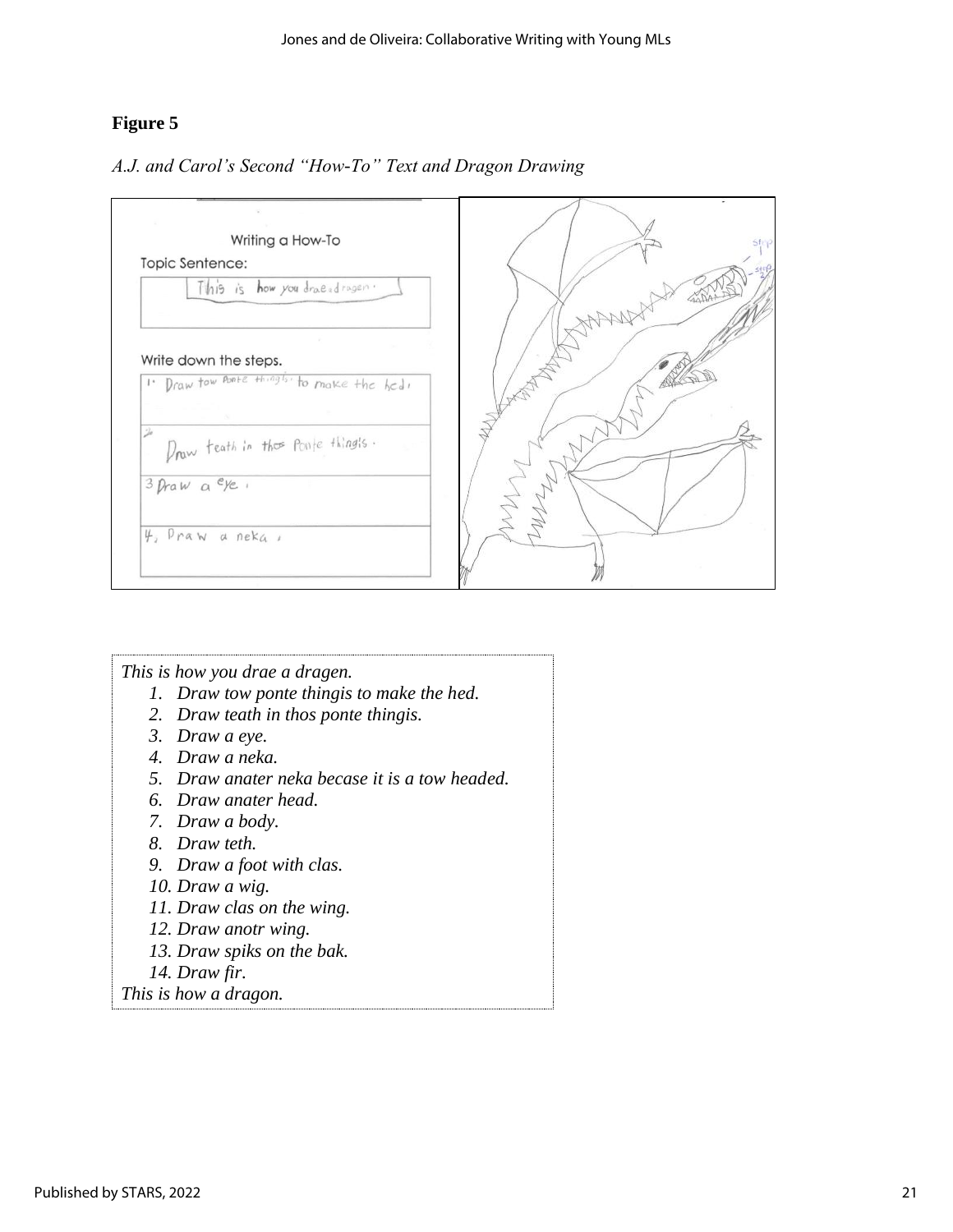The second text produced by A.J. and Carol is very different from their first text as they were able to include more of the essential language features from the procedure genre in their writing. To start, A.J. and Carol used numbers to indicate the sequence of steps for drawing a dragon, but unlike the first text, they did not include any repetitive text connectives. Each of the steps begins with the precise action verb *draw* to specify what the reader needs to do. Of the 14 steps listed, eight of them include details which help guide the reader in completing the steps. Steps 1 and 5 include a causal clause to provide details regarding the purpose for completing that specific step (e.g., *to make the hed*, *because it is a tow headed [dragon]*). Steps 2, 9, 11, and 13 include adverbials which denote the place and manner for drawing specific features of the dragon (e.g., Draw spiks *on the bak*.). Though A.J. and Carol provide details in many of their steps in the form of adverbials and clause complexes, they included few adjectives, *tow ponte,* and *tow headed.*

Overall, Carol and A.J. collectively produced two markedly different texts. In terms of the genre-based analysis, A.J. and Carol's first text was evaluated at a Level 2 while their second text was evaluated at a Level 3. The first text was missing some of the essential language features and required instruction and revisions in some areas while the second text included more of the key language features, but still required revisions in a couple of areas. In both texts, A.J. and Carol had some difficulty using a detached voice to provide instructions for the reader. At various points in their texts, the students attempt to communicate directly with the reader by incorporating *you*.

In addition to using a detached voice, both of A.J. and Carol's texts require revisions in the way of details. Though their first text included two adjectives of quantity, they did not include adverbials or complex clauses of any kind to assist the reader in following the four steps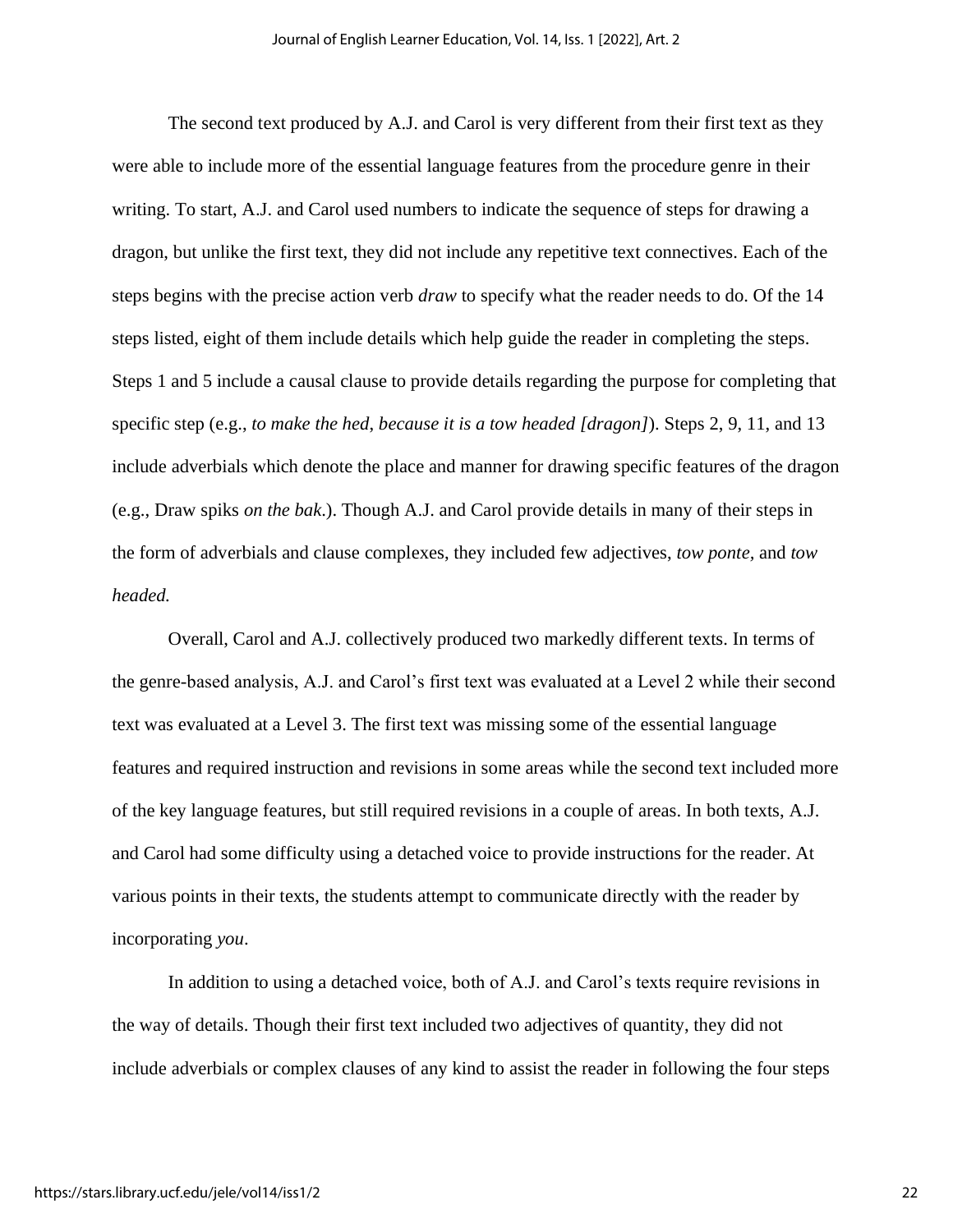provided. The second text showed improvement in this area, as eight of the 14 steps included either a clause complex or adverbial to guide the reader through the steps of drawing a dragon. Though these details provided some clarity, there is still room for improvement and revision. Apart from making modifications to the voice of the texts and adding details to the different steps, A.J. and Carol's first text requires instruction in terms of text connectives. While the students included numbers to identify the sequential steps, they also included two text connectives which resulted in repetition. The second text requires editing and revision in terms of spelling, as it contains many errors that could prevent the reader from correctly following the instructions. Both of these texts, as different as they are, could be significantly enhanced with these revisions.

#### *Iteration 4*

The fourth and final collaborative writing activity was an "opinion" text as identified by Mrs. Cabana with her first-grade students. Though some research claims that elementary school children are not ready for this type of persuasive writing, many scholars contend that they are (Wollman-Bonilla, 2000). Brisk (2015) outlined the stages of the genre, stating that writers begin their argument texts with a thesis statement, which they follow with reasons that support their statement. Then, they bring their text to a close with a reinforcement of their original statement. Brisk also highlights essential language features of the genre, including generalized participants, use of technical vocabulary, sentences in the form of statements, use of third person, medium to low modality, evaluative vocabulary, and cohesive paragraphs or sentences (for younger students). Table 3 displays the purpose, stages, and language features of the argument genre as presented by Brisk (2015).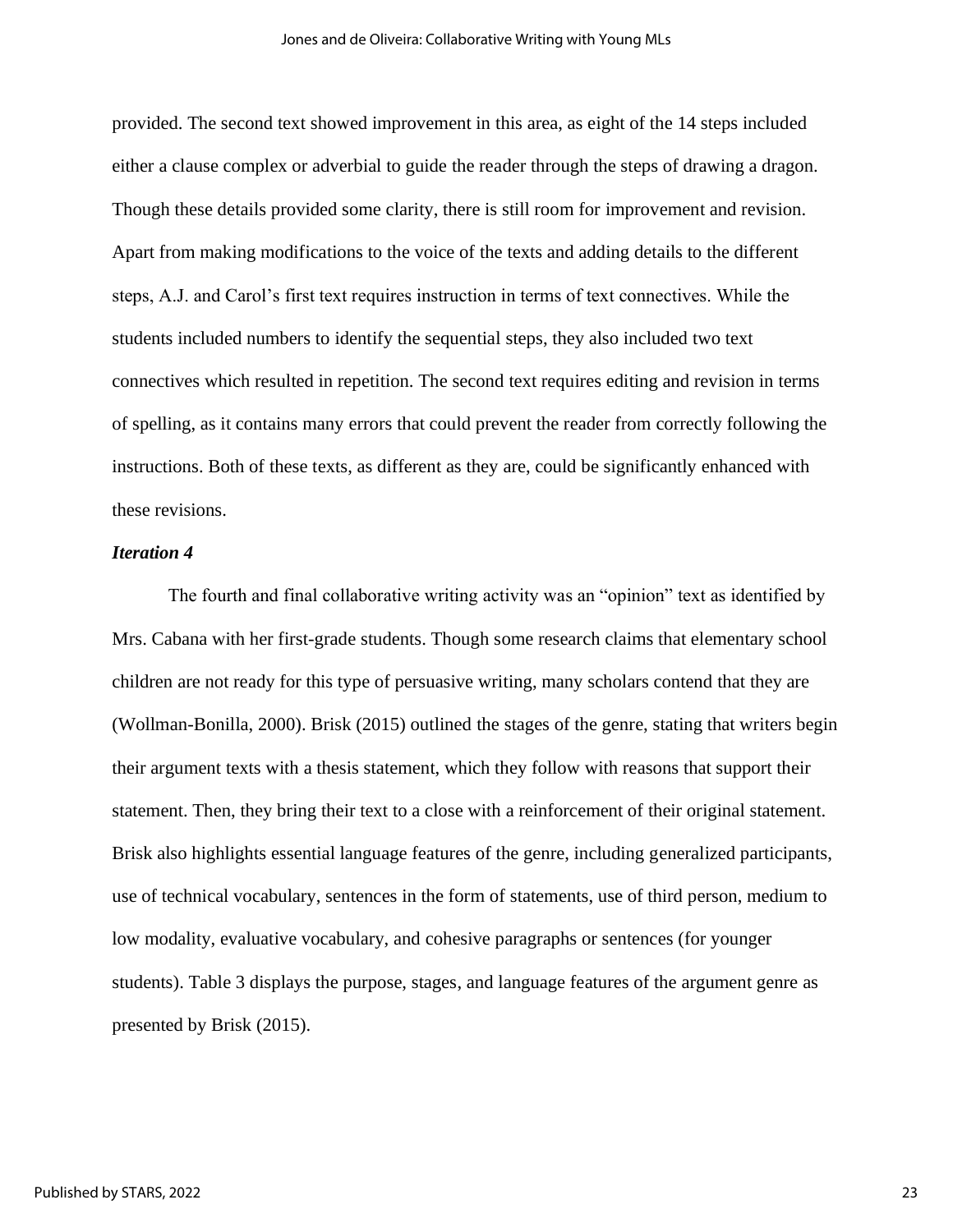## **Table 3**

#### *Argument Genre Features*

| Term                                         | Description                                                                                                                                                                                                                            |  |  |
|----------------------------------------------|----------------------------------------------------------------------------------------------------------------------------------------------------------------------------------------------------------------------------------------|--|--|
| Purpose and Stages                           |                                                                                                                                                                                                                                        |  |  |
| Purpose                                      | To persuade to do something or to believe about<br>something.                                                                                                                                                                          |  |  |
| <b>Stages</b>                                | Title (if required by medium), Thesis statement or claim<br>(background information if needed; preview of reasons),<br>Reasons supported by evidence and organized in bundles<br>or subtopics, Reinforcement of statement or position. |  |  |
| Language Features                            |                                                                                                                                                                                                                                        |  |  |
| <b>Generalized Participants</b>              |                                                                                                                                                                                                                                        |  |  |
| Language choices                             | To describe reasons and evidence to demonstrate<br>awareness of audience; use of technical vocabulary for<br>evidence                                                                                                                  |  |  |
| Types of sentences<br>(Statements preferred) |                                                                                                                                                                                                                                        |  |  |
| Use of person                                | Third person, except in letters and sermons where first<br>and second person are used                                                                                                                                                  |  |  |
| Modality                                     | Medium and low for adults (more respectful); High<br>modality for adults addressing students                                                                                                                                           |  |  |
| Evaluative vocabulary<br>(Grading)           | To express attitude                                                                                                                                                                                                                    |  |  |
| Cohesive paragraphs                          | (sentences)                                                                                                                                                                                                                            |  |  |

*Note*. Adapted from Brisk, 2015 (pp. 293-294)

#### *Sara, Julie, and Gabe – An Assertive Text*

During this iteration of collaborative writing, Sara, Julie, and Gabe worked together to produce an opinion text. Their completed text is shown in Figure 6 and in plain text below. As shown in Table 3, the purpose for opinion texts can vary. Young writers find it easier to focus on "to do" arguments, in which they persuade the reader to do something (Brisk, 2015). In this case, students were guided by the prompt, "In your opinion, should our class visit Hawaii during summer vacation?"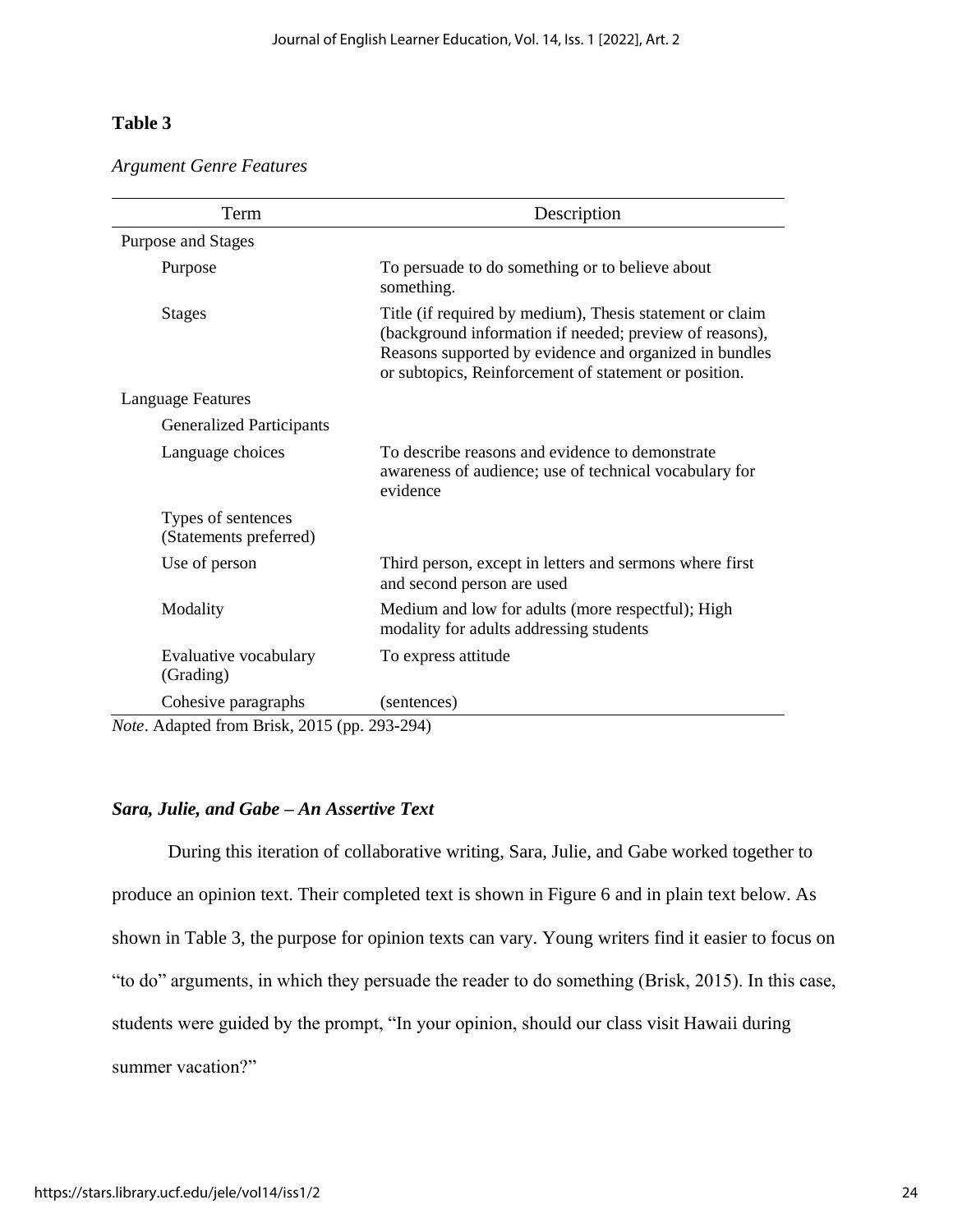# **Figure 6**

*Sara, Julie, and Gabe's Opinion Text*

Julieta D, samantha  $h_{11}$ 

*We should go to Hawaii for summer vacation. We could go surfing. We could hula dance. We could eat poi in Hawaii. We could also eat bananas. We could use the coconut to drink coconut milk. We could see beautiful flowery meadows and colorful flowers. We could see butiful blue ocean. Hawaii is awesome so come enjoy it.* 

Though there was no title provided for this text, Mrs. Cabana did not require one and there was not a designated space for it on their writing sheet. In general, this written text conforms to the stages of the argument genre. The students elected to begin their text with a claim in which they clearly state their position in relation to the prompt. While many students respond to prompts by saying "Yes," or "No" (Brisk, 2015), these students avoided that problem and instead gave a clear statement in first person plural, using a verb of high modality (should): "We should go to Hawaii for summer vacation." While first person plural is not as common in this genre, it can be used when writing is geared towards a young audience, indicating a more informal relationship (Brisk, 2015). The students continue their writing using first person plural as they outline the reasons that their class should visit Hawaii for summer vacation. These reasons are organized by three subtopics which were provided by Mrs. Cabana – things to do in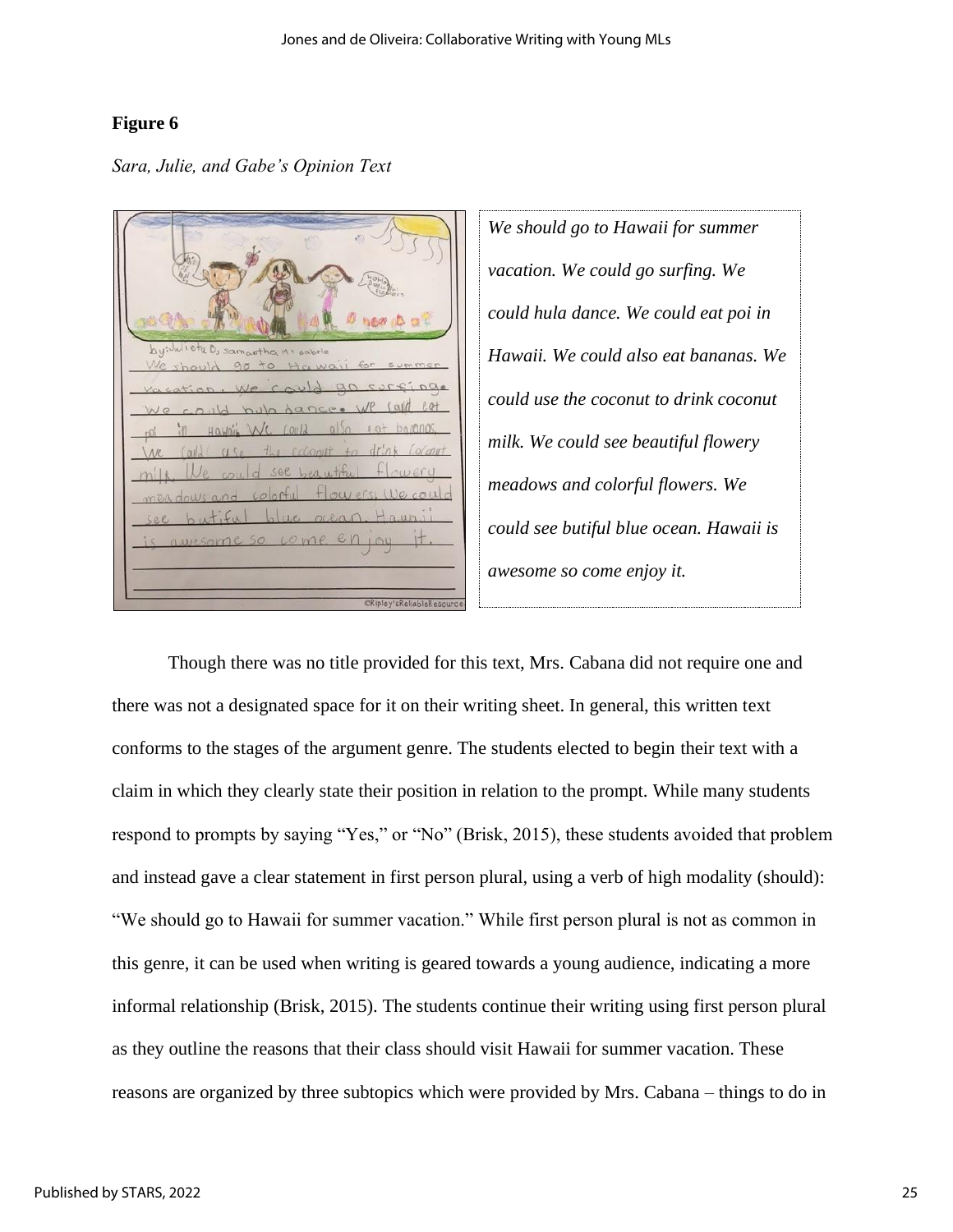Hawaii, things to see in Hawaii, and things to eat in Hawaii. These subtopics were selected based on the information available in the chapter book *High Tide in Hawaii* (Osborne, 2003) that they read prior to completing this assignment. The students end their text with a statement, "Hawaii is awesome so come enjoy it." This statement is a bit confusing, as the verb "come" implies that the writers are already in Hawaii, which conflicts with their opening claim.

There are numerous language features associated with this genre, and Sara, Julie, and Gabe were able to successfully incorporate almost all of them in their text. To start, their text contains nine sentences, the majority of which are simple statements with only one clause. There are a couple of notable exceptions, however, including the complex clause with non-finite construction used to indicate cause ("We could use the coconut to drink coconut milk.") and the complex clause with the additive 'and' to provide further details about what can be seen in Hawaii ("We could see beautiful flowery meadows and colorful flowers.")

Sara, Julie, and Gabe also incorporated vocabulary associated with Hawaii that would appeal to their audience, including *surfing, hula dance, poi, coconut, flowery meadows*, and *ocean*. Additionally, the students included a number of adjectives which reflect their positive attitude regarding the possibility of visiting Hawaii. Of these adjectives, there are two that are turned up in strength, including *beautiful*, rather than the more neutral version of *pretty*, and *awesome* instead of *good*.

In terms of cohesion, this text is organized and well structured, as the students begin with their claim and reinforce that claim at the end of their text. It should be noted, however, that there is no variation in the theme, or starting point, of the sentences that students used to provide their reasons in support of the claim that they should visit Hawaii. Instead, the students began each sentence with "We could..." This lack of variation is reflective of conversations, which are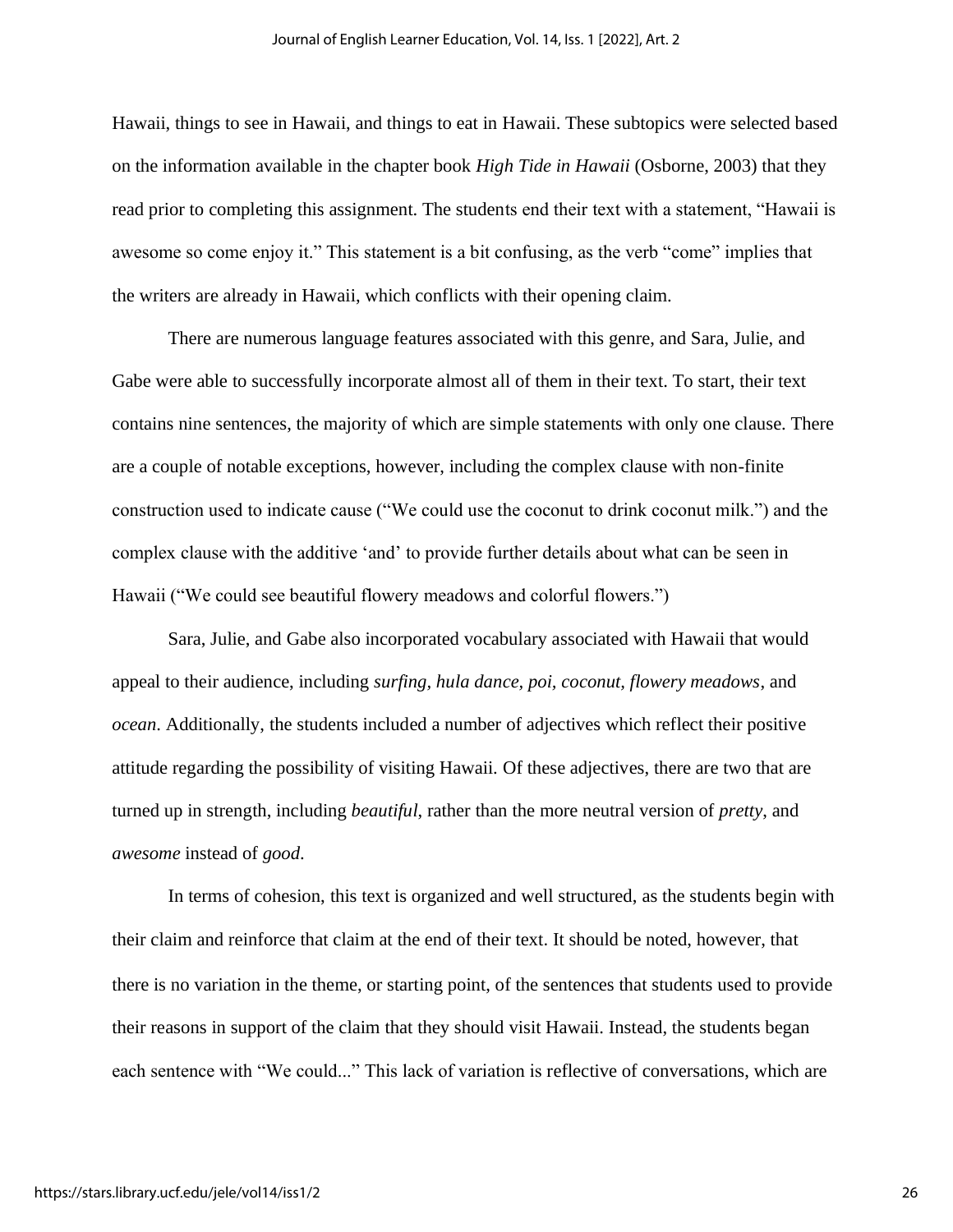typically dominated by personal pronouns in the theme position (Halliday & Matthiessen, 2014), and thus it is not uncommon to see young children carry over this practice in their early written texts (Christie & Derewianka, 2008).

Overall, Sara, Julie, and Gabe's opinion text was evaluated at a Level 4. Though the students did not use generalized participants, this is largely due to their use of first-person plural throughout the writing. For example, rather than saying "Hawaii has beautiful flowery meadows and colorful flowers," they state, "We could see beautiful flowery meadows and colorful flowers." Their use of first-person plural rather than third person is reflective of their young audience and is therefore an appropriate language choice (Brisk, 2015). Apart from that, the students were able to produce a detailed and cohesive argument in support of their class going to Hawaii for summer vacation.

#### *A.J., Serena, and Juan – A Convincing Argument*

Like Sara, A.J. also worked in a small group of three to produce an opinion text about Hawaii. A.J., Serena, and Juan's final text is displayed in Figure 7 and in plain text below. This small group also did not include a title for their text, but as stated before, it was not a requirement put forth by Mrs. Cabana. In general, this text follows the stages identified in the argument genre.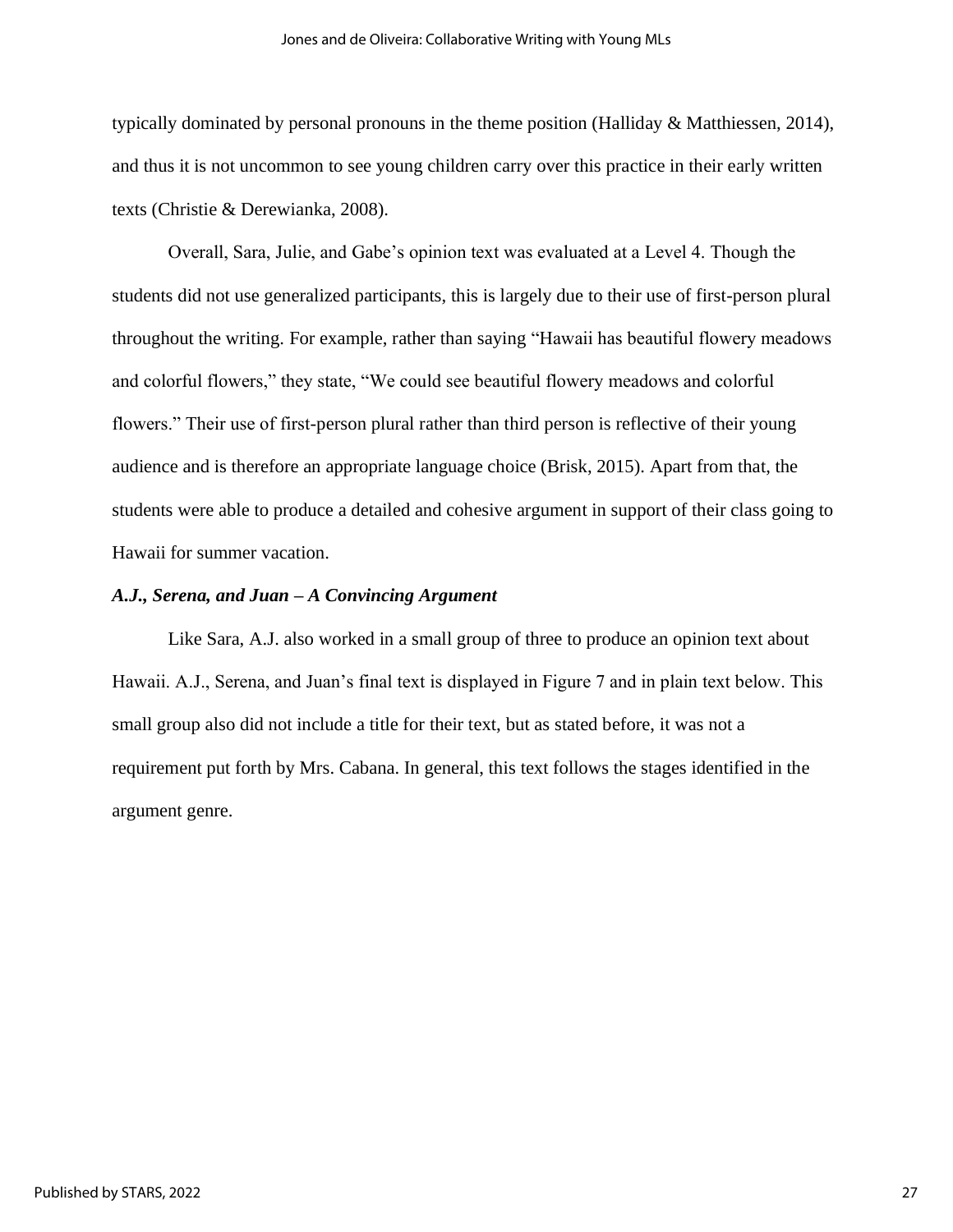# **Figure 7**

| AHA T                                                                                  |
|----------------------------------------------------------------------------------------|
| Our class should <i>visit</i> Hawaii, Let's                                            |
| go we could see coconut trees and<br>flowery meadows. We could also see water          |
| fals, small villages, fall gray nountines,                                             |
| and misty clouds. We could all get our<br>surf boards and we could surt or the         |
| Wave we would have to<br>waiter<br>for the way cell we coold shock                     |
| the tree to make the coconits                                                          |
| $1$ of $f'$ the tree, $\mathbf{v}$<br>eat tropical truts like: bananas and eineapples, |

# *A.J., Serena, and Juan's Opinion Text*

*Our class should visit Hawaii. Let's go!! We could see coconut trees and flowery meadows. We could also see waterfalls, small villages, tall gray mountains, and misty clouds. We could all get our surfboards and we could surf on the wave we would have to watch out for the waves! We could shacke the tree to make the coconuts fall off the tree. We could also eat tropical fruits like bananas and pineapples. It would be exciting to go to Hawaii!* 

The students began their writing with a statement followed by an exclamation, "Our class should visit Hawaii. Let's go!!" This opening claim clearly shows their position in relation to the prompt, not only because of the exclamation, but also because they use a verb of high modality (*should*). Following this opening, the students provide the reasons they believe their class should visit Hawaii for summer vacation, organized by the three subtopics assigned by Mrs. Cabana things to do in Hawaii, things to see in Hawaii, and things to eat in Hawaii. Each of their reasons begins with "We could…" However, as previously stated, first-person plural can be used when the writing is geared towards a young audience (Brisk, 2015). A.J., Serena, and Juan elected to close out their writing with another exclamation, "It would be exciting to go to Hawaii!"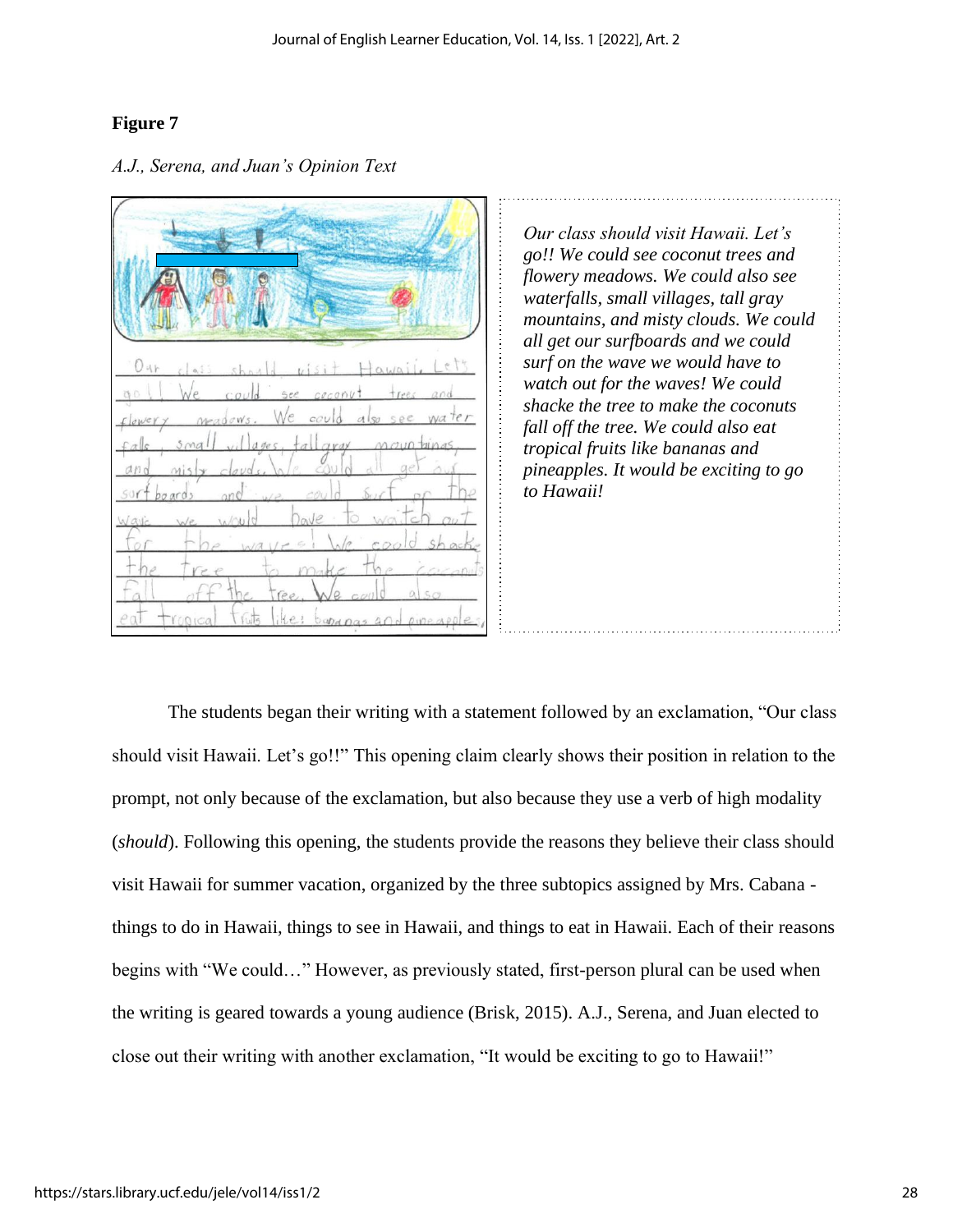There are various language features associated with this argument genre, and A.J., Serena, and Juan were able to successfully incorporate almost all of them in their writing. To begin, their text is comprised of nine sentences, though one is missing a punctuation mark. The sentences are varied and include two exclamations and numerous complex clauses. The first of the complex clauses is used to add details about what can be seen in Hawaii, "We could see coconut trees and flowery meadows." This sentence is followed by another complex clause with the additive *also* to provide a list of several more things that can be seen in Hawaii, "We could also see waterfalls, small villages, tall gray mountains, and misty clouds." The details that the students provide about things to do in Hawaii include one compound sentence, "We could all get our surfboards and we could surf on the wave," while the information presented about eating in Hawaii consists of two sentences, both of which contain complex clauses. The first sentence, "We could shacke the three to make the coconuts fall off the tree," includes a complex clause with non-finite construction used to indicate cause and the second is of finite construction used to elaborate on types of fruits, "We could also eat tropical fruits like bananas and pineapples."

Apart from these varied sentence types, A.J., Serena, and Juan also incorporated vocabulary associated with Hawaii that would appeal to their young audience, such as *coconut, flowery meadows, waterfalls, mountains, surfboards, surf, waves*, and *tropical fruits*. Their text also contains several adjectives; however, they do not necessarily reflect a positive attitude. Instead, they are more neutral (e.g., *small, tall, gray, misty*). A notable exception to this is the closing sentence which describes the possibility of going to Hawaii as *exciting*, a stronger adjective when compared to a word such as *fun*.

In terms of cohesion, this text is organized and well-structured, as the students put forth their claim at the beginning of their writing and then reinforce that claim with their concluding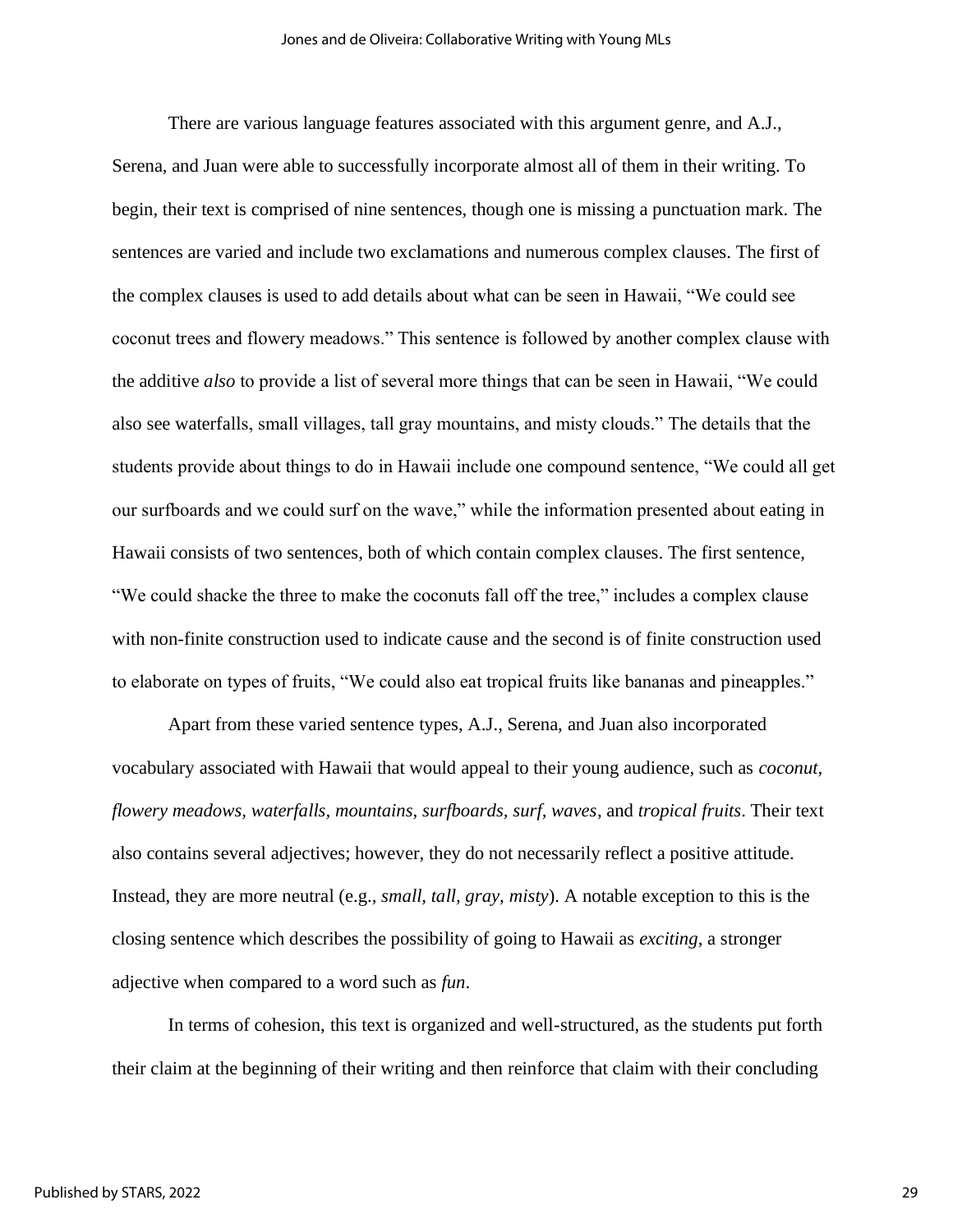exclamatory sentence. Notably, there is no variation in the theme of the students' sentences in which they provide their reasons to support their claim. Rather, each sentence begins with "We could…" This lack of variation can be attributed to students' carrying over their conversational patterns, which are typically dominated by personal pronouns in the theme position (Christie  $\&$ Derewianka, 2008; Halliday & Matthiessen, 2014).

Overall, A.J., Serena, and Juan's opinion text was evaluated at a Level 4. Though the students did not use generalized participants, this can be attributed to their use of first-person plural throughout the text. For example, rather than saying, "Hawaii has coconut trees and flowery meadows," they stated, "We could see coconut trees and flowery meadows." As mentioned before, their use of first-person plural aligns with their young audience and is therefore a supported language choice (Brisk, 2015). The students, apart from using first person plural, were able to incorporate many detailed, complex sentences, which supported their argument in favor of going to Hawaii during summer vacation.

#### **A Comparison of Sara and A.J.'s Written Texts**

Sara and A.J.'s written texts varied across the four iterations of collaborative writing. To explore this variation, we provide a comparison of the written texts, highlighting both strengths and areas that presented more of a challenge for the students.

#### *Challenges with Voice*

The texts produced by Sara and A.J. during the second and fourth iterations revealed that the students had some difficulty using the appropriate voice in their writing. The expectations for voice differed in each of the genres, which is why students may have struggled with this aspect of the writing. The procedure genre from the second iteration requires that writers use a detached voice of instructions, which Brisk (2015) identifies as a particular challenge for young writers.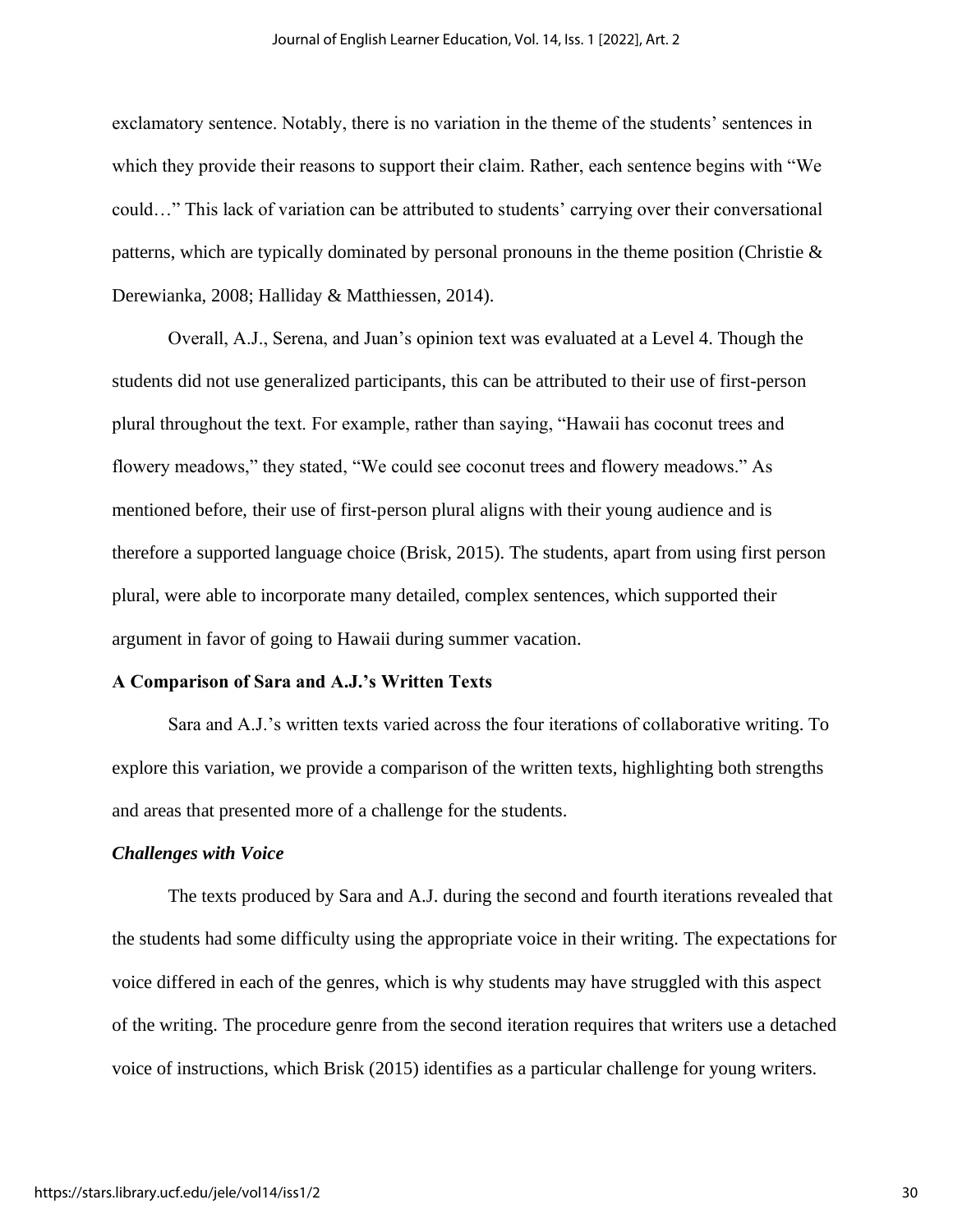Sara and A.J. each included references to the person following the instructions with *you* and *your* in both their opening statements/questions and closing remarks. The second text produced by Sara and her partner also included these references throughout the steps of the procedure which indicates their need for additional instruction regarding this language feature.

Argument texts often include generalized participants along with the third person. The exception to this is in letters and sermons, where first and second person can be used. The argument texts produced by Sara and A.J. are both written in first-person plural. Sara's group elected to begin eight of their nine sentences with the pronoun *we*, while A.J.'s group used *we* in six of their nine sentences. Though first-person plural is not commonly associated with opinion texts, Brisk (2015) noted that it is a reflection of a younger audience and is therefore an appropriate language choice. However, students could benefit from instruction in this area, as they will be required to produce arguments using third person as they progress through the elementary grades.

#### *A Need for Additional Adjectives and Adverbials*

Though the genres differed across all four iterations of collaborative writing, the expectations for writers to include details remained constant. The procedure genre calls for details in the form of adjectives and adverbials, both of which are necessary to give precision to instructions so that the reader may accurately follow the outlined steps (Brisk, 2015). During this iteration, Sara and A.J. each produced texts that required additional details. Sara and her partner's first text included two adverbials and two adjectives, but the steps for making a paper airplane were still vague. In their second text, Sara and her partner did not include any adverbials and only included one adjective of quantity. This lack of details made it difficult to follow the steps for drawing a giraffe. Similar to Sara's second text, A.J. and his partner's first text did not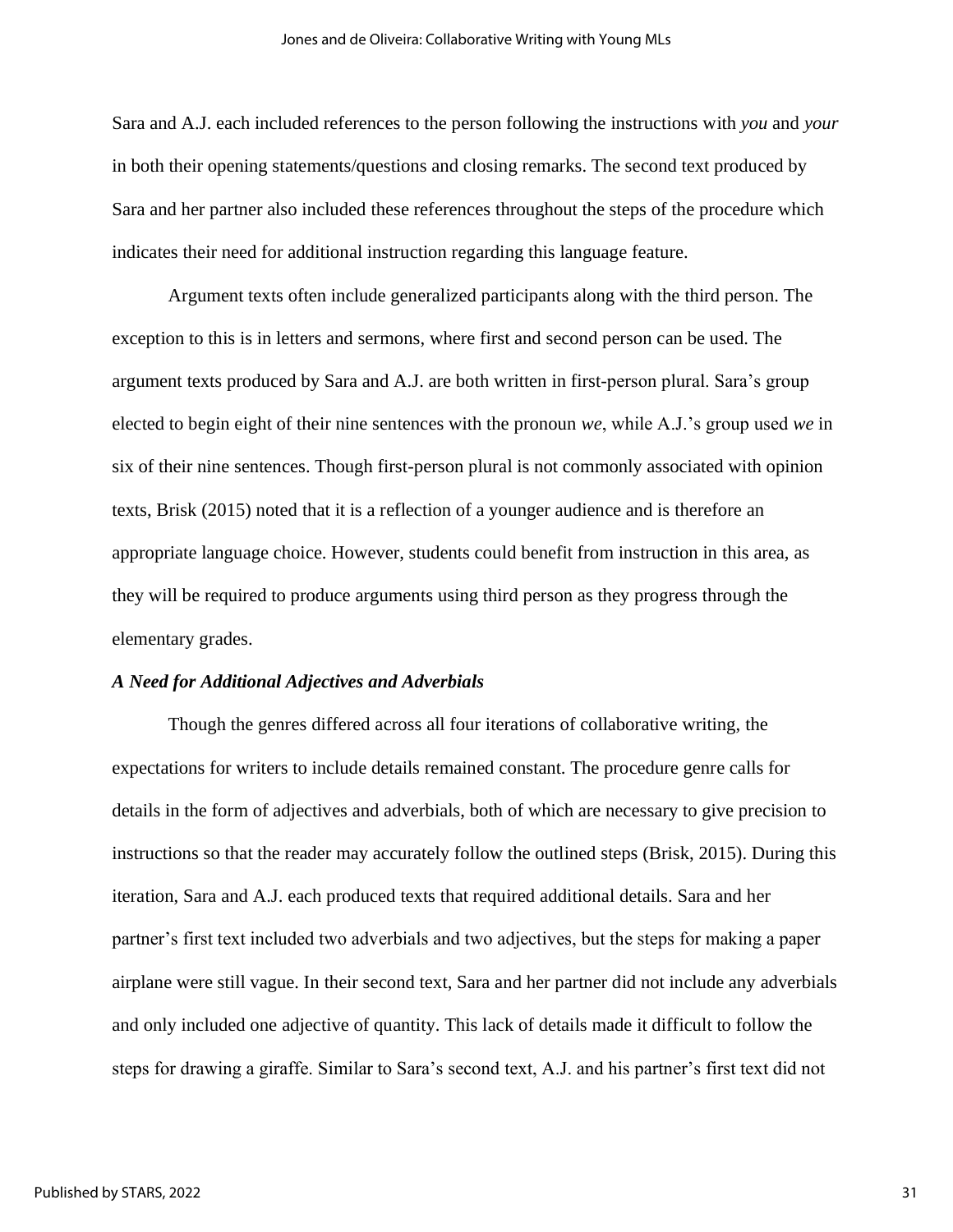include any adverbials and just two adjectives of quantity. These limited details present a challenge for the reader attempting to follow the instructions for drawing a butterfly. A.J. and his partner's second text was quite different in that they included adverbials in four of their steps to denote the place and manner for drawing specific features of the dragon (e.g., "Draw spiks on the bak."). Despite this increase in adverbials, A.J. and his partner did not include any adjectives in their second text. Together, the texts produced by Sara and A.J. in this second iteration reveal that the students could benefit from additional instruction in the use of adverbials and adjectives in procedure texts.

#### *Exceeding Expectations with Clause Complexes*

Though Sara and A.J. encountered difficulties using the appropriate voice and incorporating sufficient details, their texts exceeded the genre expectations of their grade-level in multiple iterations. In the second iteration, Sara and A.J. both completed two procedure texts with their partners, but they each produced one text which included clause complexes. For Sara and her partner, this was their first text focused on making a paper airplane. Three of their steps included a causal clause complex to express the purpose for completing that specific step. In addition, their concluding sentence was a compound sentence that they used to add a comment in reference to the paper airplane. A.J. and his partner included two causal clause complexes in their second writing focused on drawing a dragon. They used these clause complexes to provide details regarding the purpose for completing specific steps in the drawing. These varied sentence types are once again an impressive language feature, as young writers typically stick to simple clauses when giving directions in procedure texts (Brisk, 2015).

During the fourth and final iteration of collaborative writing, Sara and A.J. each produced high-quality opinion texts while working in their separate small groups. Sara and her partners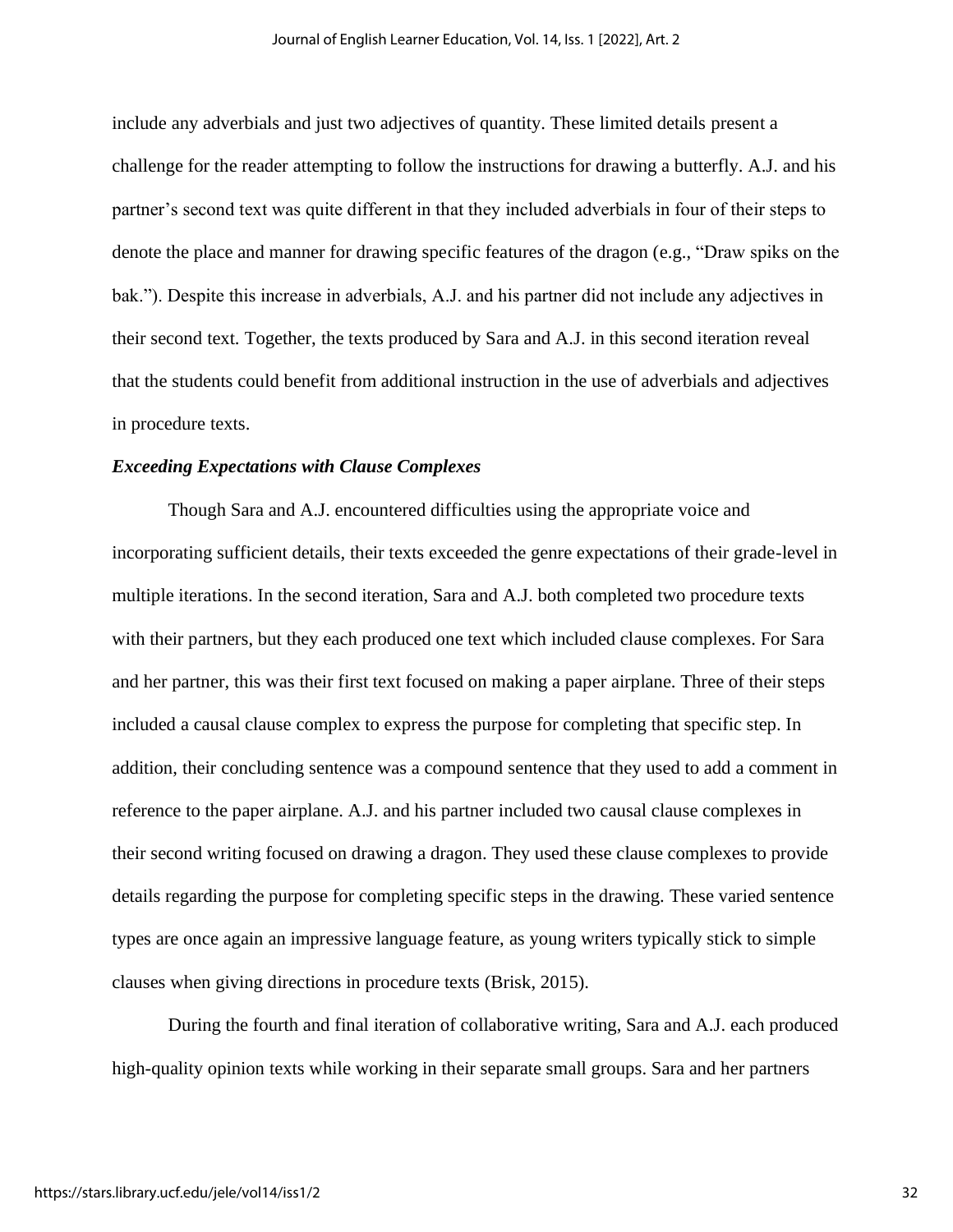utilized statements with simple clauses for the majority of their text; however, they did include two clause complexes in their text. The first was used to indicate cause and the other to add details about what can be seen in Hawaii. A.J. and his partners produced a very different text in that they included two exclamatory sentences, one compound sentence, and numerous complex clauses. These clause complexes took different forms. Three of them were used to add details or elaborate and the other one was used to indicate cause. These opinion texts once again demonstrated the students' abilities to produce high-quality texts, incorporating language features above their grade level.

In summary, this comparison brings to light significant similarities and differences in Sara and A.J.'s written texts produced throughout the collaborative writing activities. Both Sara and A.J.'s texts demonstrated their difficulty with voice during the second and fourth iterations. Their texts also revealed that they needed to include additional details in the form of both adjectives and adverbials in multiple iterations. Finally, both students' texts showcased their abilities to exceed grade-level expectations by incorporating varied sentence types and clause complexes, a language feature typically only seen in upper elementary students' writing. Though each of their texts was produced in unique circumstances (e.g., different partners), there is still a clear sense of progression and development in the writing of both students.

#### **Discussion**

This study contributes to our understanding of the texts that MLs are capable of producing when writing collaboratively. Different from previous research on collaborative writing (e.g., Roberts & Eady, 2012), an SFL genre-based analysis (Brisk, 2015) was used to evaluate students' texts. This analysis revealed that students' texts varied across the collaborative writing activities. In some instances, their texts showed their clear understanding of the genre,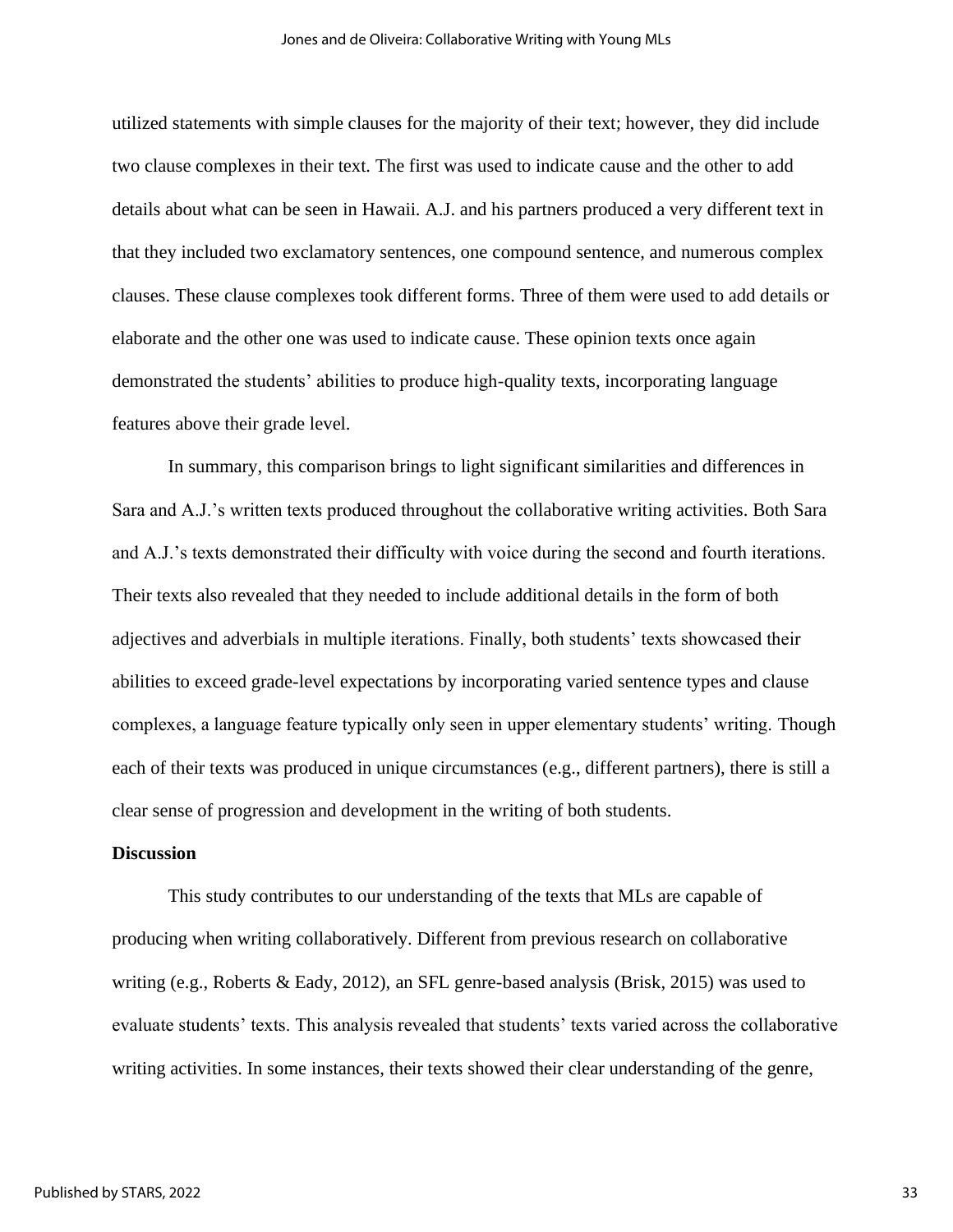including its purpose and stages, as well as their ability to control and implement different language features. However, in other cases, their texts revealed that they needed further instruction or revision in particular areas. Specifically, students had some difficulty using an appropriate voice and incorporating sufficient details in the form of adjectives and adverbials in their writing.

These findings align with previous research which has demonstrated that young writers struggle with voice in different genres (Christie & Derewianka, 2008). At the same time, however, students also included clause complexes in many of their texts, which is a feature more commonly seen in writing from students in upper-elementary grade levels (Brisk, 2015). Overall, students demonstrated their ability to develop knowledge of the genres to which they were exposed and had opportunities to use (Brisk & Tian, 2019). In addition, their texts revealed their capacity to differentiate between genres and produce complex texts, outside of simple statements (Ackerman, 2016).

Though the SFL genre-based analysis used is unique to this study on collaborative writing, the findings align with other research which has used this lens to evaluate MLs' writing. Similar to previous studies, the focal MLs were able to draw on a wide range of linguistic resources, incorporate content-specific vocabulary, and utilize varied temporal connectors in many of their texts (e.g., de Oliveira & Lan, 2014; Schulze, 2011).

The improvement in student writing reflects what is shown in many of the previous collaborative writing studies which utilized pre- and post-tests for purposes of evaluation (e.g., Li et al., 2014; Woo et al., 2013). Other collaborative writing studies took a different approach to analysis and evaluated students' texts based on linguistic resources (Roberts & Eady, 2012) and micro-skills, such as punctuation marks (Wong et al., 2011). Altogether, these findings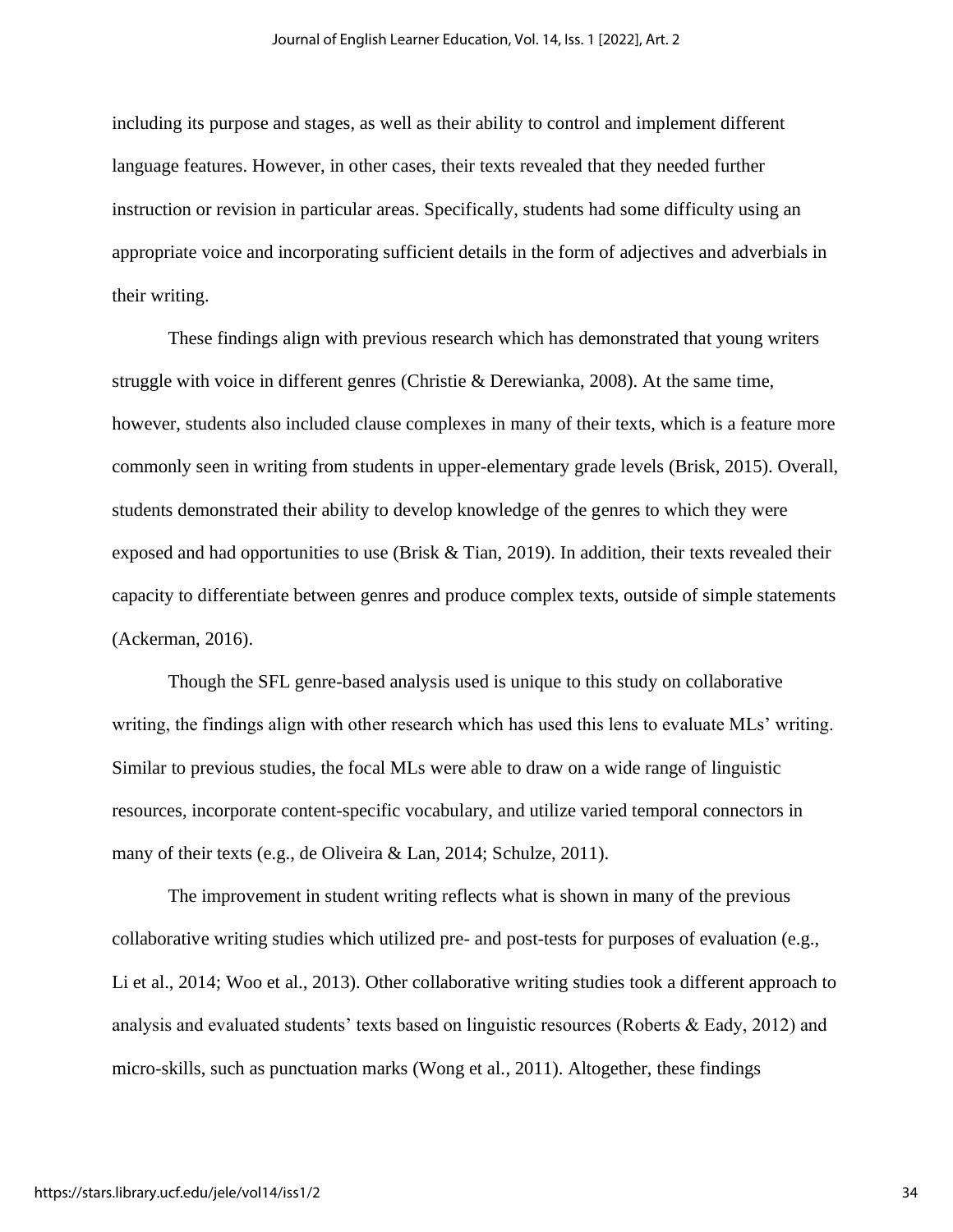emphasize students' abilities to produce texts which meet, and oftentimes, exceed the grade-level genre expectations in the context of collaborative writing activities.

#### **Implications**

Based on this work, we offer a series of instructional steps that teachers can use to incorporate collaborative writing (within the context of the TLC) in their classrooms. Because writing is cyclical, nonlinear, and interactive in nature, we advise teachers to go back and forth between the steps (as needed) to meet the needs of their MLs.

- 1) **Identify a focal text** that aligns with the target genre, curriculum standards and objectives, and student needs. Ideally, the text would be culturally relevant which gives the teacher multiple opportunities to connect to students' background knowledge, prior experiences, and diverse funds of knowledge.
- 2) **Analyze the text with a specific focus on language features** that will be targeted during the detailed reading phase. During this step, take note of content that can be used to foster connections and advance students' language development.
- 3) **Conduct a detailed reading and deconstruction of the mentor text** with students. First, discuss the purpose, text structures, and language features typical of the select genre. Following this discussion, provide direct instruction and modeling to identify the organization of the text and distinct language features. Mini-lesson(s) may be incorporated which will allow for a focus on different aspects of the text (i.e., one lesson focuses on transitional words, one lesson focuses on adjectives).
- 4) **Jointly construct a text in collaboration with students.** The text should be of the same genre as the focal text and the content should stem from a shared experience to which everyone can relate. During this phase, the teacher leads the discussion, acting as a scribe and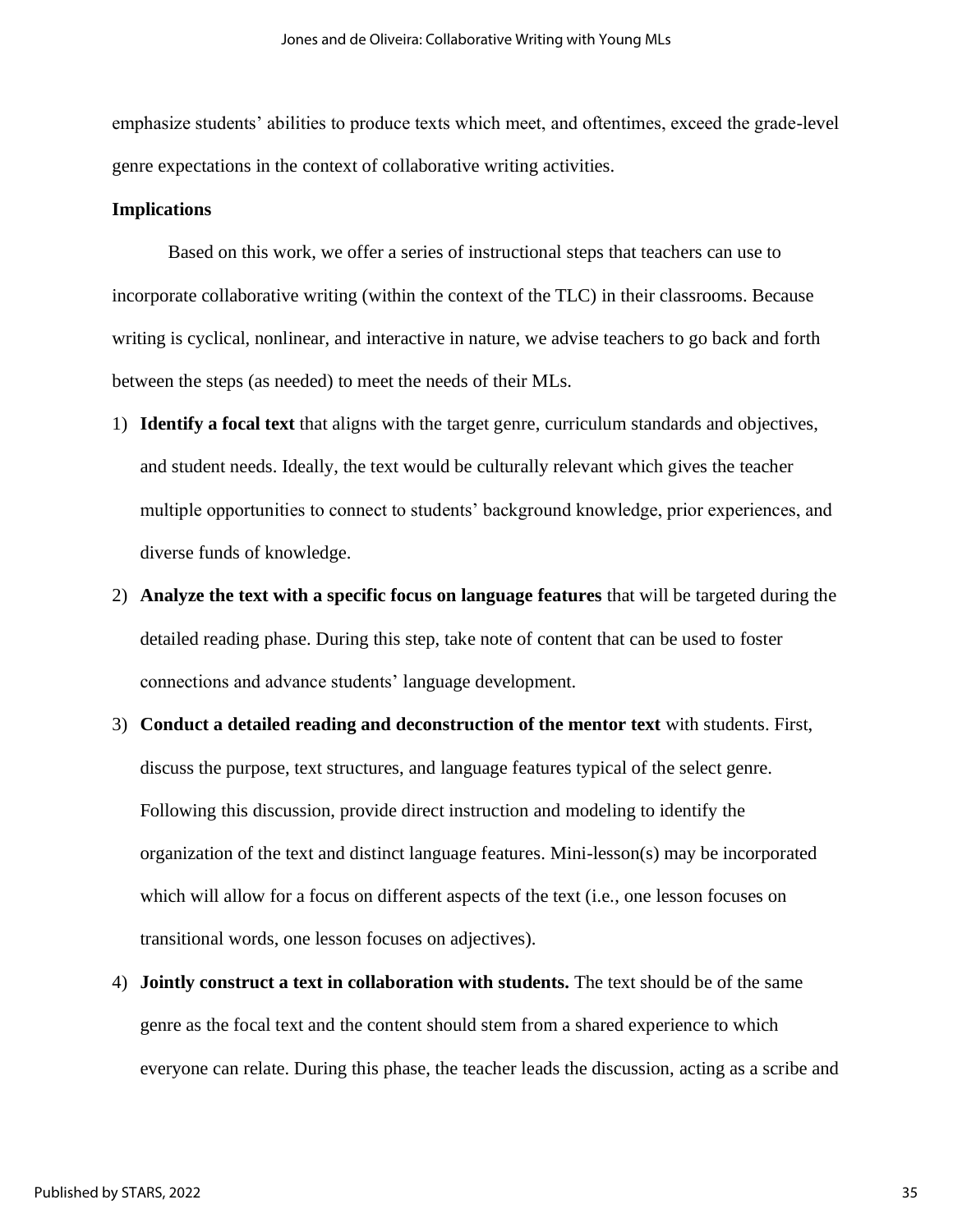gathering student input to develop the text. During the discussion, the teacher often draws on different scaffolding moves (e.g., cueing, recasting) to assist students in crafting the text using the academic language appropriate for the text in the new genre (de Oliveira, 2017). The teacher encourages students to refer to the deconstructed text as a model, pointing specifically to the purpose, stages, and language features of the genre.

- 5) **Facilitate the collaborative writing phase** with students**.**
	- a) **Introduce the Collaborative Writing Activity**: Explain what collaborative writing is and the purpose it serves so students understand what they will be doing with their partner(s) and why. (This is a step that may need to be revisited as students grow accustomed to writing in this way.)
	- b) **Select Partners/Groups for the Writing Task**: Select the partners/groups purposefully as previous studies have described challenges associated with uncooperative pairs/groups (e.g., Roberts & Eady, 2012; Yarrow & Topping, 2001). Be sure to take into consideration students' literacy levels, language abilities, personalities, prior knowledge, etc.
	- c) **Model the Collaborative Writing Phase**: After identifying partners/groups, scaffold the collaborative writing phase for students, especially when doing collaborative writing for the first time. Consider dividing the collaborative writing into simple steps that students will be able to follow and model the execution of these different steps (potentially through a think aloud), focusing on the collaborative aspects in order to prevent students from maintaining their individual working habits.
	- d) **Engage Students in Writing Conferences**: After the writing is completed, implement 'group conferencing' as an additional form of collaboration between different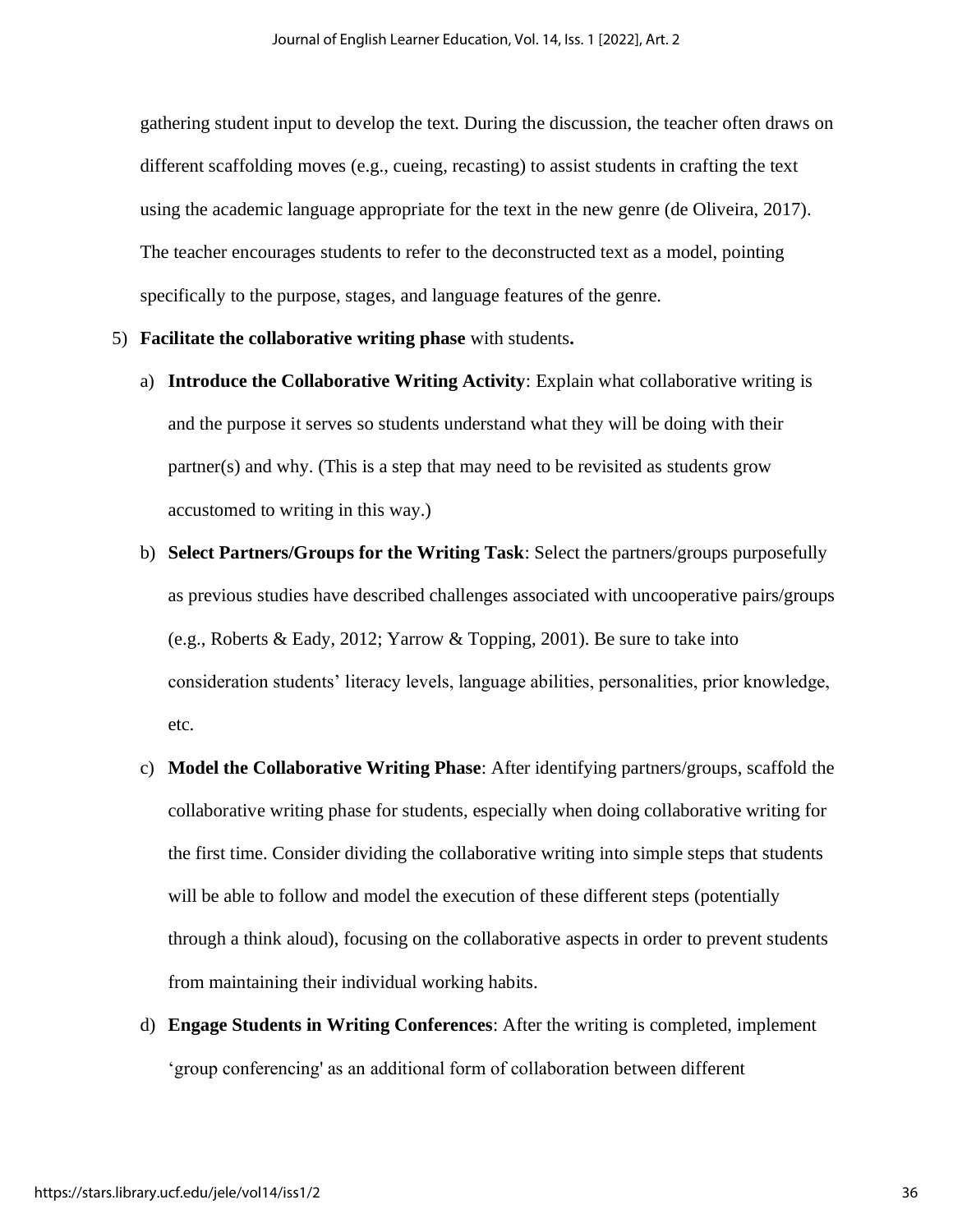pairs/groups of students and the teacher. In a first round of group conferencing, pairs/groups of students can present their writing to their peers and receive feedback related to content, format, etc. In the second round, students can work with the teacher to receive support in the revision process prior to creating the final product.

e) **Encourage Student Presentations**: Provide time and space for students to present their final product to the class and other relevant community members (e.g., administrators, other teachers, parents, etc.).

# 6) **Direct students to independently craft their own texts.** Students write independently and the teacher provides support as needed.

In addition to these pedagogical implications and teaching strategies, this study also reveals avenues for further research. Because the findings are highly contextualized to this specific instructional context, additional research is needed to capture different contexts, students, and writing tasks. As this study focused on two first-grade ESOL students, both of whom were designated as Level 4, it would be beneficial to investigate collaborative writing with students of other grade levels and ESOL level designations. It would also be advantageous to explore collaborative writing in different disciplines with varying genres, such as sequential explanations in science or historical recounts in social studies.

#### **Conclusion**

The findings of this study support and expand on the limited available research on the writing development of young MLs in the context of collaborative writing activities. The majority of the literature available in this area has focused on students at the university level (e.g., Li & Kim, 2016; Storch, 2011); however, some studies have emerged at the elementary level (e.g., Chung & Walsh, 2006; Roberts & Eady, 2012). Despite this growing body of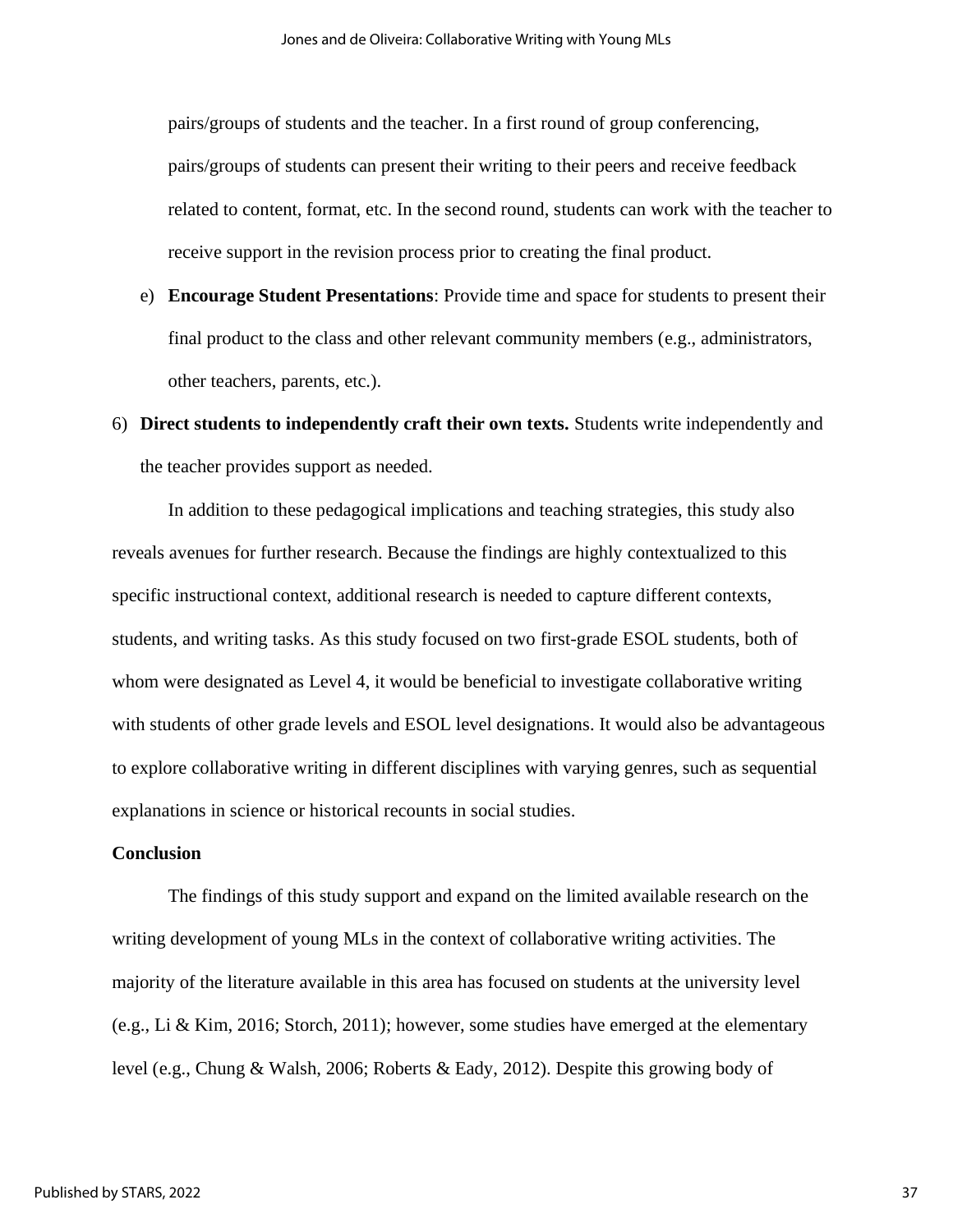literature at the elementary level, very few studies have focused on MLs. Consequently, this study adds great value to the literature in this area, as we examined the texts two focal MLs produced across four iterations of collaborative writing. Our hope is that more educators will begin to incorporate collaborative writing as one component of their writing instruction. The teaching strategies presented offer teachers and teacher educators an accessible way to facilitate collaborative writing across content areas and grade levels.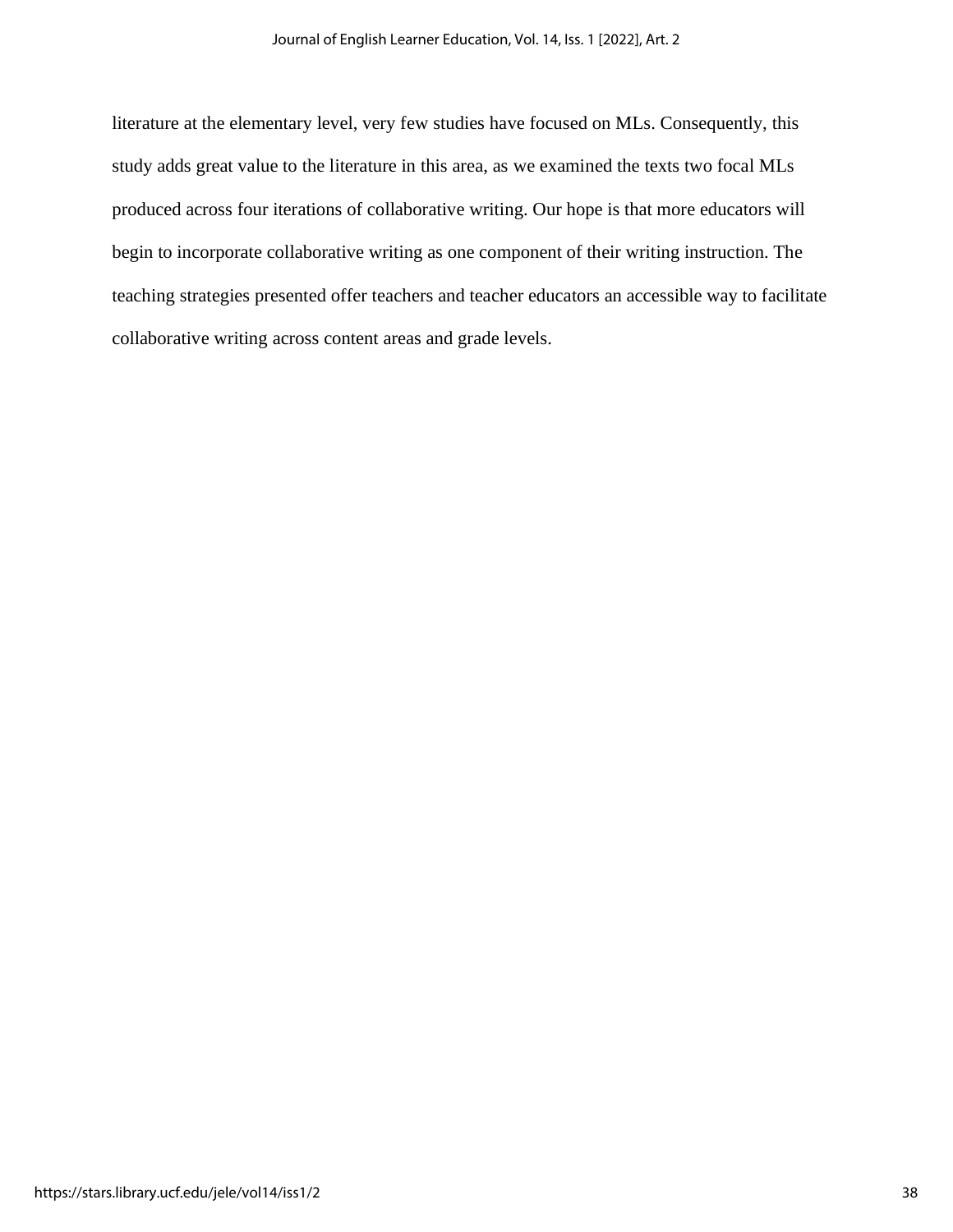#### **References**

- Ackerman, S. (2016). Becoming writers in a readers' world: Kindergarten writing journeys. *Language Arts, 93*(3), 200-212. http://www2.ncte.org/resources/journals/language-arts/
- August, D., Bear, D., Dole, J. A., Echevarria, J., Fisher, D., Francis, D. J., Gibson, V., Hasbrouck, J., Kilgo, M., McTighe, J., Paris, S. G., Shanahan, T., & Tinajero, J. V. (2014). *Reading wonders, Grade 1, Unit 6: CCSS Reading/Language Arts Program*. McGraw-Hill.
- August, D., Goldenberg, C., Saunders, W., & Dressler, C. (2010). Recent research on English language and literacy instruction: What we have learned to guide practice for English language learners in the 21<sup>st</sup> century. In M. Shatz & L. Wilkinson (Eds.), *Preparing to educate English language learners* (pp. 272-297). Guilford Press.
- Bear, D. R., & Smith, R. E. (2016). The literacy development of emergent bilinguals: What do we know about each student's literacy development? In L. Helman (Ed.), *Literacy development with English learners: Research-based instruction in grades K-6* (2nd ed), (pp. 109-140). Guilford Press.
- Bradley, B. A., & Reinking, D. (2011). Enhancing research and practice in early childhood through formative and design experiments. *Early Childhood Development and Care, 181*(3), 305-319. doi:10.1080/03004430903357894
- Brisk, M. E., & Tian, Z. (2019). A developmental and contextual perspective on academic language. In L. C. de Oliveira (Ed.), *The handbook of TESOL in K-12* (pp. 41-54). Wiley.
- Brisk, M. E. (2015). *Engaging students in academic literacies: Genre-based pedagogy for K-5 classrooms*. Routledge.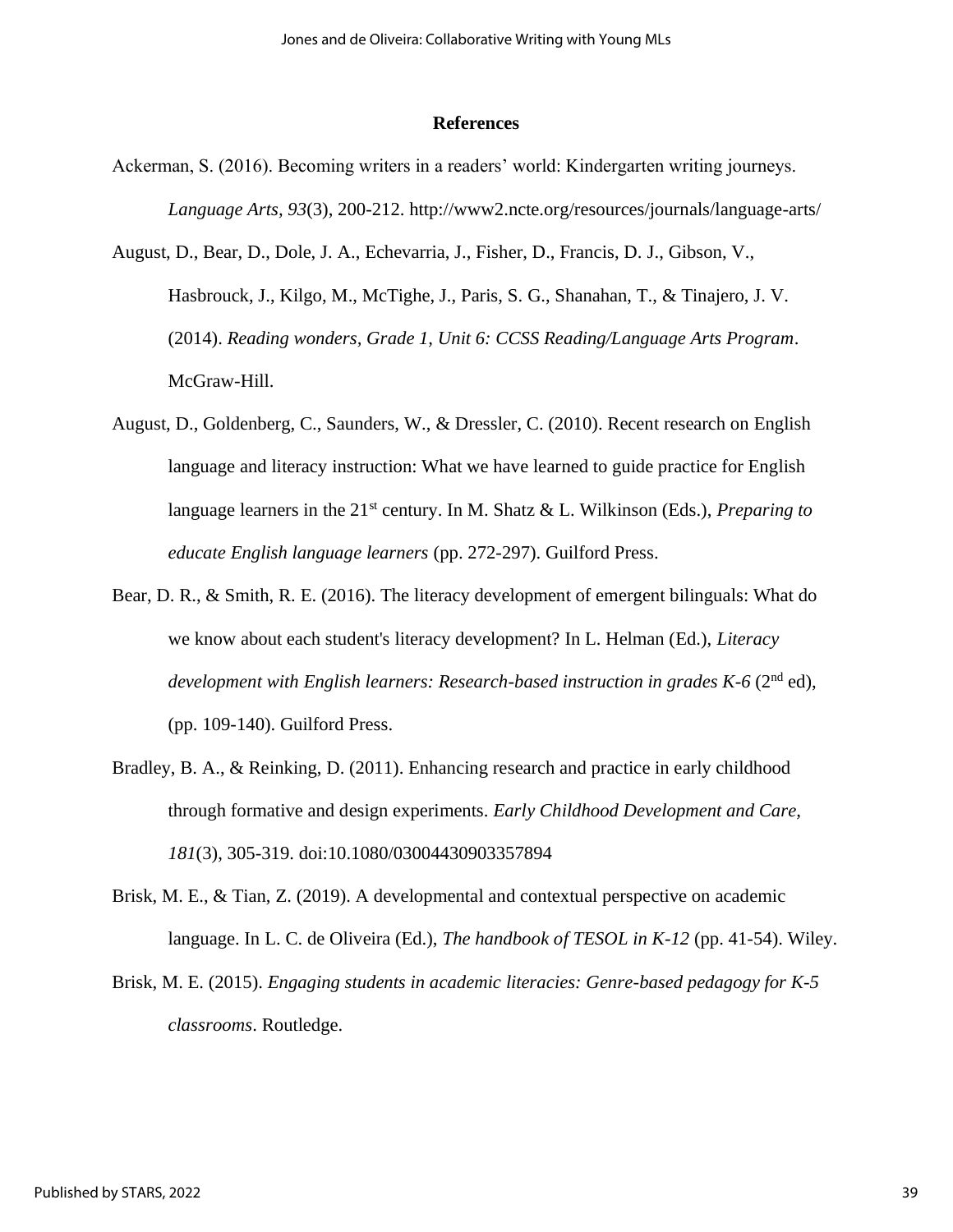Buckwalter, J. K., & Lo, Y. G. (2002). Emergent biliteracy in Chinese and English. *Journal of Second Language Writing, 11*(4), 269-293. doi:10.1016/S1060-3743(02)00088-7

Christie, F., & Derewianka, B. (2008). *School discourse*. Continuum.

- Chung, Y. H., & Walsh, D. J. (2006). Constructing a joint story-writing space: The dynamics of young children's collaboration at computers. *Early Education and Development, 17*(3), 373-420. doi:10.1207/s15566935eed1703\_4
- Cobb, P., Confrey, J., diSessa, A., Lehrer, R., & Schauble, L. (2003). Design experiments in educational research. *Educational Researcher, 32*(1), 9-13. doi:10.3102/0013189X032001009
- Collins, A. (1992). Toward a design science of education. *New Directions in Educational Technology, 96*, 15-22. doi:10.1007/978-3-642-77750-9\_2
- de Oliveira, L. C. (2017). *A genre-based approach to L2 writing instruction in K-12. TESOL Connections*.

http://newsmanager.commpartners.com/tesolc/downloads/features/2017/2017-07TLC.pdf

- de Oliveira, L. C., Jones, L., & Smith, S. L. (2020a). Interactional scaffolding in a first-grade classroom through the teaching/learning cycle. *International Journal of Bilingual Education and Bilingualism.* DOI:10.1080/13670050.2020.1798867.
- de Oliveira, L. C., Jones, L., & Smith, S. L. (2020b). Genre-based pedagogy as an approach to second language writing. In L. Grujicic-Alatriste & C. Crosby Grundleger (Eds.), *Second language writing in transitional spaces: Teaching and learning across educational contexts* (pp. 98-111). University of Michigan Press.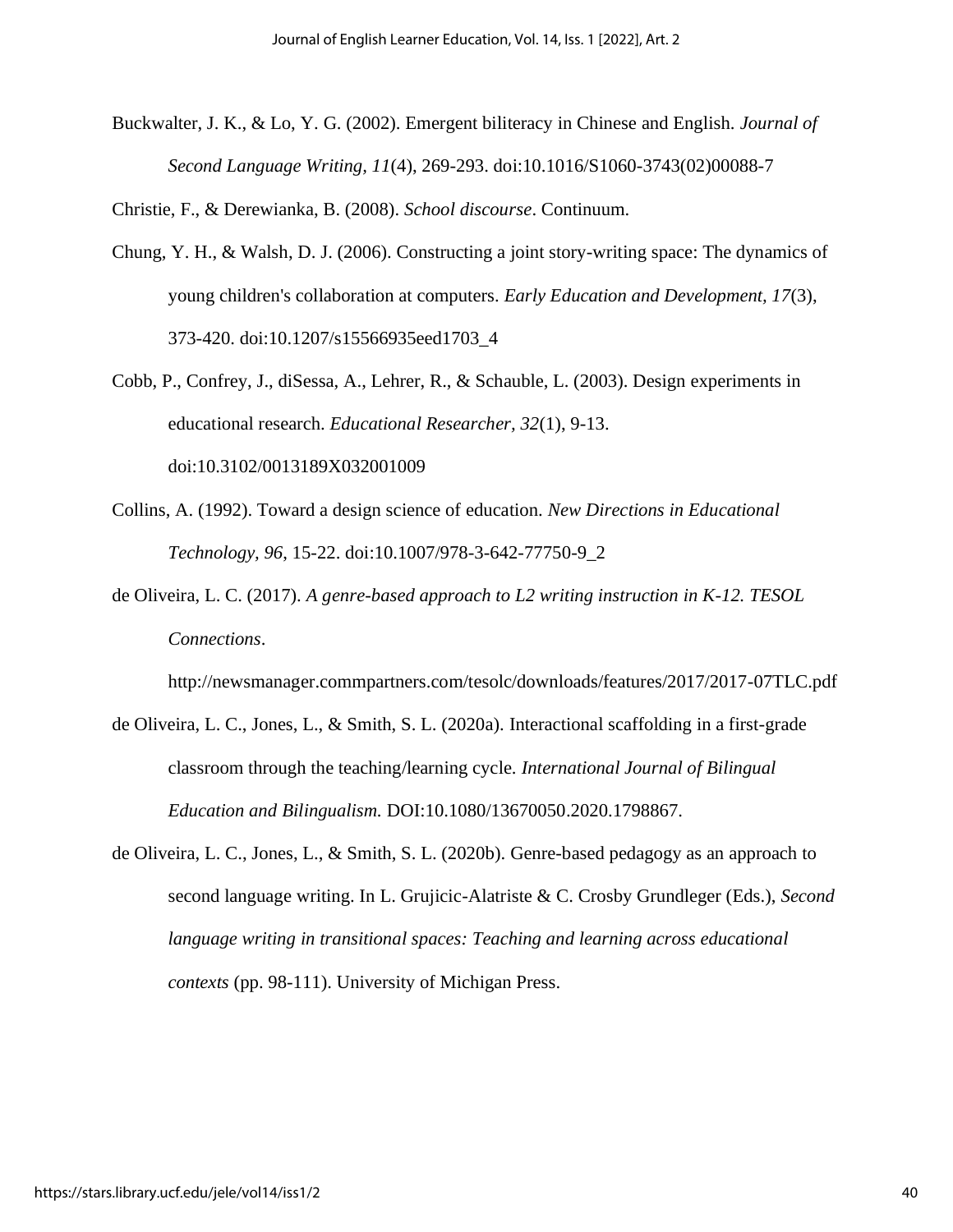- de Oliveira, L. C., Jones, L., & Smith, S. L. (2021). A language-based approach to content instruction (LACI) for English language learners: Six Cs of scaffolding in 1st grade. *Journal of Language, Identity, and Education*. DOI[:10.1080/15348458.2021.1885409](https://doi.org/10.1080/15348458.2021.1885409)
- de Oliveira, L. C., & Lan, S. (2014). Writing science in an upper elementary classroom: A genrebased approach to teaching English language learners. *Journal of Second Language Writing, 25*, 23-39. doi:10.1016/j.jslw.2014.05.001
- de Oliveira, L. C., & Silva, T. (2016). *Second language writing in elementary classrooms: Instructional issues, content-area writing and teacher education.* Palgrave Macmillan.
- de Oliveira, L. C., & Westerlund, R. (2021). A functional approach to language development for dual language learners. *[Journal of English Learner Education,](https://stars.library.ucf.edu/cgi/viewcontent.cgi?article=1039&context=jele) 12*(1), 1-23.

Derewianka, B., & Jones, P. (2016). *Teaching language in context*. Oxford University Press.

- Dutro, S., Núñez, R. M., & Helman, L. (2016). Explicit language instruction: A key to academic success for English learners. In L. Helman (Ed.), *Literacy development with English learners: Research-based instruction in grades K-6* (2<sup>nd</sup> ed.), (pp. 43-77). Guilford Press.
- Gilbert, J., & Graham, S. (2010). Teaching writing to elementary students in grades 4-6: A national survey. *Elementary School Journal, 110*(4), 494-518. doi:10.1086/651193
- Gottlieb, M. (2016). *Assessing English language learners: Bridges from language proficiency to academic achievement* (2nd ed.). Corwin Press.

Graham, S., Bolinger, A., Olson, C. B., D'Aoust, C., MacArthur, C. A., McCutchen, D., & Olinghouse, N. (2012). *Teaching elementary school students to be effective writers: A practice guide*. (NCEE 2012-4058). National Center for Education Evaluation and Regional Assistance, Institute of Education Sciences, U.S. Department of Education. http://ies.ed.gov/ncee/wwc/publications\_reviews.aspx#pubsearch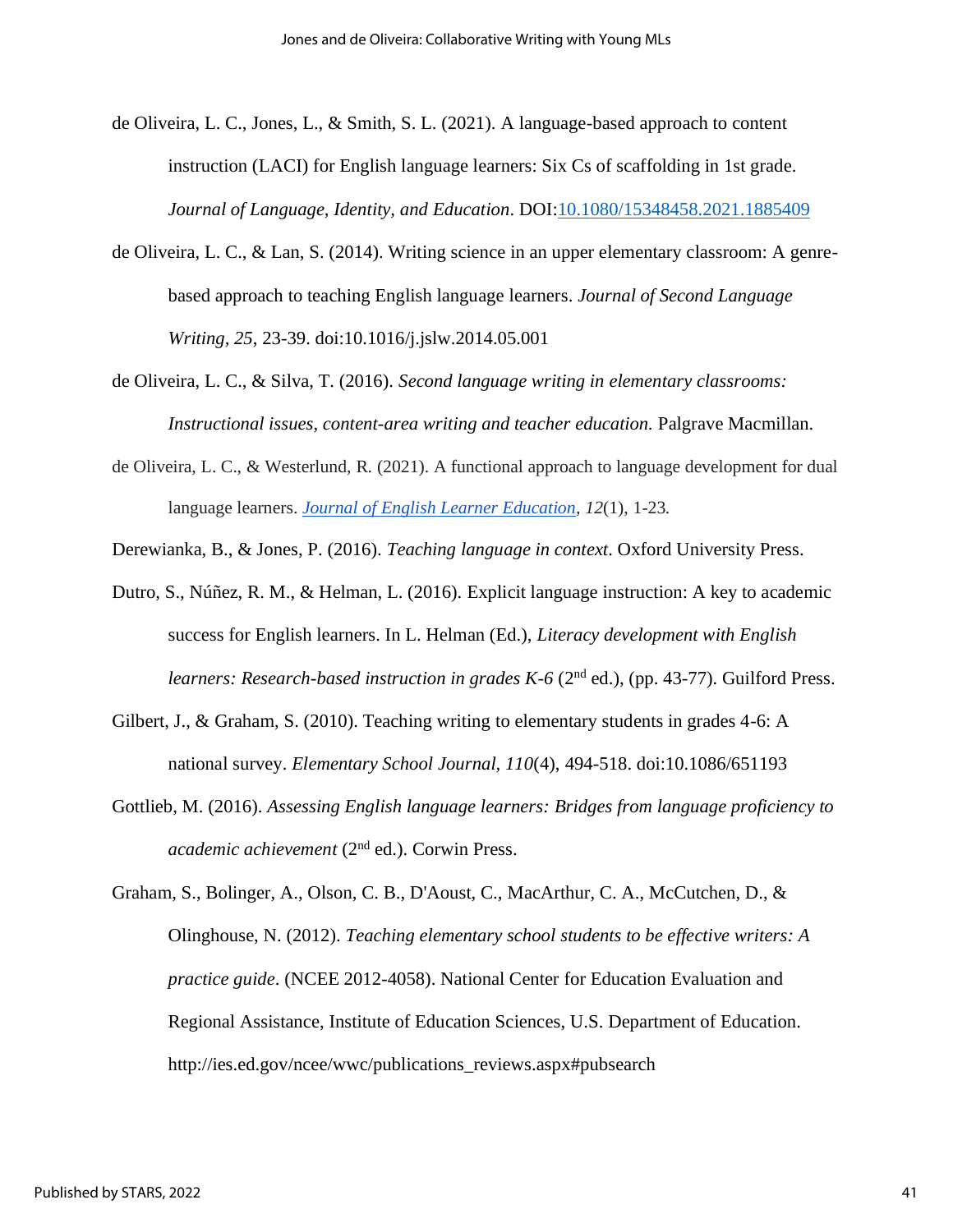- Graham, S., Harris, K. R., & Santangelo, T. (2015). Research-based writing practices and the Common Core: Meta-analysis and meta-synthesis. *The Elementary School Journal, 115*(4), 498-522. doi:10.1086/681964
- Graham, S., McKeown, D., Kiuhara, S., & Harris, K. (2012). A meta-analysis of writing instruction for students in the elementary grades. *Journal of Educational Psychology, 104*(4), 879-896. doi:10.1037/a0029185
- Graham, S., & Perin, D. (2007). *Writing next: Effective strategies to improve writing of adolescents in middle and high schools—A report to Carnegie Corporation of New York*. Alliance for Excellent Education.
- Halliday, M. A. K., & Matthiessen, C. M. I. M. (2014). *An introduction to functional grammar* (3<sup>rd</sup> ed.). Routledge.
- Herrera, S., Porter, L., & Barko-Alva, K. (2020). *Equity in school–parent partnerships: Cultivating community and family trust in culturally diverse classrooms.* Teachers College Press.
- Humphrey, S., & Hao, J. (2019). New descriptions of metalanguage for supporting English language learners' writing in the early years: A discourse perspective. In L. C. de Oliveira (Ed.), *The handbook of TESOL in K-12* (pp. 213-230). Wiley.
- Kibler, A. K., Heny, N. A., & Andrei, E. (2016). In-service teachers' perspectives on adolescent ELL writing instruction. *TESOL Journal, 7*(2), 350-392. https://doi.org/10.1002/tesj.211
- Lauwo, M. S., Accurso, K., & Rajagopal, H. (2022). Plurilingualism, equity, and pre-service teacher identity: Centring [linguistic] diversity in teacher education. *TESL Canada Journal, 38*(2), 113-139.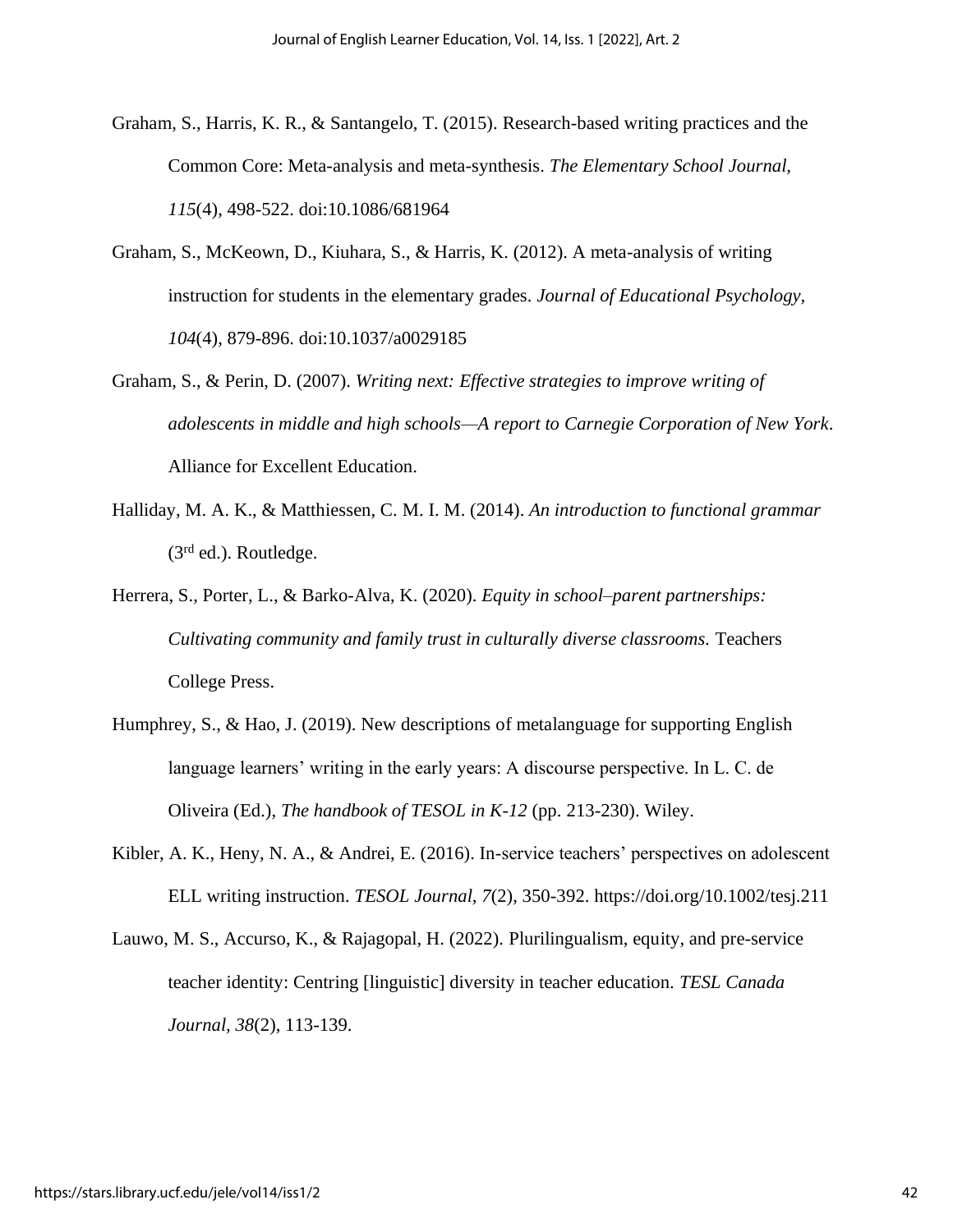- Li, M., & Kim, D. (2016). One wiki, two groups: Dynamic interactions across ESL collaborative writing tasks. *Journal of Second Language Writing, 31*, 25-42. doi:10.1016/j.jslw.2016.01.002
- Li, X., Chu, S. K., & Ki, W. W. (2014). The effects of a wiki-based collaborative process writing pedagogy on writing ability and attitudes among upper primary school students in Mainland China. *Computers & Education, 77*, 151-169. doi:10.1016/j.compedu.2014.04.019
- Li, X., Chu, S. K. W., Ki, W. W., & Woo, M. (2012). Using a wiki-based collaborative process writing pedagogy to facilitate collaborative writing among Chinese primary school students. *Australasian Journal of Educational Technology, 28*(1), 159-181. <http://hdl.handle.net/10722/159995>
- Lucas, T., Villegas, A. M., & Freedson-Gonzalez, M. (2008). Linguistically responsive teacher education: Preparing classroom teachers to teach English language learners. *Journal of Teacher Education, 59*(4), 361-373. doi:10.1177/0022487108322110
- National Center for Education Statistics (NCES). (2020). *English language learners in public schoo*ls. [https://nces.ed.gov/programs/coe/indicator\\_cgf.asp](https://nces.ed.gov/programs/coe/indicator_cgf.asp)
- Moll, L. C., Sáez, R., & Dworin, J. (2001). Exploring biliteracy: Two student case examples of writing as a social practice. *The Elementary School Journal, 101*(4), 435-449. http://www.jstor.org/stable/1002131
- National Governors Association Center for Best Practices, Council of Chief State School Officers. (2010). *Common core state standards (English language arts).* National Governors Association Center for Best Practices, Council of Chief State School Officers. http://www.corestandards.org/ELA-Literacy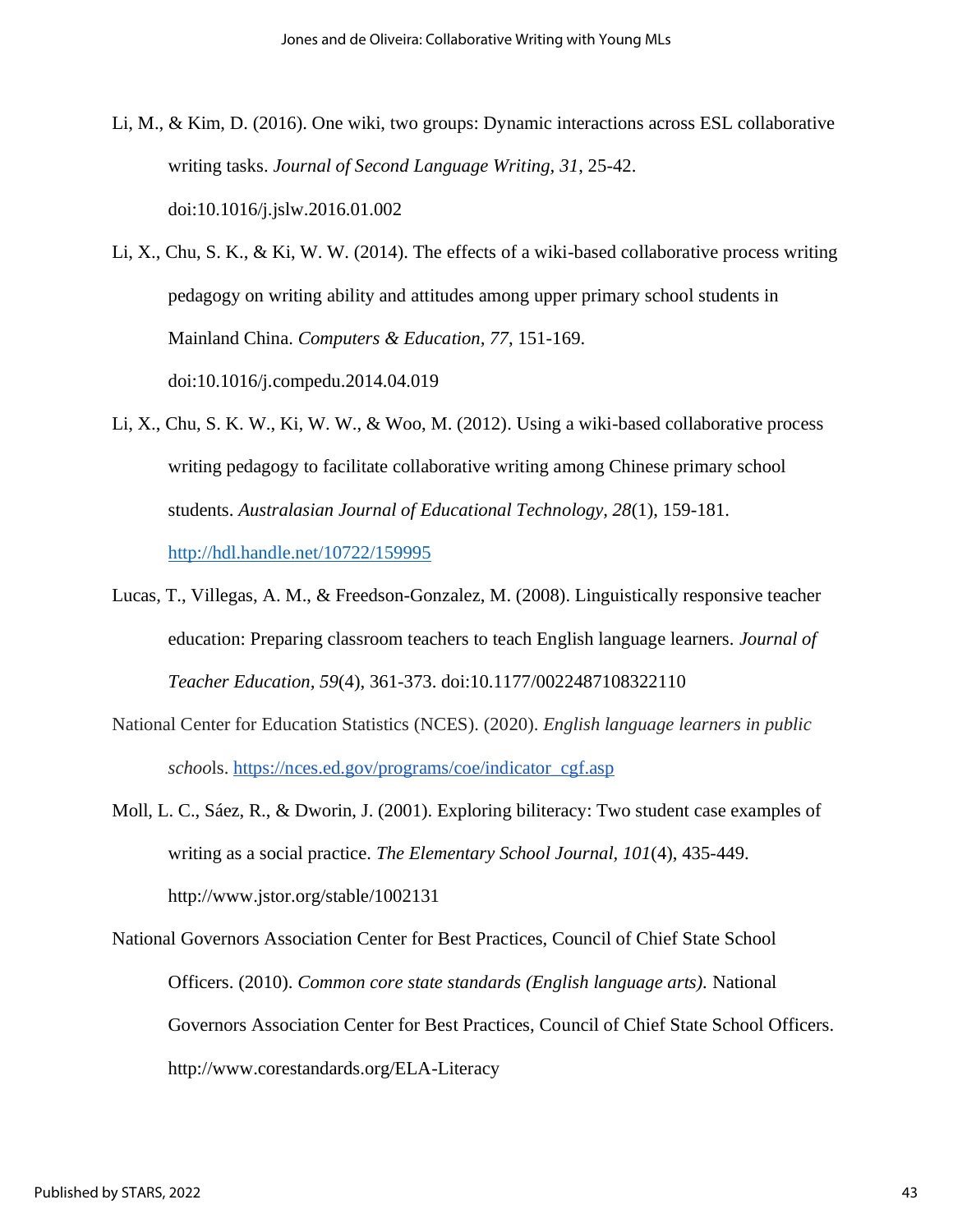- Osborne, M. P. (2003). *Magic tree house: High tide in Hawaii*. Random House Children's Books.
- Pressley, M., Graham, S., & Harris, K. (2006). The state of educational intervention research as viewed through the lens of literacy intervention. *British Journal of Educational Psychology, 76*(1), 1-19. doi:10.1348/000709905X66035
- Roberts, J., & Eady, S. (2012). Enhancing the quality of learning: What are the benefits of a mixed age, collaborative approach to creative narrative writing? *Education 3-13, 40*(2), 205-216. doi:10.1080/03004279.2010.511624
- Schulze, J. (2011). Writing to persuade: A systemic functional view. *GIST Educational and Learning Research Journal, 5*, 127-157. doi:10.26817%2F16925777.78

Storch, N. (2011). Collaborative writing in L2 contexts: Processes, outcomes, and future directions. *Annual Review of Applied Linguistics, 31*, 275-288. doi:10.1017/S0267190511000079

- Walqui, A. (2019). Shifting from the teaching of oral skills to the development of oracy. In L. C. de Oliveira (Ed.), *The handbook of TESOL in K-12* (pp. 181-198). Wiley.
- WIDA. (2020). *WIDA English language development standards framework, 2020 edition: Kindergarten–grade 12.* Board of Regents of the University of Wisconsin System. https://wida.wisc.edu/sites/default/files/resource/WIDA-ELD-Standards-Framework2020.pdf
- Wollman-Bonilla, J. (2000). *Family message journals: Teaching writing through family involvement.* National Council of Teachers of English. https://files.eric.ed.gov/fulltext/ED444178.pdf